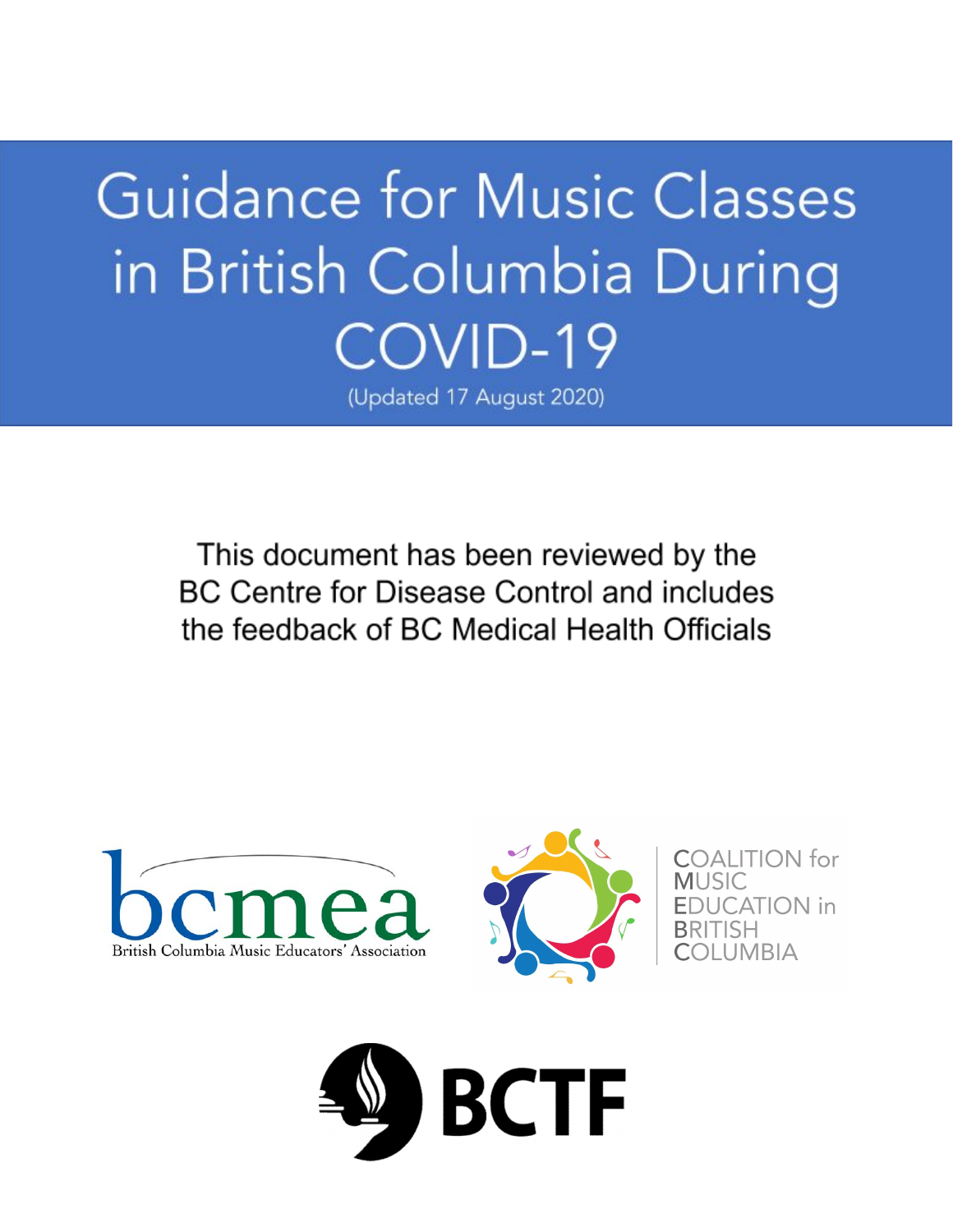|  | Guidance for Music Classes in British Columbia During COVID-19, Last Updated 17 August 2020 |  |  |
|--|---------------------------------------------------------------------------------------------|--|--|
|--|---------------------------------------------------------------------------------------------|--|--|

| UURANCETUI PIUSIC GIASSES IN DHUSH GOIUHIDIA DUHIIR GOVID-19, EASCOPRACER IZ AURUSCZUZU               |                 |
|-------------------------------------------------------------------------------------------------------|-----------------|
| Preamble                                                                                              | 3               |
| <b>Music Advocacy Statement from the BCMEA &amp; CMEBC</b>                                            | 4               |
| <b>Music Classes During COVID-19: Key Takeaways for Administrators</b>                                | 5               |
| <b>Is Music-Making Safe in Our Schools?</b>                                                           | 6               |
| <b>Making Learning Groups (Cohorts) Work in Music Classes</b>                                         | 9               |
| <b>Music-Specific Guidelines During the BC Ministry of Education's</b><br><b>Five-Stage Framework</b> | 10              |
| <b>Environmental Considerations for Music Classes</b>                                                 | 12 <sup>°</sup> |
| <b>General Safety</b>                                                                                 | 12 <sup>°</sup> |
| Room Considerations for Singers                                                                       | 13              |
| Room Considerations for Instruments                                                                   | $\frac{1}{4}$   |
| Other Recommendations                                                                                 | 15              |
| <b>Instrument Cleaning Guidelines During COVID-19</b>                                                 | 17              |
| Cleaning and Disinfecting                                                                             | 17              |
| Choosing a Disinfectant for Musical Instruments                                                       | 18              |
| Instrument and Mouthpiece Hygiene                                                                     | 19              |
| <b>Suggested Models for Curriculum Delivery</b>                                                       | 20              |
| Elementary General Music and Music Exploratory Classes: Suggestions for<br>Curriculum Delivery        | 20              |
| Choir: Suggestions for Curriculum Delivery                                                            | 26              |
| Beginning Band: Suggestions for Curriculum Delivery                                                   | 30              |
| Band: Suggestions for Curriculum Delivery                                                             | 32              |
| Jazz Band: Suggestions for Curriculum Delivery                                                        | 36              |
| <b>Performances</b>                                                                                   | 38              |
| Health and Wellness for Students, Teachers, & Music Programs                                          | 39              |
| Social Emotional Learning                                                                             | 39              |
| Music's Inherent Value                                                                                | 39              |
| Educating the WHOLE Child                                                                             | 40              |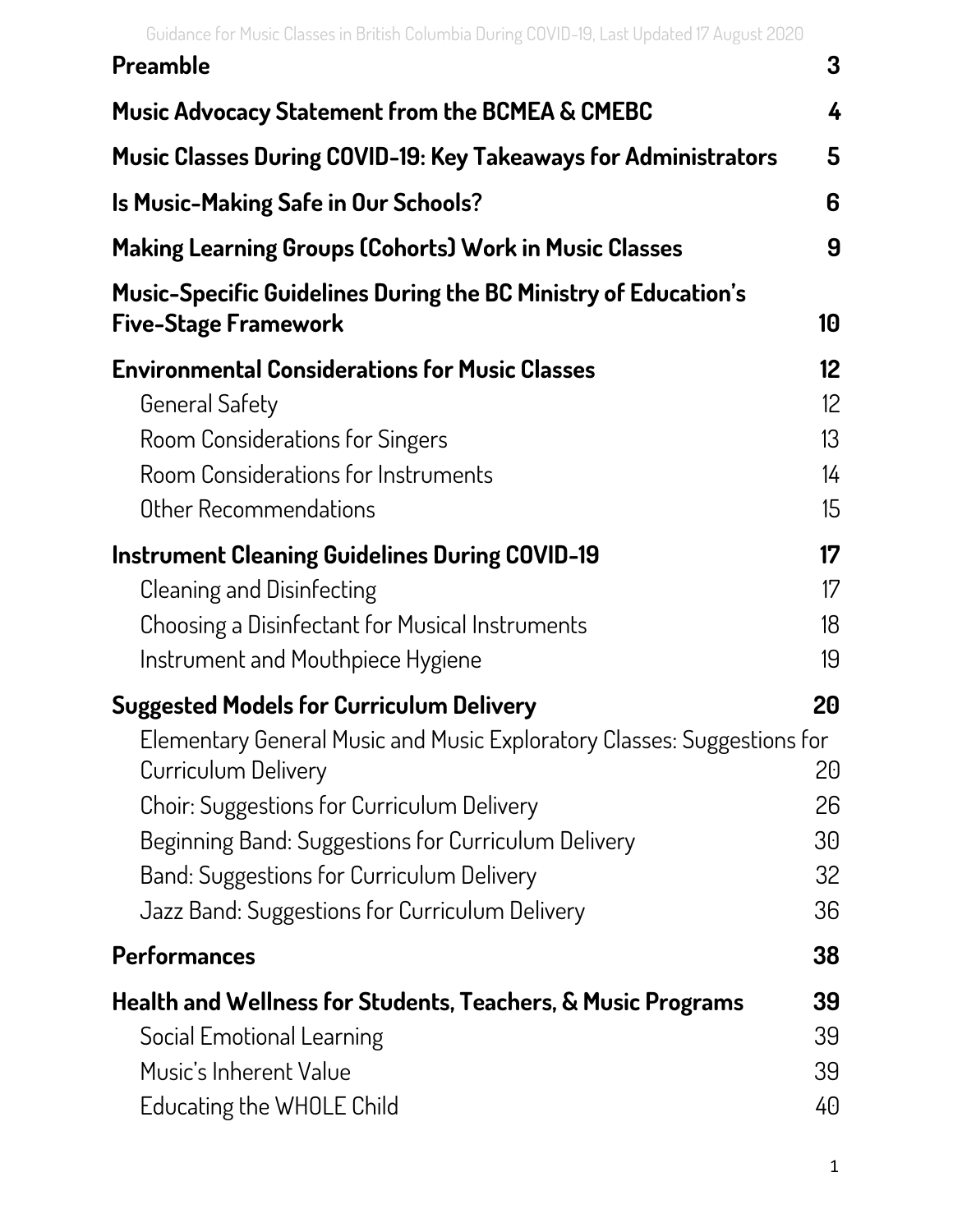| Planning for the Future                                                | 40 |
|------------------------------------------------------------------------|----|
| The Music Education Resource Room                                      | 41 |
| <b>Conclusions and Next Steps</b>                                      | 42 |
| Contributors                                                           | 43 |
| <b>Referenced Sources and Links</b>                                    | 44 |
| <b>Document Timeline</b>                                               | 47 |
| <b>Appendix A: Instrument Cleaning Instructions</b>                    | 48 |
| Cleaning the Flute Head Joint                                          | 48 |
| <b>Cleaning Bocals</b>                                                 | 48 |
| Cleaning Hard Rubber and Ebony Mouthpieces                             | 48 |
| Cleaning Saxophone Necks                                               | 49 |
| Cleaning Brass Instrument Mouthpieces                                  | 49 |
| Cleaning Pianos and String Instruments, including guitars and ukuleles | 50 |
| Other Instruments                                                      | 50 |

#### Please note:

- 1. This document is not intended to replace or contradict the guidelines issued by the BC Centre for Disease Control, the Provincial Health Officer, Provincial Health Ministry, and/or the Provincial Ministry of Education or other government agencies regarding protocols on safety or how schools should operate during the COVID-19 pandemic.
- 2. Every school district and community is handling the pandemic differently. This guide seeks to support you as you make decisions that are right for your school communities.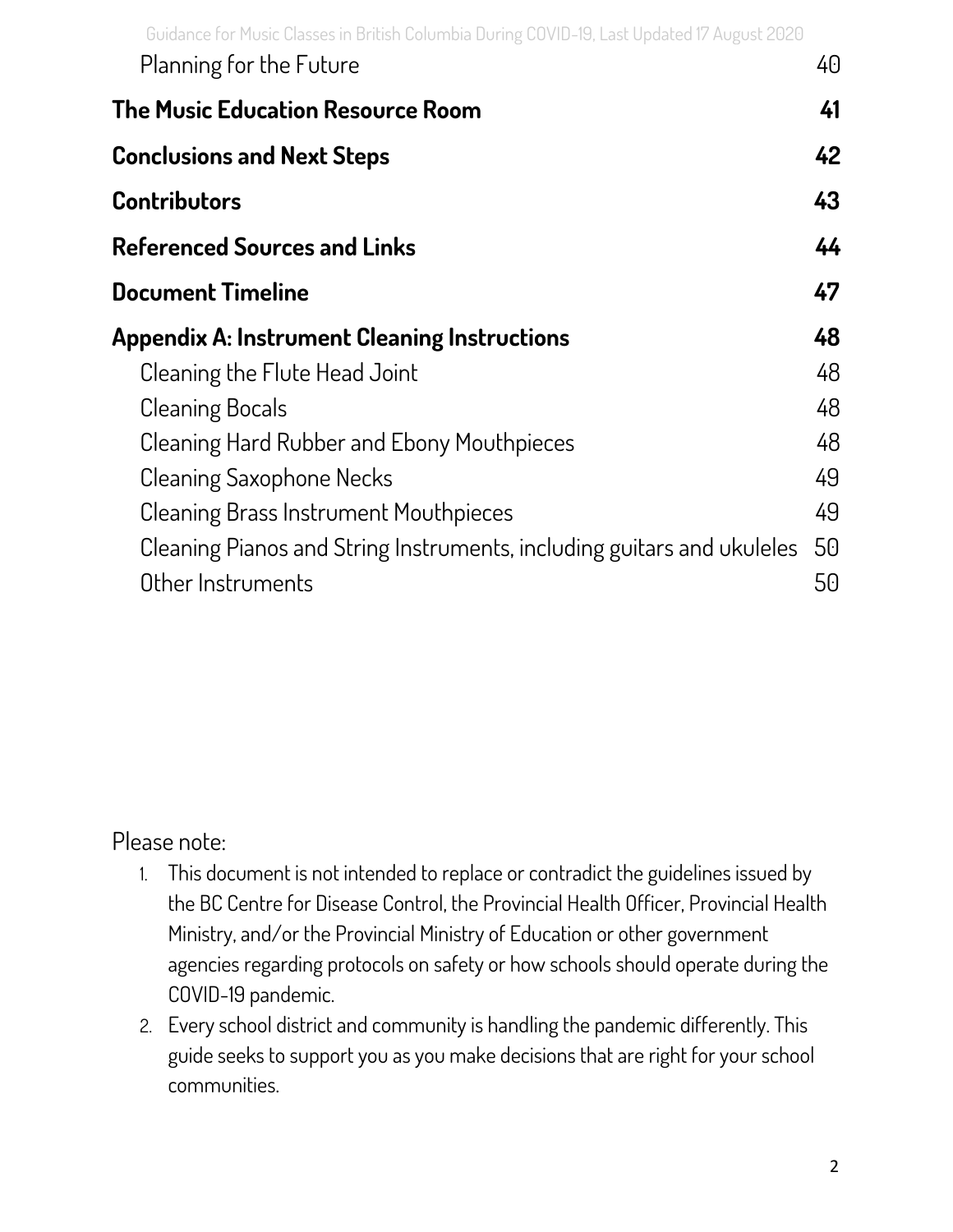## <span id="page-3-0"></span>**Preamble**

During the COVID-19 pandemic, the safety and viability of music education in schools has been called into question. The BC Music Educators' Association and the Coalition for Music Education in British Columbia have been working together to create recommendations to safely offer music in schools. Student safety is our top priority as we asked ourselves, "What do students need? How do we make THAT safe?"

Together both organizations have come up with a series of recommendations that you will see outlined in this document. This includes safety recommendations, suggested curriculum delivery models, and some of the latest data showing that music classes are safe to hold with specific accommodations in place.

We offer these ideas in an effort to preserve and protect our students' course choices, their passion for music, and their social-emotional wellness, among other things. Since the pandemic began and schools shut down, we have overwhelmingly heard from our students and their parents that they NEED music education in their lives. The following anecdotal evidence has been communicated to music teachers from families:

- "[a] lack of music class for [student] is more of a mental/emotional challenge than anything else."
- "I've gotten a lot of great friendships out of music and we have all stayed connected through a group chat in light of the situation going on, and I believe some of the friendships will last for life."
- "I really miss music. I need to get back to school so I can get back to music. It's hard to just do academics without the joy music brings."
- "The non-musical things I get from my ensembles are friends, laughter, teamwork skills, and joy."
- "Music has taught me to manage my time, work with others and meet deadlines."
- "If I had not joined music I believe I would still need tons of help in classes as I started out in school with a bit of a learning disability and constantly needed help, though now I am able to focus and don't use the help as much as I don't need it anymore."

Standing with you in solidarity for music education in BC, The BCMEA and CMEBC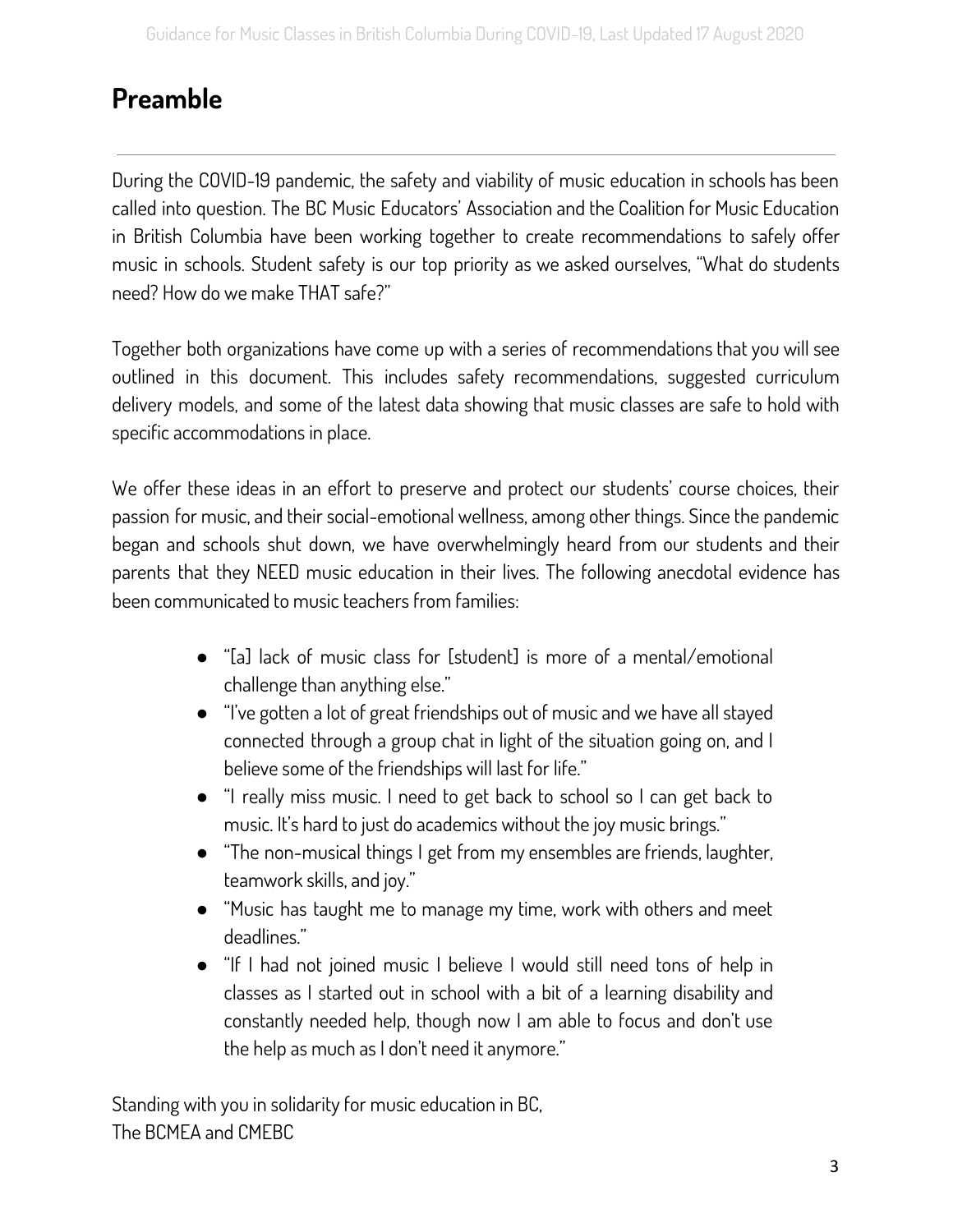## <span id="page-4-0"></span>**Music Advocacy Statement from the BCMEA & CMEBC**

During the first few months of this pandemic the arts came to the forefront as the remedy for the fear, anxiety, and loneliness that was so prevalent in everyone's lives. Over and over, social media was flooded with outstanding virtual performances where people across the globe found their voice through music. Music and the arts became the healing balm our souls so desperately needed and united music performers, music consumers, and music lovers all around the world in camaraderie and a sense that we are all in this together. Two articles articulate this well: [Why](https://www.theglobeandmail.com/arts/article-why-we-need-the-arts-now-more-than-ever/) We [Need](https://www.theglobeandmail.com/arts/article-why-we-need-the-arts-now-more-than-ever/) the Arts Now More Than Ever and The Power of Music in a Stressful [Pandemic](https://lancasteronline.com/opinion/columnists/the-power-of-music-in-a-stressful-pandemic-column/article_034cc37a-7aa7-11ea-af23-6b7600f1035d.html). If our instinct is to turn to music for comfort and solace at times of trouble, it should follow that music education is of the utmost importance in our schools at this time.

When students return to school, many will come bearing a deep sense of loss: a loss of friendships, missed opportunities, experiences, family members and friends that may have fallen ill or succumbed to this virus, and an irrevocably altered view of safety and the world around them. All of this has wreaked havoc on their emotional and mental health. Music education is known to provide a healthy emotional outlet for students dealing with these altered world views. We need music education now more than ever and we need to protect music programs that are facing changes. Protecting music programs protects students' abilities to emotionally process what has been happening in the world around us.

As we chart a course forward for music programs, let us stay focused on this: just because our programs may look different for the time being, they are still an absolutely necessary part of every child's education. Music educators are inherently creative people. Together, we will adapt our programs in creative and innovative ways so that when a return to "normal" becomes possible, our students will have continued to learn and will have grown as musicians and individuals.

**We stand with you in support of a full and robust music education for every student in British Columbia.**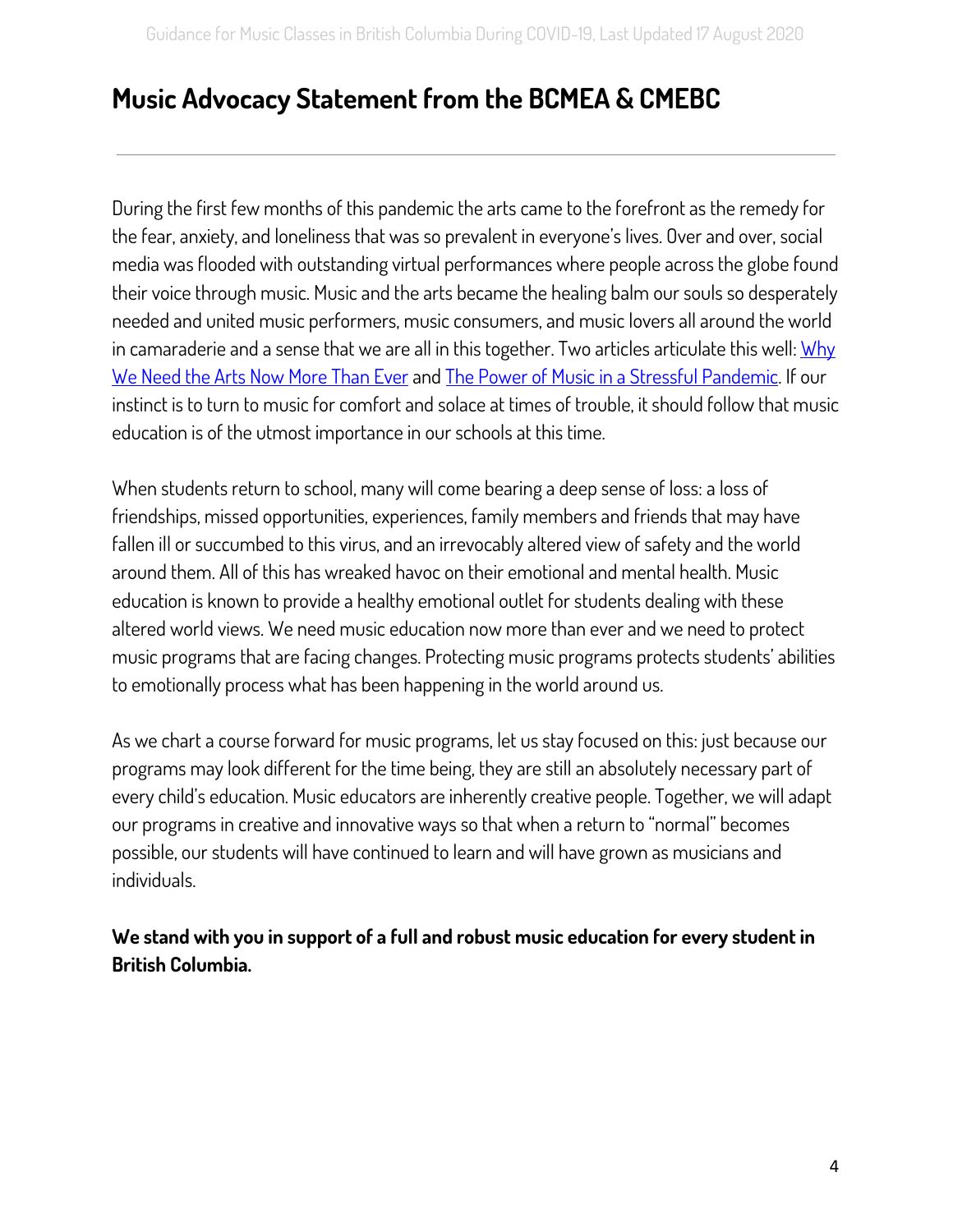## <span id="page-5-0"></span>**Music Classes During COVID-19: Key Takeaways for Administrators**

- Music education can and must continue during COVID-19. In the document [Provincial](https://www2.gov.bc.ca/assets/gov/education/administration/kindergarten-to-grade-12/safe-caring-orderly/k-12-covid-19-health-safety-guidlines.pdf) COVID-19 Health and Safety [Guidelines](https://www2.gov.bc.ca/assets/gov/education/administration/kindergarten-to-grade-12/safe-caring-orderly/k-12-covid-19-health-safety-guidlines.pdf) for K-12 Settings published by the Ministry of Education, they have specified that, "All curriculum, programs and activities should operate in alignment with provincial K-12 health and safety guidelines. Electives (e.g. Fine Arts education, etc.) are important to student health and well-being and staff in these programs should be:
	- reassured these programs will continue throughout each stage; and
	- be supported in finding creative ways to redesign/deliver courses, if needed."
- Music is the lifeline for thousands of students across our province. Since the pandemic began and schools shut down, we have overwhelmingly heard from our students and their parents that they NEED music education in their lives. It is vital to brain development, social emotional learning, and cultural development in our communities. As decisions are made about how music classes are offered in schools, music teachers are prepared to offer classes in a way that will provide students with the best possible experience. Cancelling music classes should never be an option. Furthermore, re-assigning music classes to be taught by classroom teachers instead of music teachers is not a sound solution in any way.
- Teachers and administrators are called upon to work together to make informed decisions for their schools. Music teachers are inherently creative people and need to be consulted and engaged when charting a course forward.
- In-person instruction **can** be offered safely the key is to understand physical distancing and safety recommendations. The Provincial COVID-19 Health and Safety Guidelines for K-12 Settings and the current research, as outlined in this document, does not suggest the need for a total ban on playing instruments or singing. The better approach is to control the environment, understand the risks, and rethink our class sizes and activities so that when we play and sing, it is done safely. Please see the classroom environment section.
- Music teachers and administrators must consider music education as broadly as possible. For now, we are required to change the way we do things, and for many schools, this means reconsidering how we teach the students who are involved in large ensembles. If necessary, students can still learn music, for example, through a hybrid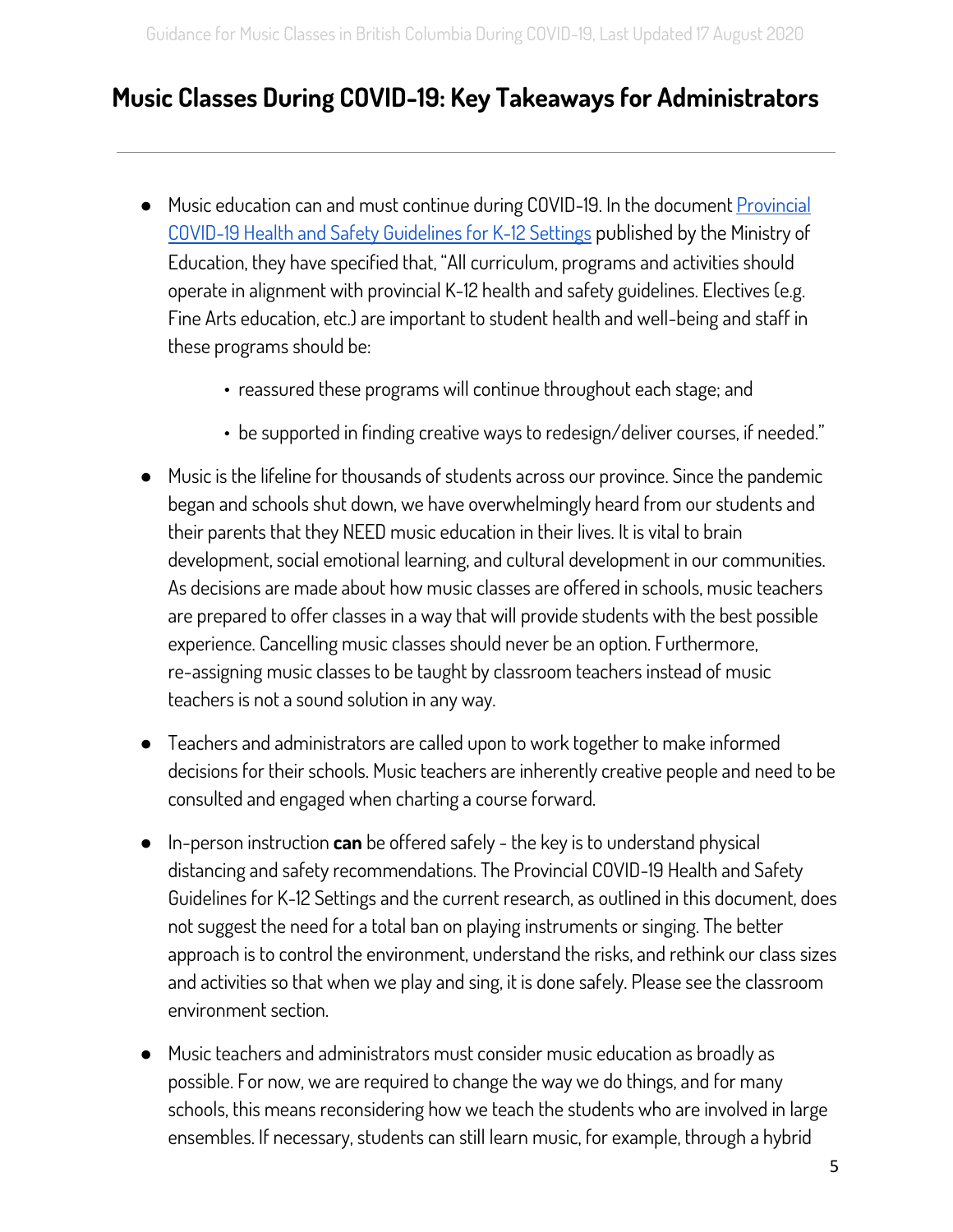- Guidance for Music Classes in British Columbia During COVID-19, Last Updated 17 August 2020 model, or in smaller groups on a rotating basis, or other methods. In addition to playing or singing in small groups, we have the opportunity to expand their musical learning in many ways beyond what they would normally experience.
- <span id="page-6-0"></span>● The BCMEA and CMEBC are here to help and will be a reliable resource so that our music programs emerge from this pandemic alive and well. We have created an online Music [Education](#page-42-0) Resource Room for teachers to share lessons, projects, strategies, and ideas.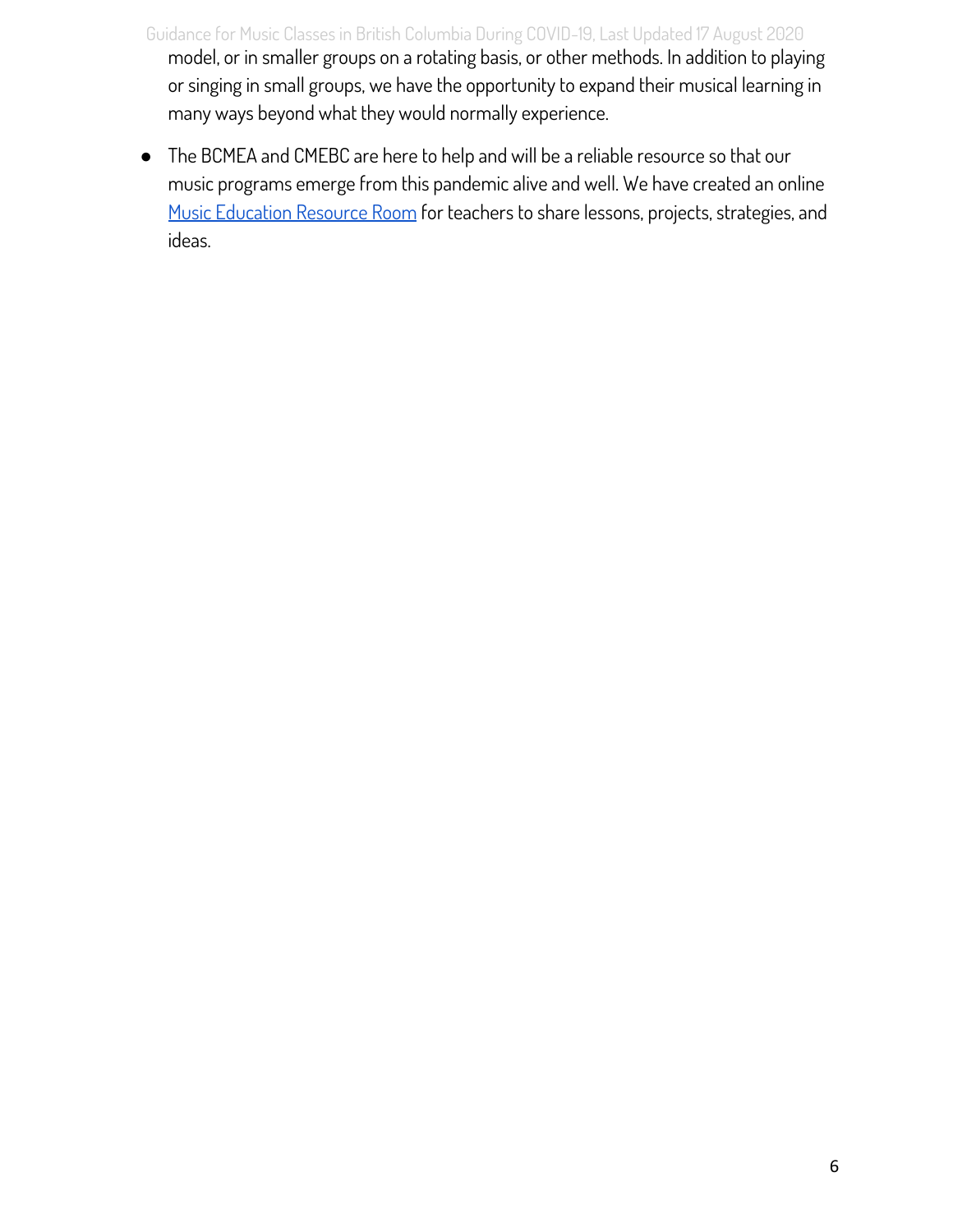## **Is Music-Making Safe in Our Schools?**

The safety of music-making in our schools has been discussed at length while the pandemic is ongoing. Much of the stories being given as evidence are anecdotal and we must be careful to use data-driven research to offer validity and credibility to the argument that we can offer music safely in our schools.

#### North American Studies

The study coming from Colorado State University is still underway. You can read more about the study [here.](https://smtd.colostate.edu/reducing-bioaerosol-emissions-and-exposures-in-the-performing-arts/)

The aerosol study from the University of Colorado Boulder has released their preliminary results with five key takeaways:

- 1. Masks
	- a. Using masks on students and instrument bells, especially in instruments that go directly from the mouthpiece/reed to the bell without curvature, reduces the emission of particles.
	- b. Student instrumentalists should have two masks: one used only for playing in that has a slit cut in it to insert the mouthpiece/reed, and another for regular use.
	- c. The material used in a mask matters. Using a multi-layered non-stretchy material is best.
- 2. Distance
	- a. Two meter distance is best to keep from spreading COVID-19
	- b. This applies to both indoor and outdoor settings
	- c. Trombones need more physical distancing space space due to seventh position (three meters in front of them instead of two)
- 3. Time
	- a. 30-minute rehearsals are best
	- b. It is also best practice to have the room clear for a minimum of one air change cycle before beginning another rehearsal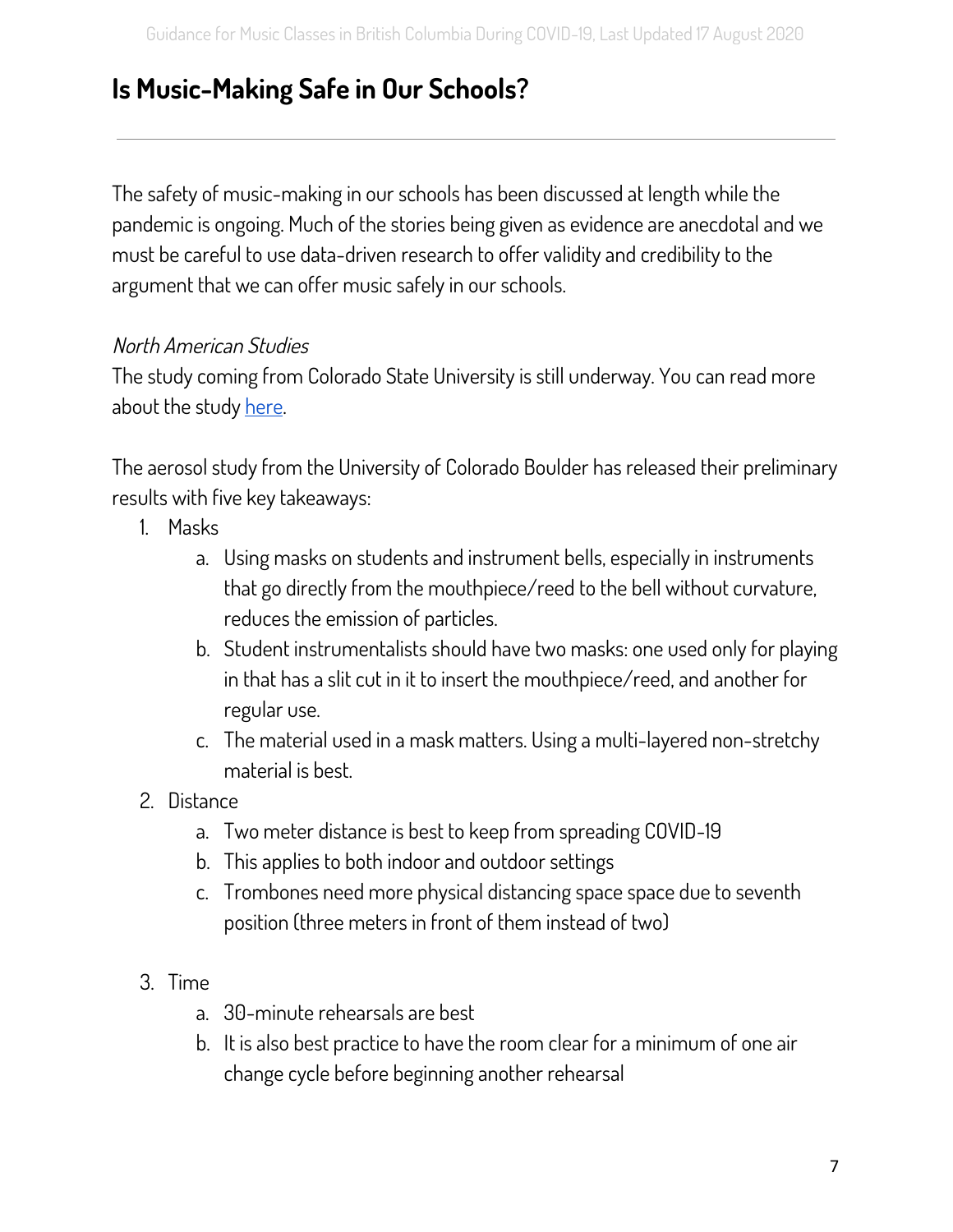Guidance for Music Classes in British Columbia During COVID-19, Last Updated 17 August 2020

#### 4. Air Flow

- a. Outdoors is best
- b. HEPA filtration systems in indoor settings aid in removing particles from the air
- c. The industry standard for Air Change per Hour rate is three/hour. The more air changes per hour the better
- 5. Hygiene
	- a. Never empty water keys on the floor. Using an absorbent disposable pad, such as puppy training pads, is best.
	- b. Handwashing and hand sanitizing is key to prevention
	- c. It is important to maintain physical distancing in storage areas of music rooms. If necessary, wearing masks in this setting can be helpful.

More information on the University of Colorado Boulder study can be found [here](https://www.nfhs.org/articles/unprecedented-international-coalition-led-by-performing-arts-organizations-to-commission-covid-19-study/).

## European Studies

We have seen evidence from Europe speaking to the safety of music-making with two metre physical distancing recommendations in place.

- 1. A study was commissioned in May 2020 by the Vienna Philharmonic. Their official website reports that the full text of the study is, unfortunately, not yet available in English (please see [here](https://www.wienerphilharmoniker.at/orchestra/philharmonic-journal/year/2020/month/4/blogitemid/1423/page/1/pagesize/20) ) although the results have been summarized in multiple places online, including [here](https://medicalxpress.com/news/2020-05-vienna-philharmonic-virus-orchestras.html).
- 2. A study has been published by the Institute of Fluid Mechanics and Aerodynamics at the University of Bundeswehr Munich. This study shows that following the 2-metre social distancing recommendations will keep music students safe in both choir and instrumental classrooms. The study can be found [here](https://www.unibw.de/lrt7-en/making_music_during_the_sars-cov-2_pandemic.pdf).
- 3. Another study has been published from the Freiburg Institute for Musicians' Medicine (FIM), University Medical Center, and University of Music Freiburg. This study also concludes that there is no additional risk of transmitting the COVID-19 virus while music-making. An English translation of this study can be found [here](https://www.mh-freiburg.de/fileadmin/Downloads/Allgemeines/RisikoabschaetzungCoronaMusikSpahnRichter19.5.2020Englisch.pdf).
- 4. Many have referenced the concerns around choirs practicing and increased risk associated with choirs due to the spread of COVID-19 at the choir rehearsal in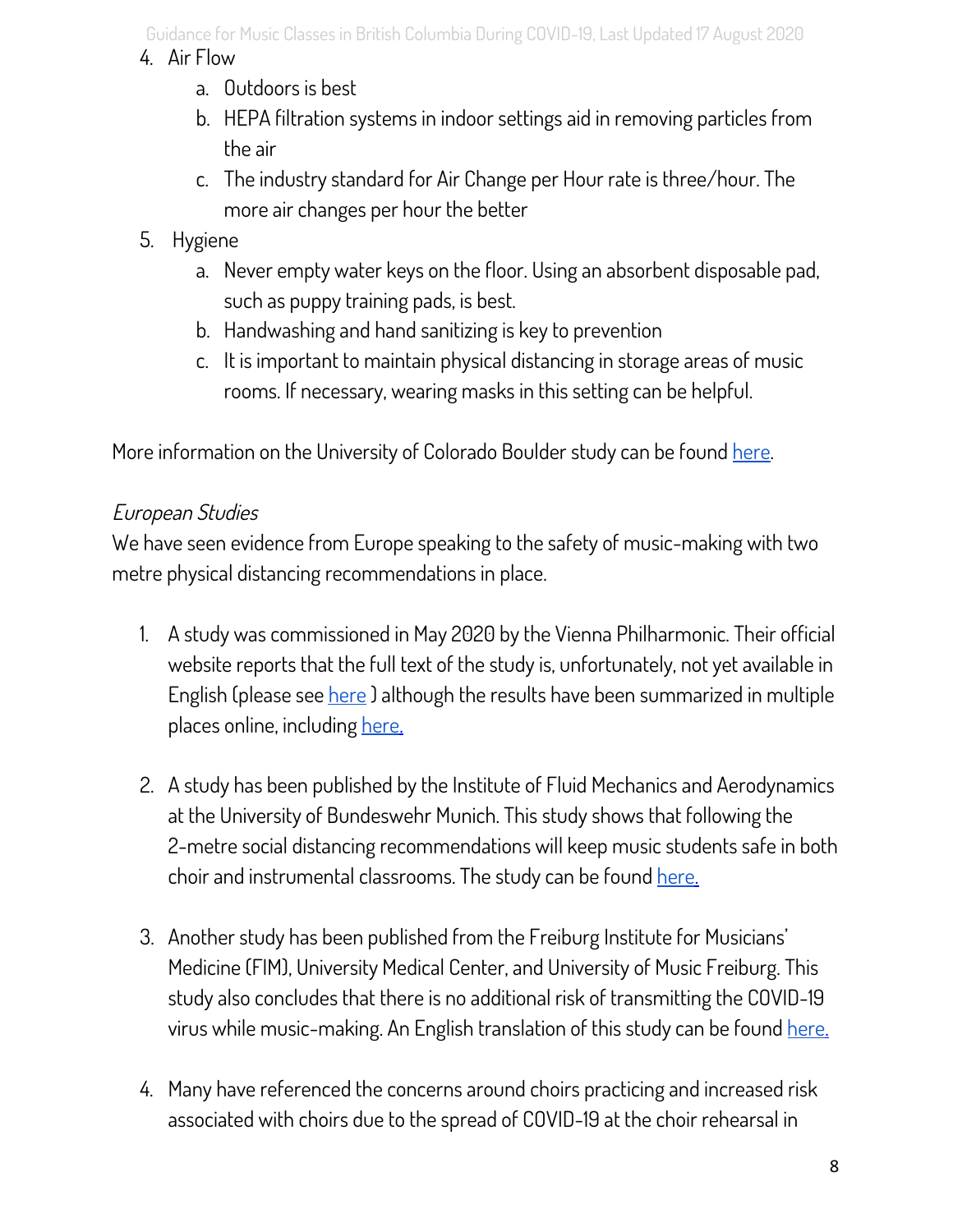- Guidance for Music Classes in British Columbia During COVID-19, Last Updated 17 August 2020 Skagit County, WA in March 2020. The Centers for Disease Control and Prevention conducted an investigation around the choir rehearsal where the COVID-19 virus was widely spread and concluded that there were multiple points of contact between members of the choir and social distancing was not adhered to. This example shows the necessity for social distancing and hygiene routines to curb the virus' spread. The report can be found [here.](https://www.cdc.gov/mmwr/volumes/69/wr/mm6919e6.htm?fbclid=IwAR3oEF1jCsxgVuWYTbhxK0rz-ItOVxhlzsjzYCoRfx8wrADTYWV-lGAdHz8)
- 5. A video was created by a group of Nashville Musicians that helps visualize and explain that aerosols do not pass through instruments. It is available [here](https://www.youtube.com/watch?v=AsLHFwtpABU).

\*\*It should be noted that the studies about aerosols and air flow to date have not been peer reviewed and their subjects have been adults, often professional musicians. While the recommendations in these studies may very well hold true for children and young adults, data taking into account age and musical ability is not yet available.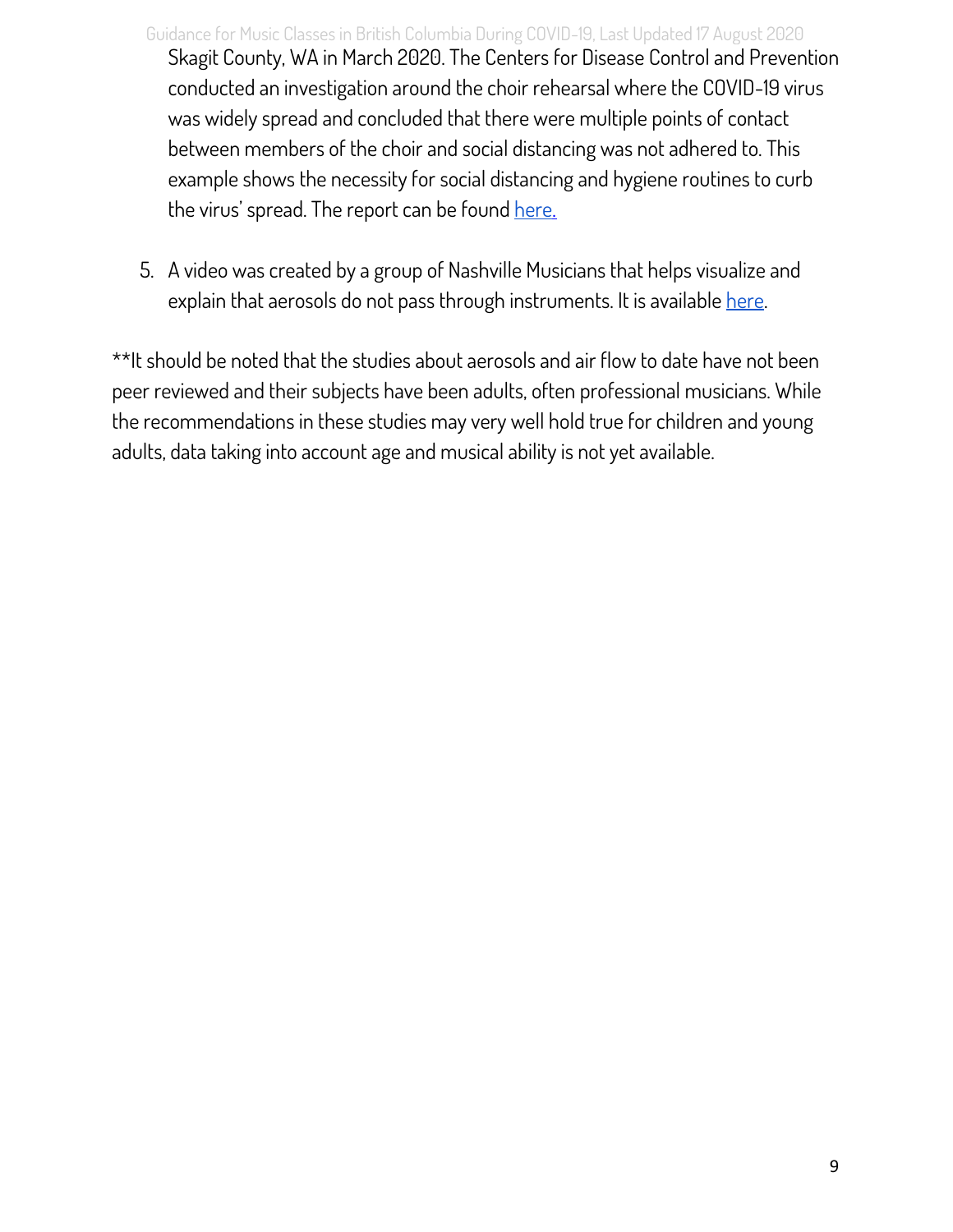## <span id="page-10-0"></span>**Making Learning Groups (Cohorts) Work in Music Classes**

On July 29, 2020 the Minister of Education, Rob Fleming, announced that schools will be organized into learning groups while operating during the pandemic. Since that time there has been much discussion about how to make this work in the music classroom. To provide clarity, guidance, and ideas, here is a non-exhaustive list of points to know:

- 1. Music teachers do not have to be assigned to a learning group and likely will not be due to the fact that we are often the only music teachers in the school, especially at the elementary level, and many operate as itinerant teachers. Please refer to the section on "Itinerant Staff and Specialists" in the [Provincial](https://www2.gov.bc.ca/assets/gov/education/administration/kindergarten-to-grade-12/safe-caring-orderly/k-12-covid-19-health-safety-guidlines.pdf) COVID-19 Health and Safety [Guidelines](https://www2.gov.bc.ca/assets/gov/education/administration/kindergarten-to-grade-12/safe-caring-orderly/k-12-covid-19-health-safety-guidlines.pdf) for K-12 Settings for information on how to protect yourself in this situation.
- 2. Students within the same learning group DO NOT need to be physically distanced (2m) according to the guidelines set out in the [Provincial](https://www2.gov.bc.ca/assets/gov/education/administration/kindergarten-to-grade-12/safe-caring-orderly/k-12-covid-19-health-safety-guidlines.pdf) COVID-19 Health and Safety [Guidelines](https://www2.gov.bc.ca/assets/gov/education/administration/kindergarten-to-grade-12/safe-caring-orderly/k-12-covid-19-health-safety-guidlines.pdf) for K-12 Settings but should avoid physical contact. Spread students out as much as possible within your classroom space.
- 3. Students in different learning groups DO need to be physically distanced (2m) according to the guidelines set out in the [Provincial](https://www2.gov.bc.ca/assets/gov/education/administration/kindergarten-to-grade-12/safe-caring-orderly/k-12-covid-19-health-safety-guidlines.pdf) COVID-19 Health and Safety [Guidelines](https://www2.gov.bc.ca/assets/gov/education/administration/kindergarten-to-grade-12/safe-caring-orderly/k-12-covid-19-health-safety-guidlines.pdf) for K-12 Settings.
- 4. To run your ensembles, it is recommended that you organize students into their established learning groups and set out physical distancing markers (2m) between those groups. This may lead to unconventional seating arrangements and ensemble configurations.
- 5. If your classroom does not allow for these physical distancing measures it is important to have a discussion with your administrators about the possibility of using an alternative space for rehearsals.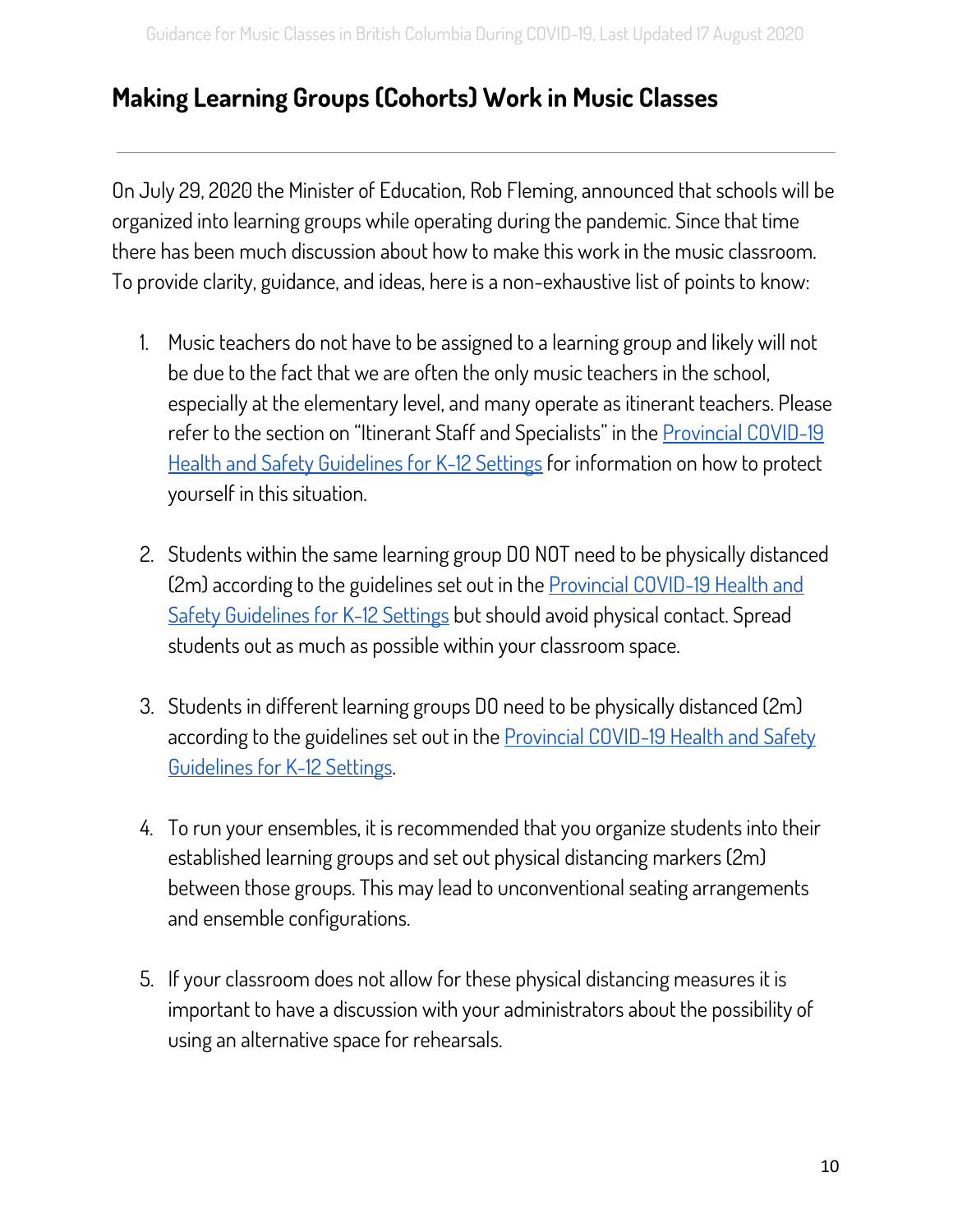# <span id="page-11-0"></span>**Music-Specific Guidelines During the BC Ministry of Education's Five-Stage Framework**

| Stage 1 | *Please note that the Return-to-School <b>Stages</b> are different from the BC's Restart Start Plan <b>Phases.</b><br>100% in-person student attendance                                                                                                                                                                                                                                                                                                                                                                                                                                                                                                                                                                                                                                                                                                                                                                                                                                                                                                                                                                                                                                                                                                               |
|---------|-----------------------------------------------------------------------------------------------------------------------------------------------------------------------------------------------------------------------------------------------------------------------------------------------------------------------------------------------------------------------------------------------------------------------------------------------------------------------------------------------------------------------------------------------------------------------------------------------------------------------------------------------------------------------------------------------------------------------------------------------------------------------------------------------------------------------------------------------------------------------------------------------------------------------------------------------------------------------------------------------------------------------------------------------------------------------------------------------------------------------------------------------------------------------------------------------------------------------------------------------------------------------|
|         | Return to pre-pandemic approach to music classes                                                                                                                                                                                                                                                                                                                                                                                                                                                                                                                                                                                                                                                                                                                                                                                                                                                                                                                                                                                                                                                                                                                                                                                                                      |
| Stage 2 | 100% in-person student attendance<br>Students organized into learning groups<br>Students in the same learning groups should put as much distance<br>$\bullet$<br>between them as possible and avoid physical contact.<br>Students in different learning groups must physically distance (2m).<br>Music teachers may or may not be organized into learning groups.<br>Teachers not organized into learning groups must maintain physical<br>distance of two meters. If this is not possible other measures must be<br>explored such as reconfiguring rooms, securing an alternate space<br>that allows for physical distancing, or installing a physical barrier made<br>of transparent material. After these options are explored teachers<br>should explore wearing non-medical masks or face coverings. For<br>more information please refer to "Itinerant Staff and Specialists" in<br>the Provincial COVID-19 Health and Safety Guidelines for K-12<br>Settings.<br>Extended day classes may continue to operate with no physical<br>contact between students in the same learning group and physical<br>distance (2m) between students of different learning groups.<br>No in-person concerts or festivals (virtual alternatives are<br>$\bullet$<br>encouraged) |
|         | No international music tours<br>No overnight music tours<br>If bringing a clinician or other guests to your classroom, the guest<br>must complete a daily health assessment before entering and<br>physical distance must be maintained between them and all teachers<br>and students. For more information please refer to the "Visitor<br>Access/Community Use" section in the Provincial COVID-19 Health<br>and Safety Guidelines for K-12 Settings.<br>One-day field trips may be done in accordance with the "Field Trip"<br>guidelines in the Provincial COVID-19 Health and Safety Guidelines for<br>K-12 Settings.<br>No sharing of wind instruments<br>No sharing of microphones                                                                                                                                                                                                                                                                                                                                                                                                                                                                                                                                                                             |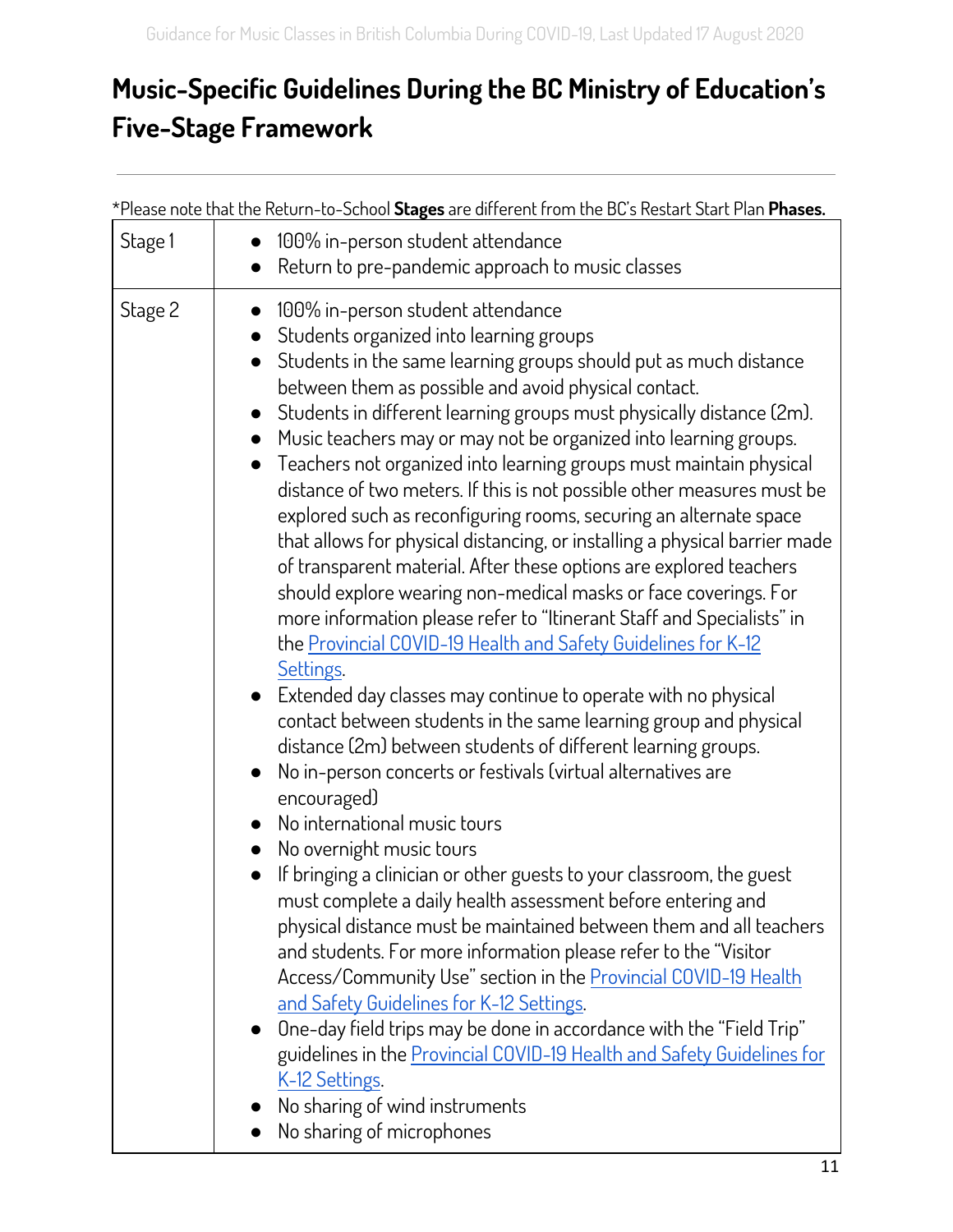|         | $\bullet$ There is no evidence suggesting COVID-19 can be transmitted via<br>paper-based products, but it is recommended that students do not<br>share music or class materials and that a distribution method is<br>established to reduce the number of people touching the materials.<br>• Encourage regular hand washing before and after participating in<br>music classes, especially if sharing non-wind instruments.                                                                                                                                                                                                                                                                                                                                                                                                                                  |
|---------|--------------------------------------------------------------------------------------------------------------------------------------------------------------------------------------------------------------------------------------------------------------------------------------------------------------------------------------------------------------------------------------------------------------------------------------------------------------------------------------------------------------------------------------------------------------------------------------------------------------------------------------------------------------------------------------------------------------------------------------------------------------------------------------------------------------------------------------------------------------|
| Stage 3 | $\bullet$ 50% in-person student attendance, 50% online learning<br>• All students and teachers must maintain physical distancing (2m) at<br>all times.<br>Extended day classes may continue to operate with physical<br>distancing between all students and teachers.<br>No in-person concerts or festivals (virtual alternatives are<br>encouraged)<br>• No music tours or field trips<br>No sharing of wind instruments<br>No sharing of microphones<br>No clinicians or guests are permitted to work with students.<br>Physical distancing will prevent students from sharing music or class<br>materials. A materials distribution method must be established to<br>reduce the number of people touching the materials.<br>Encourage regular hand washing before and after participating in<br>music classes, especially if sharing non-wind instruments |
| Stage 4 | • 25% in-person student attendance, 75% online learning<br>$\bullet$ All students and teachers must maintain physical distancing (2m) at<br>all times.<br>Extended day classes may continue to operate with physical<br>distancing between all students and teachers.<br>No in-person concerts or festivals (virtual alternatives are<br>encouraged)<br>No music tours or field trips<br>No sharing of wind instruments<br>No sharing of microphones<br>No clinicians or guests are permitted to work with students<br>Physical distancing will prevent students from sharing music or class<br>materials. A materials distribution method must be established to<br>reduce the number of people touching the materials<br>Encourage regular hand washing before and after participating in<br>music classes, especially if sharing non-wind instruments     |
| Stage 5 | 100% online learning<br>Focus is given to the essential course outcomes for student success                                                                                                                                                                                                                                                                                                                                                                                                                                                                                                                                                                                                                                                                                                                                                                  |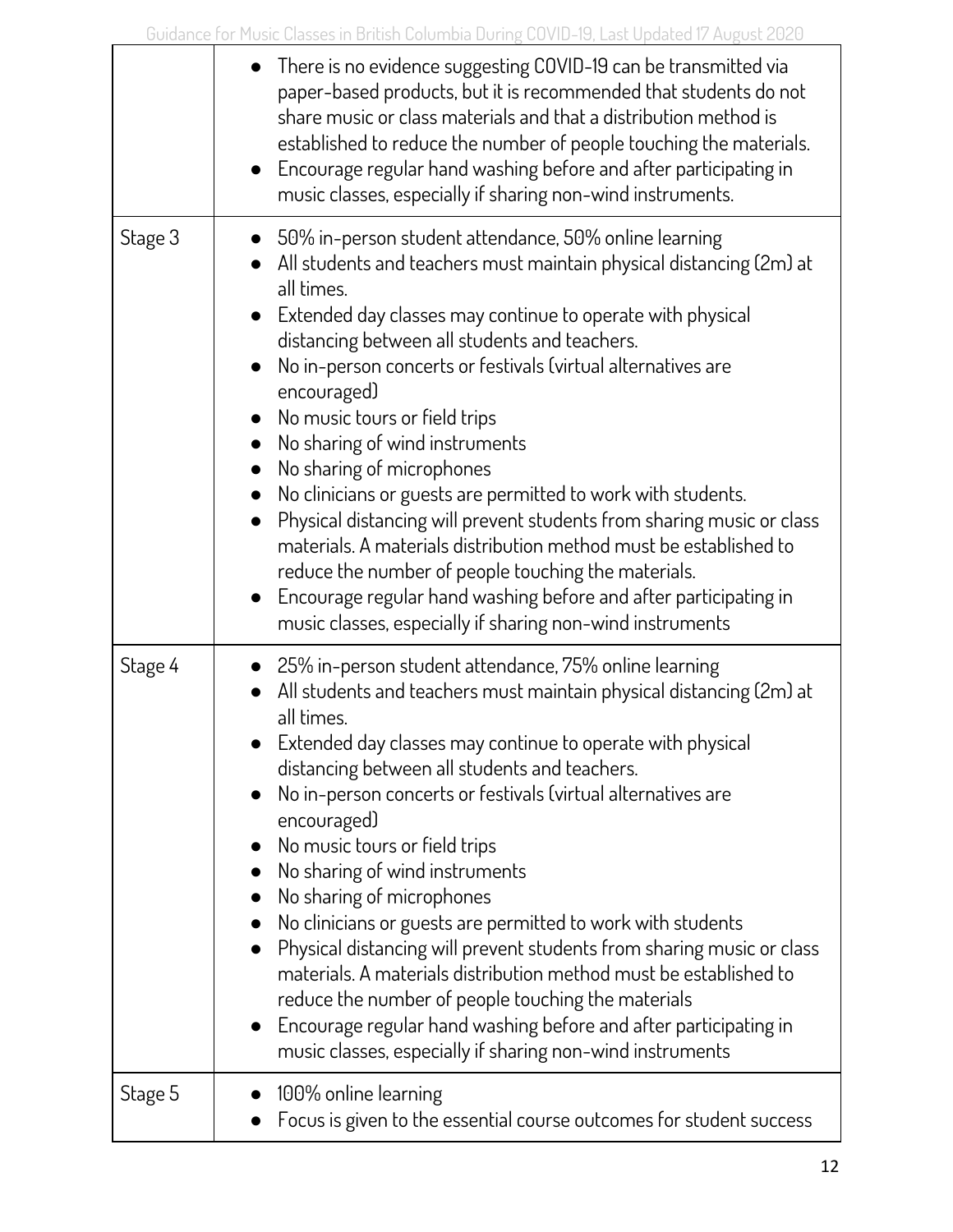## <span id="page-13-0"></span>**Environmental Considerations for Music Classes**

The "General Safety" and "Room Considerations" sections are adapted from the [Ontario](https://www.omea.on.ca/wp-content/uploads/2020/06/Framework-for-Music-Classes-During-Covid-19_v2-1.pdf) Music Educators' Association [Framework](https://www.omea.on.ca/wp-content/uploads/2020/06/Framework-for-Music-Classes-During-Covid-19_v2-1.pdf) document and updated with the latest guidance outlined in the Provincial COVID-19 Health and Safety [Guidelines](https://www2.gov.bc.ca/assets/gov/education/administration/kindergarten-to-grade-12/safe-caring-orderly/k-12-covid-19-health-safety-guidlines.pdf) for K-12 [Settings](https://www2.gov.bc.ca/assets/gov/education/administration/kindergarten-to-grade-12/safe-caring-orderly/k-12-covid-19-health-safety-guidlines.pdf).

## <span id="page-13-1"></span>**General Safety**

Concern for the health and safety of all students and teachers is a top priority. It is of the utmost importance that the safety conditions, as described by your local and provincial Health Departments and School Board, are being applied and adhered to by the school. These are outlined in the BC Ministry of Education's [Provincial](https://www2.gov.bc.ca/assets/gov/education/administration/kindergarten-to-grade-12/safe-caring-orderly/k-12-covid-19-health-safety-guidlines.pdf) COVID-19 Health and Safety [Guidelines](https://www2.gov.bc.ca/assets/gov/education/administration/kindergarten-to-grade-12/safe-caring-orderly/k-12-covid-19-health-safety-guidlines.pdf) for K-12 Settings, the BC Centre for [Disease](http://www.bccdc.ca/health-info/diseases-conditions/covid-19/childcare-schools#Schools) Control, and the [K-12](https://www2.gov.bc.ca/assets/gov/education/administration/kindergarten-to-grade-12/safe-caring-orderly/k-12-education-restart-plan.pdf?bcgovtm=20200506_GCPE_AM_COVID_9_NOTIFICATION_BCGOV_BCGOV_EN_BC__NOTIFICATION) [Education](https://www2.gov.bc.ca/assets/gov/education/administration/kindergarten-to-grade-12/safe-caring-orderly/k-12-education-restart-plan.pdf?bcgovtm=20200506_GCPE_AM_COVID_9_NOTIFICATION_BCGOV_BCGOV_EN_BC__NOTIFICATION) Restart Plan. Once those recommendations are met, we believe there are specific recommendations for music classrooms in order to ensure the continued safety of students and staff in this environment.

#### **First and foremost, hand hygiene and physical distancing are the best and most important ways to prevent the spread of COVID-19.**

The British Columbia Centre for Disease Control guidelines for regular cleaning of surfaces in public settings can be found [here](http://www.bccdc.ca/Health-Info-Site/Documents/CleaningDisinfecting_PublicSettings.pdf). Music classroom items such as chairs, music stands, equipment, surfaces, etc. should be sanitized on a regular basis.

Music rooms should be equipped with the following supplies:

- A sink with running water, soap, and paper towels
- Hand sanitizer
- Wipes that contain one of the following: diluted bleach (in safe amounts), isopropyl alcohol (at least 70% alcohol), medical virox
- A recommended disinfection agent appropriate for use on instruments and mouthpieces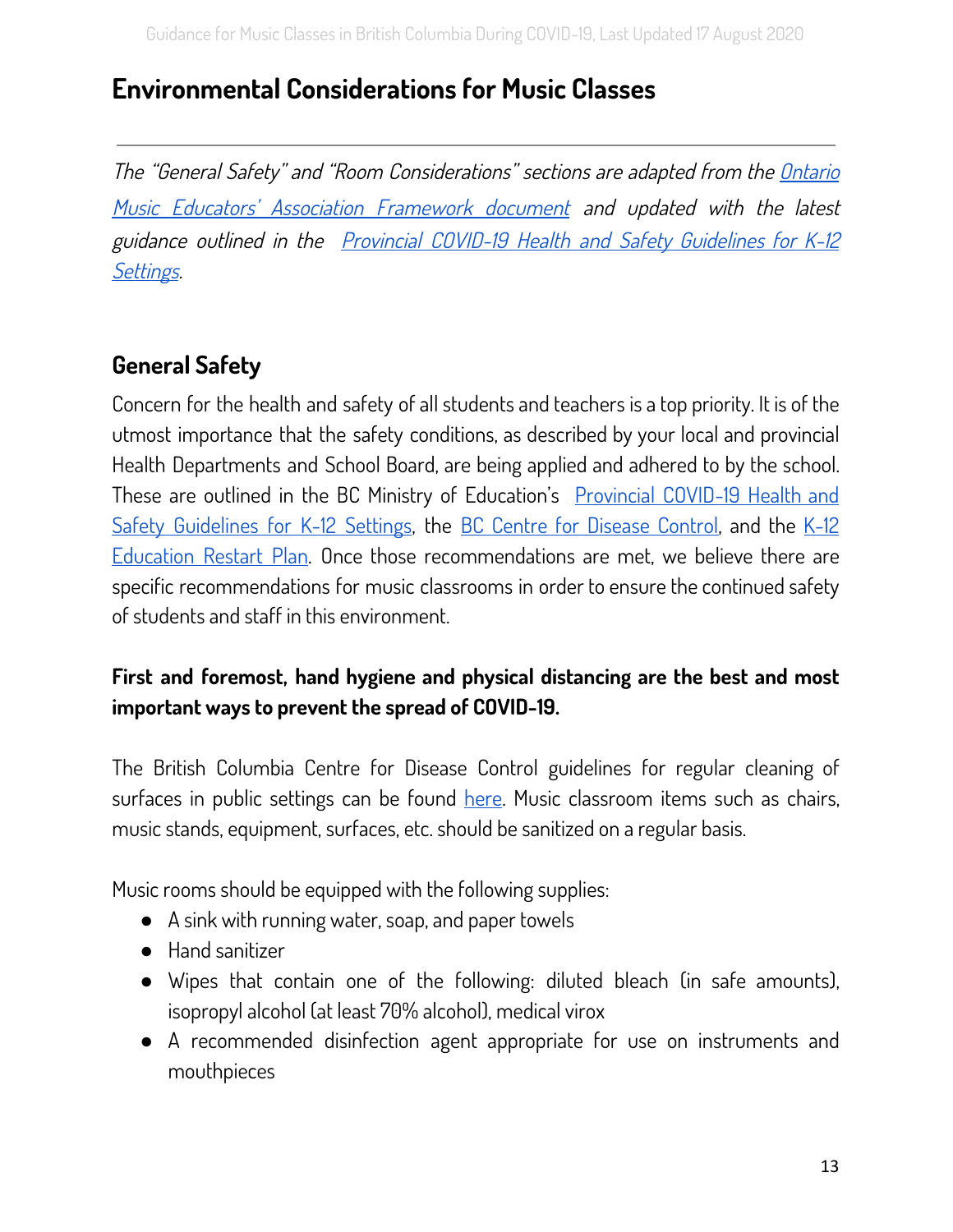## **Room Considerations for Singers**

- 1. In stage two, students must adhere to the physical distancing guidelines of two meters between different learning groups and avoid contact with those within the same learning group in all settings, both indoor and outdoor. In stage three and four, all students and teachers must maintain a minimum physical distance of two meters.
- 2. If setting up your classroom for all students to be physically distanced, divide your room's total square footage by 36 (as each student will need a 'block' measuring 6x6 or 36 square feet) to achieve the recommended distancing.



- 3. When possible sing outdoors. If singing must take place indoors, a well-ventilated room is best.
- 4. Students should sing forward-facing in a single straight line, not in a circle or facing each other. Singers should not be singing behind or above others.
- 5. Sheet music should not be shared between singers.
- 6. In singing games and choreography, students should not be allowed to touch. Minimal movement will make it easier to abide by the health guidelines.
- 7. The conductor should create as much distance as possible between them and the singers or use a barrier made of transparent material between the conductor and the singers. If this is not possible a non-medical mask or other face covering can be used for protection.
- 8. Add additional breaks during in-class rehearsals.

**For further detail, see "Let's Sing: Safety [Considerations](https://docs.google.com/document/d/1HFDaPy4GfN38n8-YIaq8DA3GNk0FBG7zR2sD0dFH7Sc/edit?usp=sharing) and Guidelines for In-Person Group Singing in British [Columbia."](https://docs.google.com/document/d/1HFDaPy4GfN38n8-YIaq8DA3GNk0FBG7zR2sD0dFH7Sc/edit?usp=sharing)**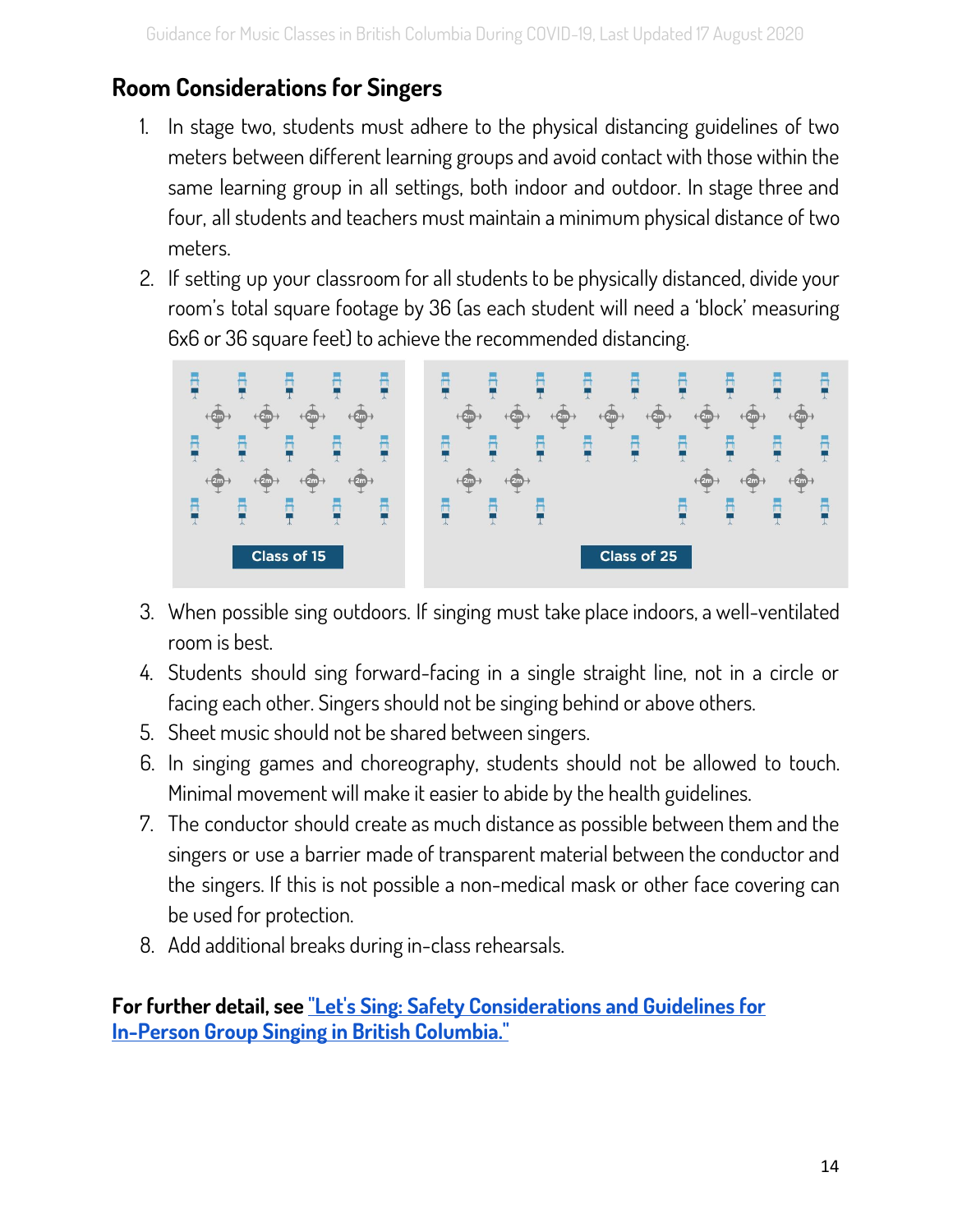## <span id="page-15-0"></span>**Room Considerations for Instruments**

- 1. In stage two, students must adhere to the physical distancing guidelines of two meters between different learning groups and avoid contact with those within the same learning group in all settings, both indoor and outdoor. In stage three and four, all students and teachers must maintain a minimum physical distance of two meters.
- 2. Sharing of stands and music should be avoided and chairs and stands should be set up to avoid any unnecessary movement or touching.
- 3. If setting up your classroom for all students to be physically distanced, divide your room's total square footage by 36 (as each student will need a 'block' measuring 6x6 or 36 square feet) to achieve the recommended distancing.



- 4. Wind instrument music classrooms need to have access to running water (sink and tap) for cleaning purposes. Three areas need to be available:
	- a. A station set up for cleaning that includes soap/water and/or a recommended disinfectant agent. No shared vessels for dipping mouthpieces.
	- b. Rinsing station (running water)
	- c. Paper towel station for drying off mouthpieces -- it is NOT recommended to use a common towel for drying

Students will need to be rotated through these areas so physical distancing or limited contact can be maintained.

- 5. In stage three or four, where you may be dealing with unconventional instrumentation and voicing in band classes, options include alternative instrument arrangements, such as Flex Band arrangements and chamber ensemble arrangements.
- 6. Add additional breaks during in-class rehearsals.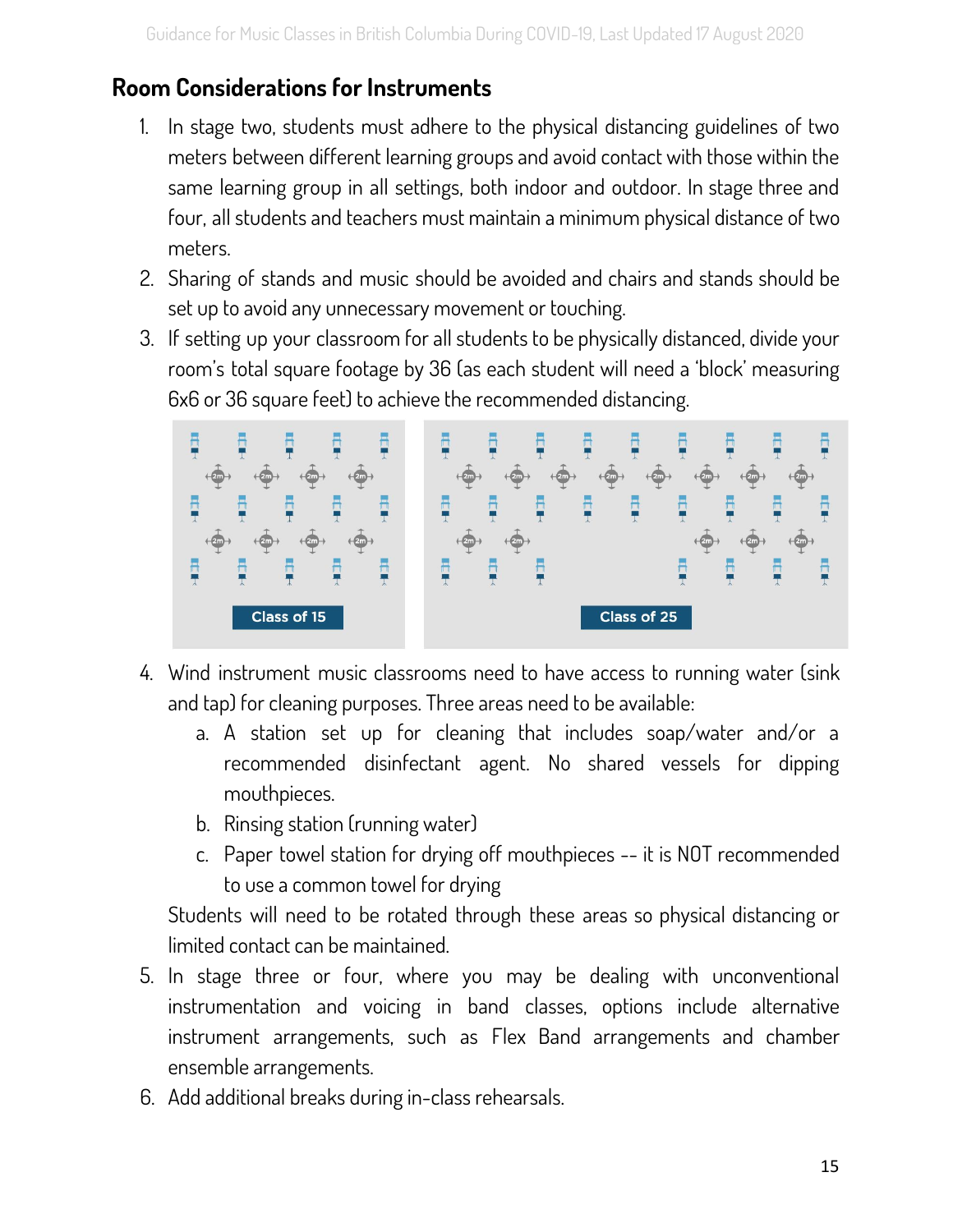## <span id="page-16-0"></span>**Other Recommendations**

Music Room and Large Class Sizes

- 1. In some instances, it may not be possible to use the music room due to class sizes and the need to socially distance. If this is the case:
	- a. Investigate the ability to use larger spaces, such as the school gym, multipurpose room, theatre, cafeteria, community centre, etc.
	- b. When possible, use the outdoors to rehearse while adhering to the recommended social distance standards.
	- c. Create alternative schedules where the group is divided into smaller groups that do not rehearse at the same time. A non-extensive list of examples includes: large choirs or ensembles split into smaller choirs or ensembles; choirs being split into upper and lower voice choirs; jazz bands split into combos; concert bands split into woodwind ensembles, brass ensembles, percussion ensembles, brass/percussion ensembles, or chamber groups; orchestras into chamber groups.

Music Room as a Shared Space

- 1. Handwashing routines before and after classes must be established and followed.
- 2. Hand sanitizer should be available in the classroom.
- 3. High touch surfaces should be cleaned between classes.
- 4. Students should be given the option of bringing their own music stand to class.
- 5. Small instruments should be stored in students' lockers where possible.
- 6. Instrument storage shelves should be labeled with students' names and dividers placed between instruments.
- 7. Students should be taught COVID-19 Instrument Cleaning Guidelines and be required to regularly clean their instruments. This requirement should be communicated to students' families as well.
- 8. Students must demonstrate and model appropriate safety precautions at all times including hand washing, instrument sanitizing, social distancing, and, when appropriate, the use of masks.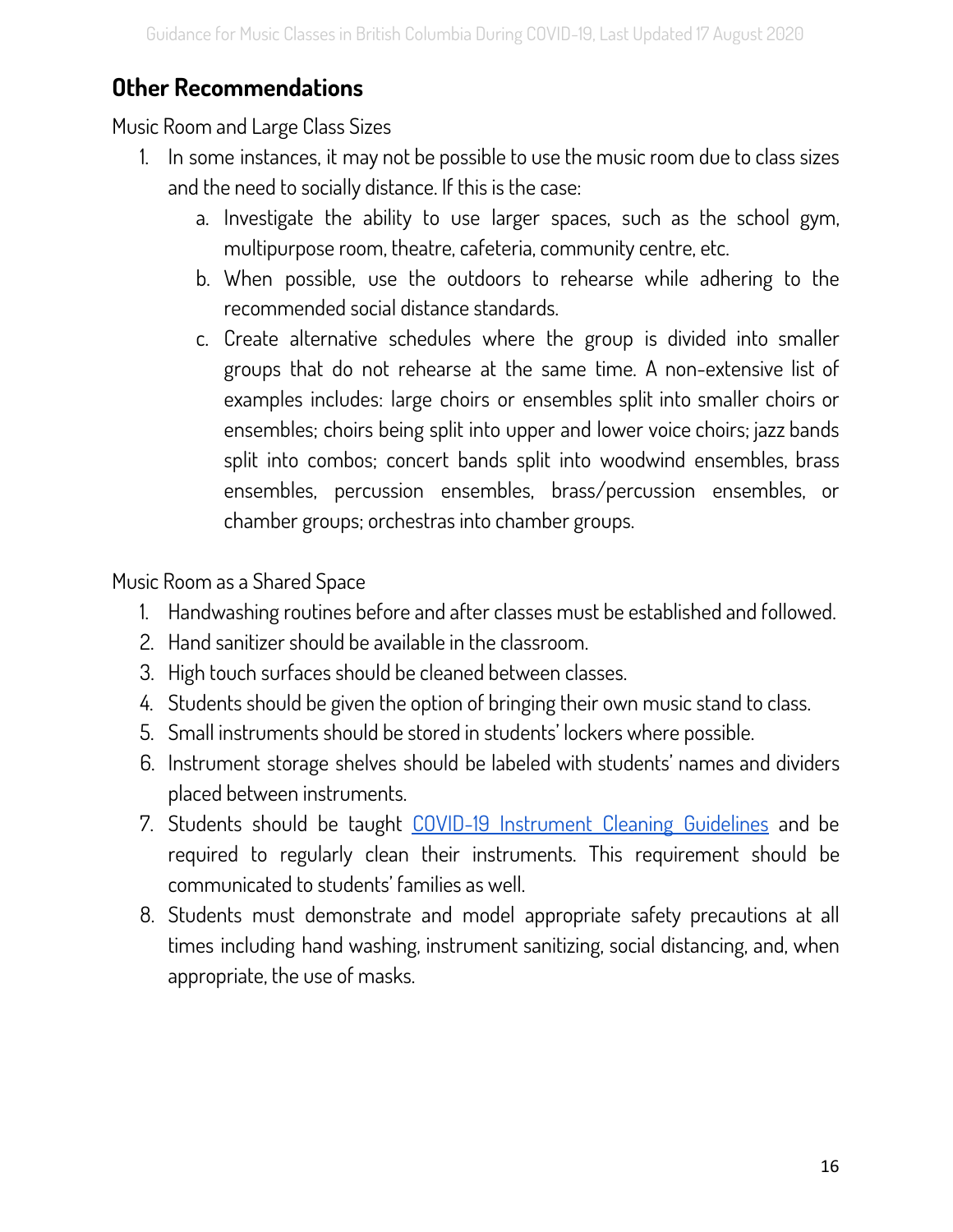Guidance for Music Classes in British Columbia During COVID-19, Last Updated 17 August 2020 Music Room Traffic Management

- 1. Marks should be placed on the floor to mark where chairs should be set up.
- 2. Chairs and stands should be arranged by a teacher in a socially distanced configuration.
- 3. Wherever possible, create one-way traffic patterns for entry and exit of rehearsal rooms and access to areas such as instrument storage, music folder storage, sinks, and sanitizing stations.
- 4. Establish routines for students entering the classroom, sanitizing hands, and gathering and setting up instruments and music folders.
- 5. Please be aware that creating and implementing these new routines will result in more setup/takedown and prep time and less rehearsal time.

Shared School-Owned Instruments

- 1. No instruments besides large string instruments, percussion, and piano should be shared during this time. **Students must wash their hands before and after the use of these instruments.** This may mean you will need to find alternative instruments that can fill in gaps until such time as the pandemic has passed.
- 2. Pianos should be cleaned and disinfected after each use.
- 3. Percussionists should be required to have their own stick bag and sticks. Alternatively, school sticks could be assigned to specific students for their own use. This may require students being assigned to specific percussion instruments for a concert cycle to avoid movement between instruments.
- 4. A sanitization routine should be established at the end of the day for percussion instruments, sticks and mallets, pianos, string basses, and other large instruments that exclusively remain at the school. If there are back to back music classes in a schedule these instruments may need to be cleaned between classes.

Condensation Removal

- 1. Water keys should not be released directly onto the floor.
- 2. Establish and communicate a condensation removal procedure and routine to ensure the safe collection of all condensation. That routine should include condensation disposal, sanitization of the area around the water key(s) or slides, and handwashing procedures.
- 3. Paper towels or puppy training pads may be used by each instrumentalist to collect condensation. These must be disposed of in the trash at the end of rehearsal.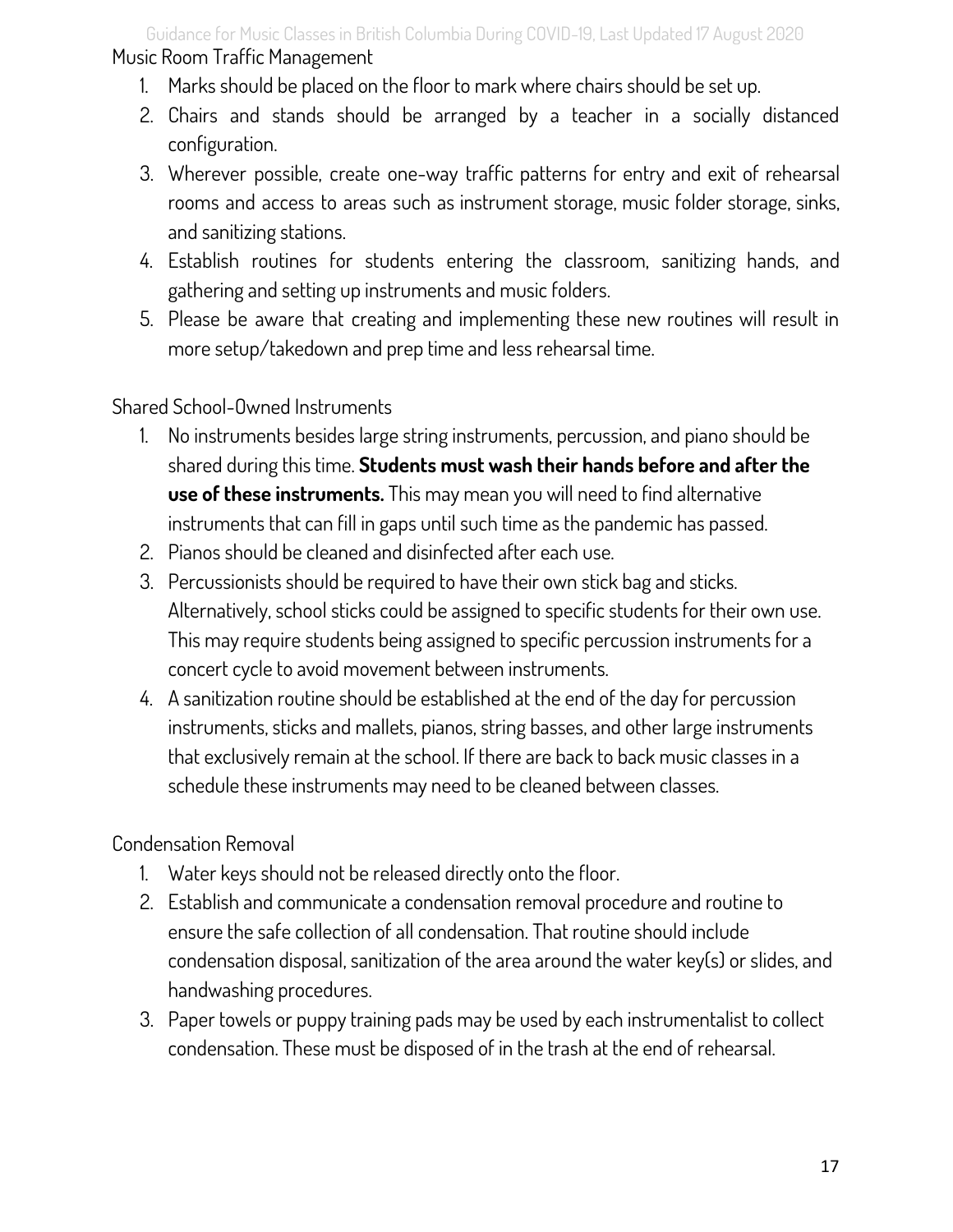## <span id="page-18-0"></span>**Instrument Cleaning Guidelines During COVID-19**

This section is excerpted and adapted from the NHFS COVID-19 Instrument [Cleaning](https://nfhs.org/articles/covid-19-instrument-cleaning-guidelines) [Guidelines](https://nfhs.org/articles/covid-19-instrument-cleaning-guidelines).

The most effective way to prevent the spread of COVID-19 is to practice good hand hygiene and physical distancing. Hand washing should take place at the beginning and end of every class. Beyond these measures, there are some specific recommendations for disinfecting instruments and equipment that should be considered along with normal day to day care and cleaning of instruments.

## <span id="page-18-1"></span>**Cleaning and Disinfecting**

There is a difference between cleaning and disinfecting musical instruments. Cleaning is the physical removal of visible soiling on an instrument and removes, rather than kills, viruses and bacteria. Disinfecting is the killing of viruses and bacteria and is only ever applied to an object. It is never used on the human body. COVID-19, like most viruses, has a limited lifespan on hard surfaces. Users of musical equipment may be more susceptible to infections from instruments that are not cleaned and maintained properly, especially if they are shared school instruments.

If the cleaning process is thorough, musical instruments can be disinfected. Basic soap and water can be highly effective in reducing the number of harmful bacteria and viruses simply by carrying away the dirt and oil that they stick to, but an appropriate disinfectant should also be used.

The National Federation of State High School Associations (NFHS), National Association for Music Education (NAfME), and the National Association of Music Merchants (NAMM) received information from the United States Center for Disease Control that suggests that the COVID-19 can remain on the following instrument surfaces for: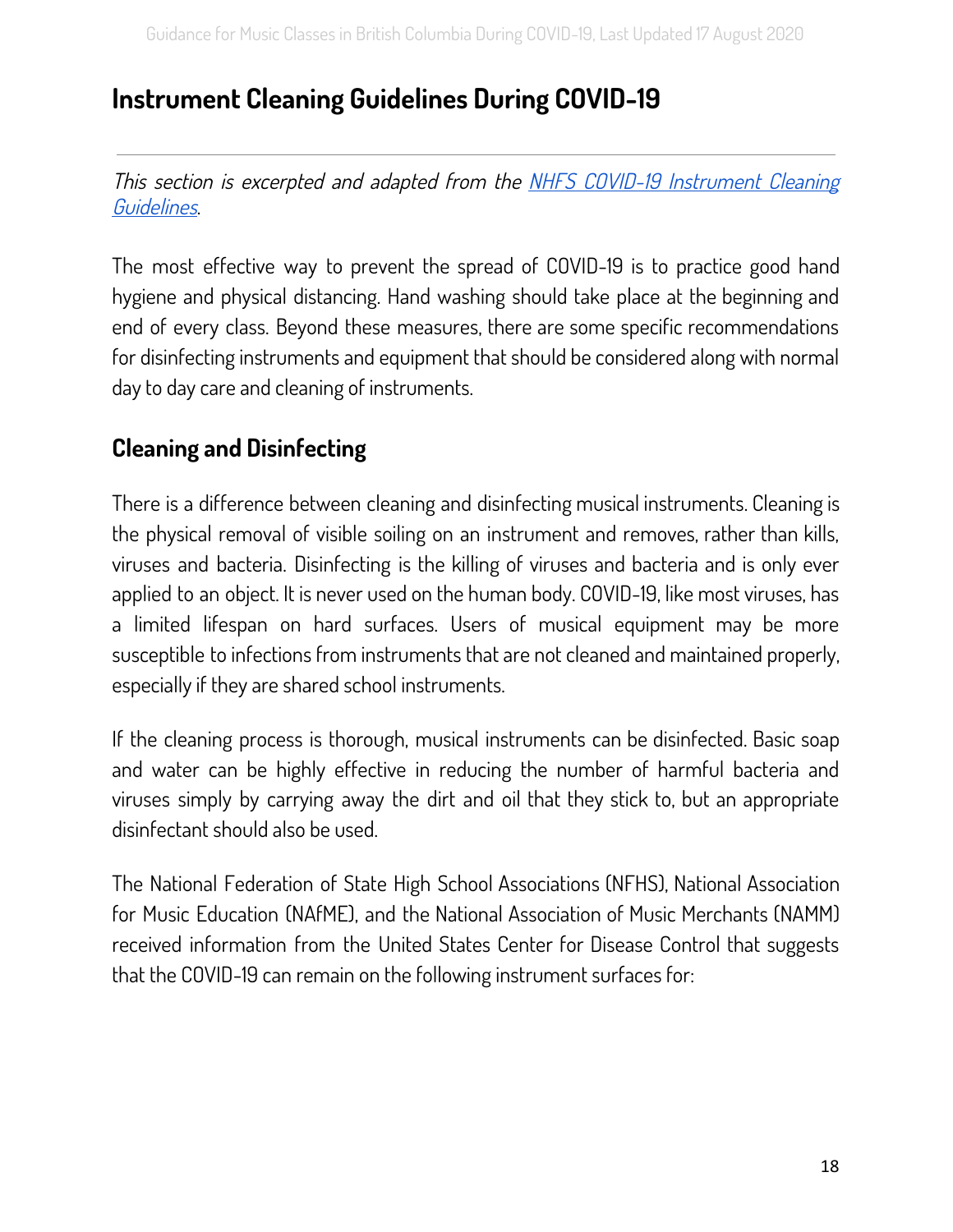| <b>Brass</b>   | up to 5 days |
|----------------|--------------|
| Wood           | up to 4 days |
| Plastic        | up to 3 days |
| <b>Strings</b> | up to 3 days |
| Cork           | up to 2 days |

Please note that these time frames should only serve as a guideline. Variables such as temperature and humidity could prolong the virus's ability to survive on surfaces.

The US CDC recommends general cleaning techniques for instruments that have not been used or handled outside of the above timelines. Essentially, if students are picking up instruments for the first time since school has been closed, those instruments will not need more than general cleaning as stated below.

If distributing instruments for the first time since schools have closed, the NFHS and NAfME recommend, out of an abundance of caution, that all cases be sprayed with an aerosol disinfectant.

Additional guidance on general cleaning and disinfection can be found [here](http://www.bccdc.ca/health-info/diseases-conditions/covid-19/prevention-risks/cleaning-and-disinfecting).

## <span id="page-19-0"></span>**Choosing a Disinfectant for Musical Instruments**

- 1. Sterisol Germicide Solution can be safely used on plastics, hard rubbers, and metals.
- 2. Mi-T-Mist Mouthpiece Cleanser can be used on most materials. It is **NOT** recommended for use on hard rubber mouthpieces.
- 3. Isopropyl alcohol wipes, with at least 70% isopropyl alcohol, are safe for most materials. They are NOT recommended for use on hard rubber mouthpieces.
- 4. A solution made with 50% water and 50% white vinegar or 50% water and 50% hydrogen peroxide can be safely used on plastics, hard rubbers, and metals.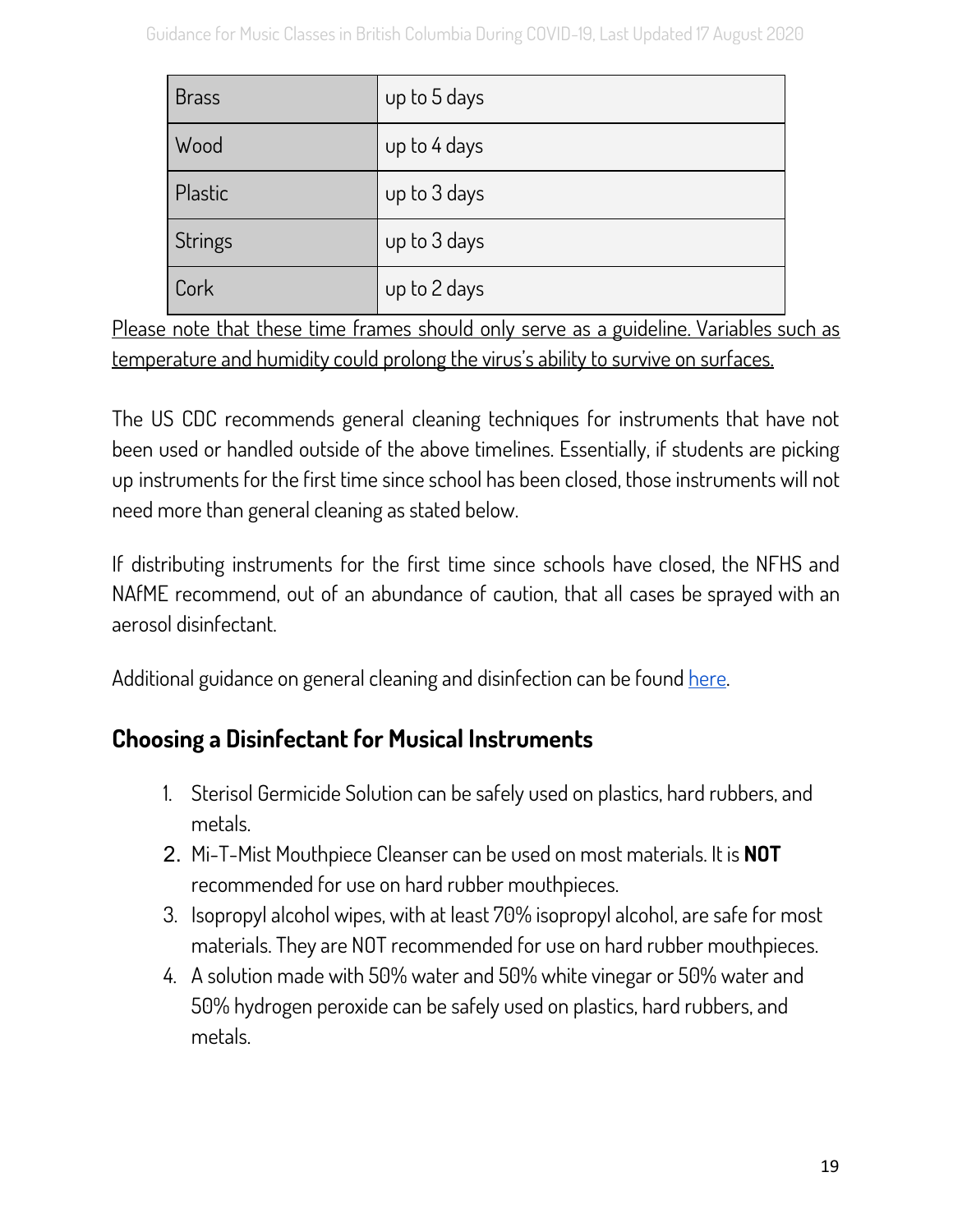While other potential disinfectants, including alcohol, boiling water, and diluted bleach can be used as general disinfectants, they are not recommended for use on mouthpieces or instruments due to their potential effect on skin, plastics, and metals.

- 1. Whichever disinfectants are chosen, it is crucial to read the product instructions and follow them closely.
- 2. Disinfectants do not remove dirt, so mouthpieces and instruments must be cleaned thoroughly before using.

## <span id="page-20-0"></span>**Instrument and Mouthpiece Hygiene**

At this time it is crucial that students DO NOT share mouthpieces. As well, it is especially important for students to maintain the hygiene of their instrument. Adhering to the procedures outlined in Appendix A: Instrument Cleaning [Instructions](#page-49-0) will help to keep individual's mouthpieces and instruments clean and safe for continued use.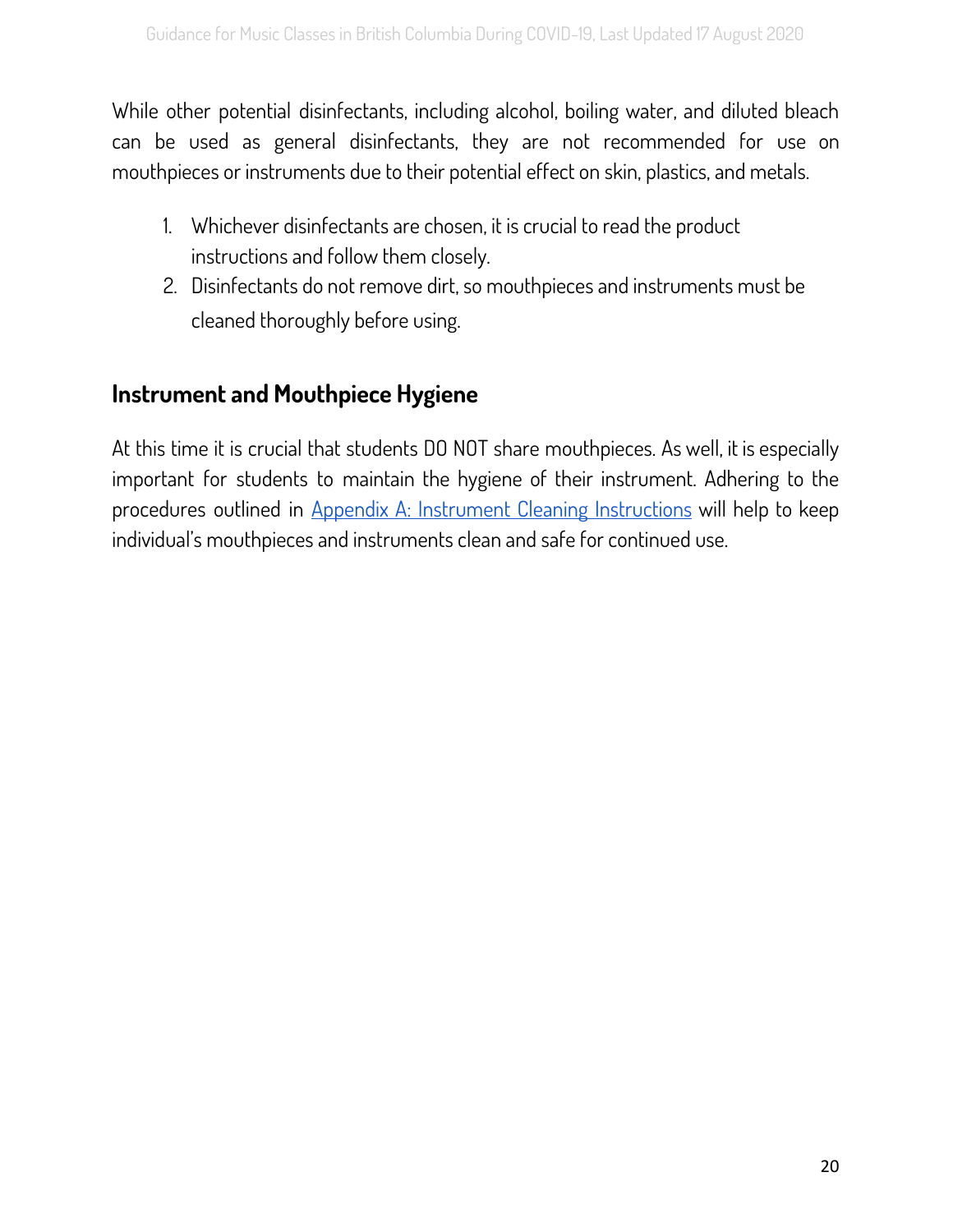## <span id="page-21-0"></span>**Suggested Models for Curriculum Delivery**

What follows is a collection of articles from BC music teachers meant to provide examples for how music can be taught fully online or in <sup>a</sup> hybrid model. Teachers have professional autonomy in how the curriculum is delivered to their students. These articles serve as examples that have worked for others.

## <span id="page-21-1"></span>**Elementary General Music and Music Exploratory Classes: Suggestions for Curriculum Delivery**

by Christine Bourne, Lakeview Elementary School

With the focus being set on literacy and numeracy at the elementary level many of us have been instructed not to teach music online at this point, but we are hopeful this will change in the Fall.

#### **How to Implement Curriculum in a Fully Online Model**

There are several possibilities, ranging from a music teacher blog that provides several activities for students and their families to choose from, to full on teacher lead Zoom classes where students participate and interact from home in a similar way to what they would in the classroom. Naturally the range of activities that can be provided this way is limited, but Zoom and similar platforms do work well for teacher lead activities such as recorder, bucket drumming, rhythm practice, note naming, and so on.

#### **How to Implement Curriculum in a Hybrid Model**

This is the model that most teachers across BC will be experiencing in the Music classroom. Students will likely get one music block in the classroom and the rest will be done at home. The focus should be on ensuring that this teaching time, while short, is still meaningful.

- 1. Choose songs and activities that can be taught in completion in that single block; this is not the time to take on large scale units that span several classes, as you will likely have students with intermittent attendance.
- 2. Choose a single concept and take it across the grades at various levels this will help you to stay focused and make evaluation simpler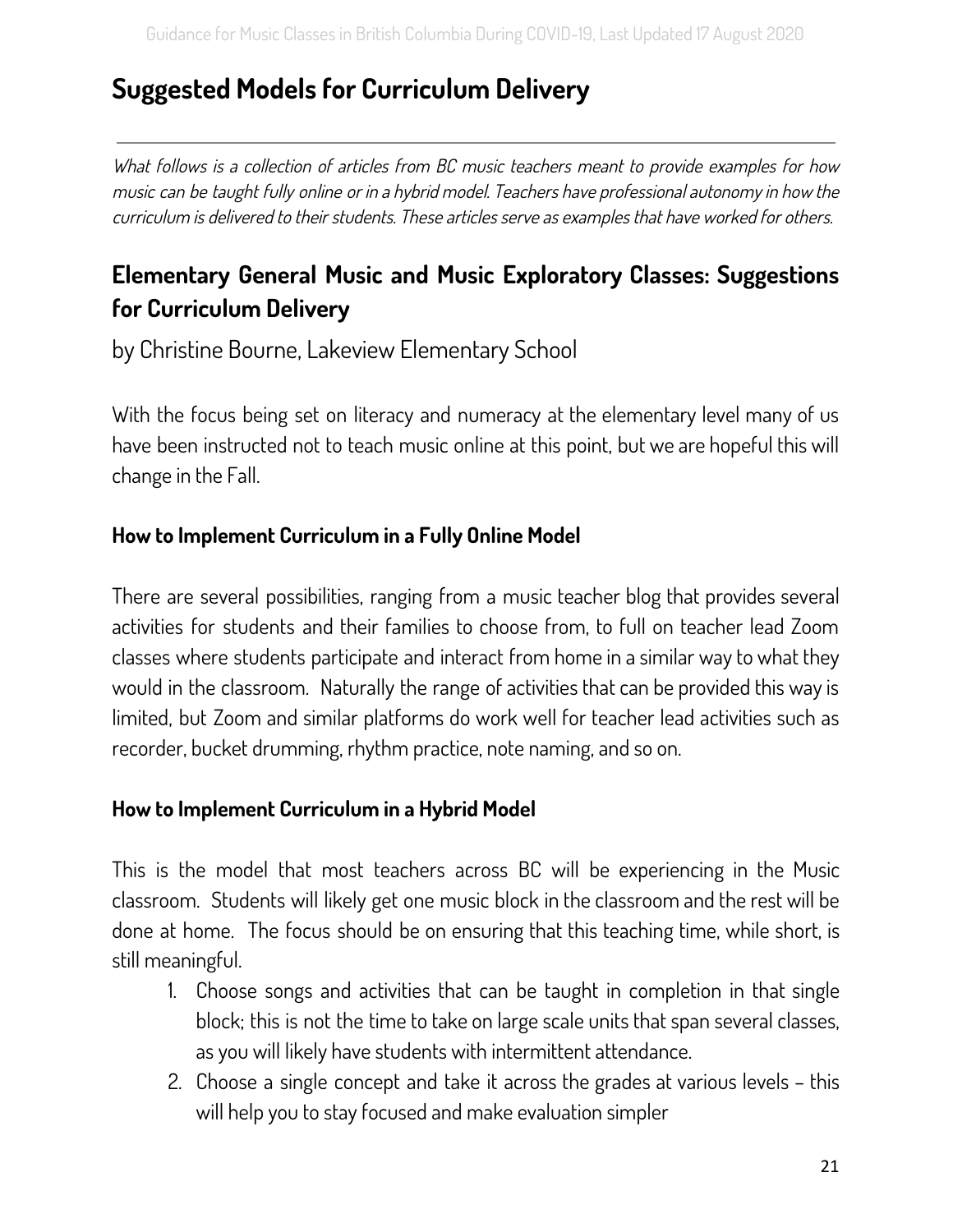Guidance for Music Classes in British Columbia During COVID-19, Last Updated 17 August 2020

- 3. Denise Gagne suggests making individual music instrument bags for each student that can follow them from school to home. Using a large Ziploc bag, create a kit that could include egg shakers, pool noodle scrapers, chopsticks, and so on. This way the students can continue their music when they are not with you in the classroom.
- 4. Keep in touch with your classroom teachers it may be possible for you to come onto their weekly online meeting and do a quick activity – this is a great way to ensure good attendance
- 5. Keep the parents in the loop; we are all in this together, and we should be working together to ensure that our students are still progressing in their musical journey

#### **Phasing Back Into the Classroom**

Space space space!

- Put away those risers and see if you can store extra instruments that may be cluttering up your room elsewhere, you will need space!
- Mark up your floor with tape or Velcro, depending on your flooring, so that the students have their own physical space to move.
- We want to keep movement activities in our repertoire, but this is not the time for partner songs – look for songs where students can move individually, face the same direction as their partner, and avoid any physical contact.
- Keep those individual instrument kits going, they will serve you well over the next several months
- Try to leave time between classes to allow for cleaning and for any physical set up that will need changing between groups (chairs, bucket drums, music stands, and so on)

## **Helpful Websites**

Denise Gagne's musicplayonline.com is a fabulous resource which has been made free to students at this time.

Classicsforkids.com is great for composer activities; students can also compose their own music, do rhythm games, and much more.

Symbaloo.com has music activities by grade.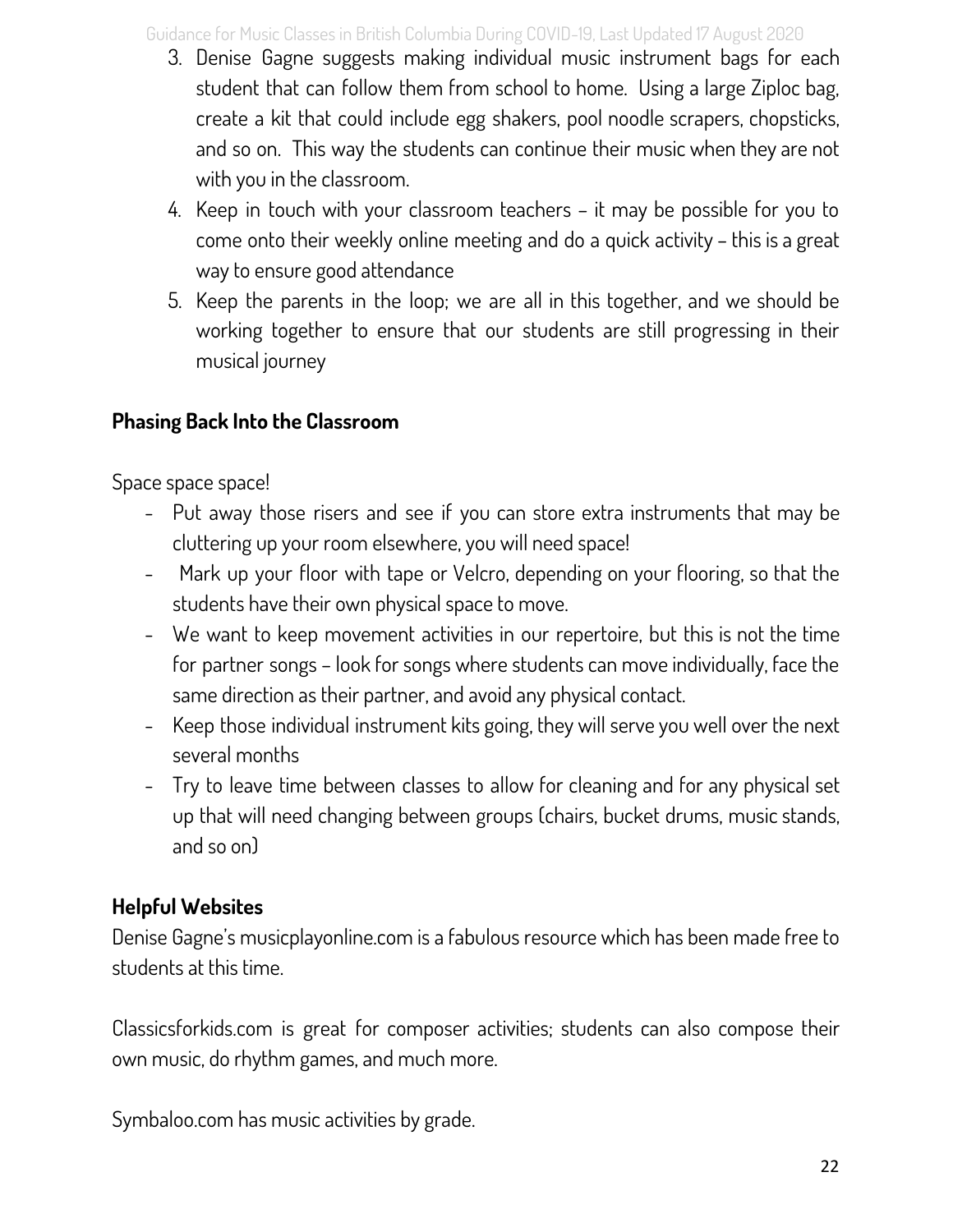Guidance for Music Classes in British Columbia During COVID-19, Last Updated 17 August 2020 **Orchestra: Suggestions for Curriculum Delivery** by Nicholas Urquhart, Killarney Secondary School

I would start this off by stating that I am not an expert in the field of online teaching. I did however have success teaching seven high school String Orchestras virtually from March until June. I also have recently completed a master's degree in Music Education, whereby the bulk of the instruction was online. Many of my philosophies stem from my online experiences so far and the work I have done with Dr. Dale Lonis.

There is no doubt that the current situation is devastating to what orchestras and orchestra teachers aim to achieve. However, with clear goals, ideas, effort and care, orchestra classrooms can still become buzzing hubs of engaged learning.

We need to consider our ensemble and program goals. If a program is built on highest level performances, the curriculum design will look different than a program that is built on entrepreneurial, social or music appreciation goals. As we know, there is no one recipe for music education, online or in-person. Know who you are, who your learners are, what your program is, and prepare an exciting curriculum.

Next we must remember that our goal as educators is to foster intrinsically motivated learners. In these times of isolation and remote learning, this point has never been so vital to success. Therefore, this is the perfect time to consider how we 'deliver' curriculum. It is well documented that, when learners construct their knowledge, they learn deeper and value that knowledge more. Many of the activities I propose to my learners are based on this important premise. A teacher's leadership style as well as the activities should be paramount if our programs are going to succeed in these formats.

September 2020 will have significantly greater and different challenges than did March 2020, but it also brings an expectation and preparation that was not present when we were first thrown into this situation. And while this is not an ideal situation, there are advantages and potentials that must be exploited to their fullest.

Moving from fully online to fully in class, should be a smooth and congruent curriculum. Learners must feel that we are laying out a plan to move the learners forward (rather than sideways) through this time. The three models should flow as a continuum of instruction.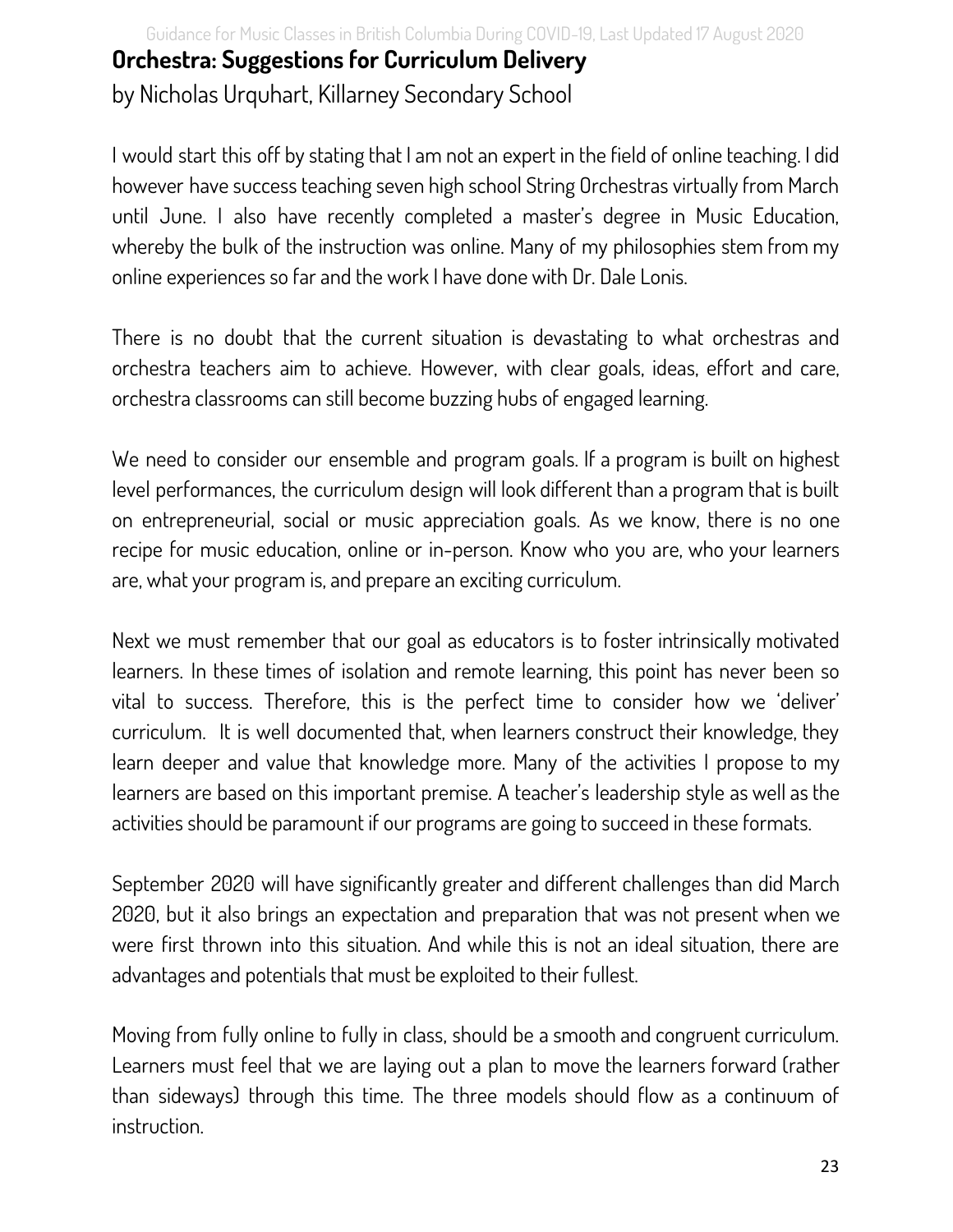#### **Fully online**

The fully online model requires <sup>a</sup> commitment from school boards and school administrations to support the learners and teachers in whatever is needed so that teachers can have classroom expectations. This may be with technology, instruments, and/or communication to the learners of expectations.

Orchestras function best when they move as a whole. This can still be done online but needs to be set up correctly. Online meetings, with the teacher, must be mandatory, and district guidelines for safe video conferencing must be followed.

As with any course, communicating goals is important at the onset of the course. I suggest in the first online meeting to use a shared document (e.g. Google doc) to co-create these goals. Immediately, the teacher is showing a confidence in technology and a commitment to the learners. Further, it can build some community which is difficult yet paramount.

In a subsequent class meeting, you may want to ask students to share in common place (message board) their 'dessert island' pieces of orchestra music. This is an incredibly powerful way to give students voice online. Follow this by having students comment on two others' pieces. This is a great way to build an online community and create positive online etiquettes which you will need in order to find group success.

Soon after the initial meets, there should be a presentation. This may be performing a simple passage. Focus on the process and not the product. I.e. Students present 'where they are at' with the project. They identify points of difficulty and ask for the classmates' help to solve the issues.

Decide on a worthwhile small group project to be presented midway through the term. Ask learners to meet with each other virtually to prepare. Then have them meet with you for a 'where we are at' session to guide them for their presentation to the class shortly after.

A note about the teaching style: the teacher is really the facilitator through these activities. We must frame the instruction, interactions, and products with great care.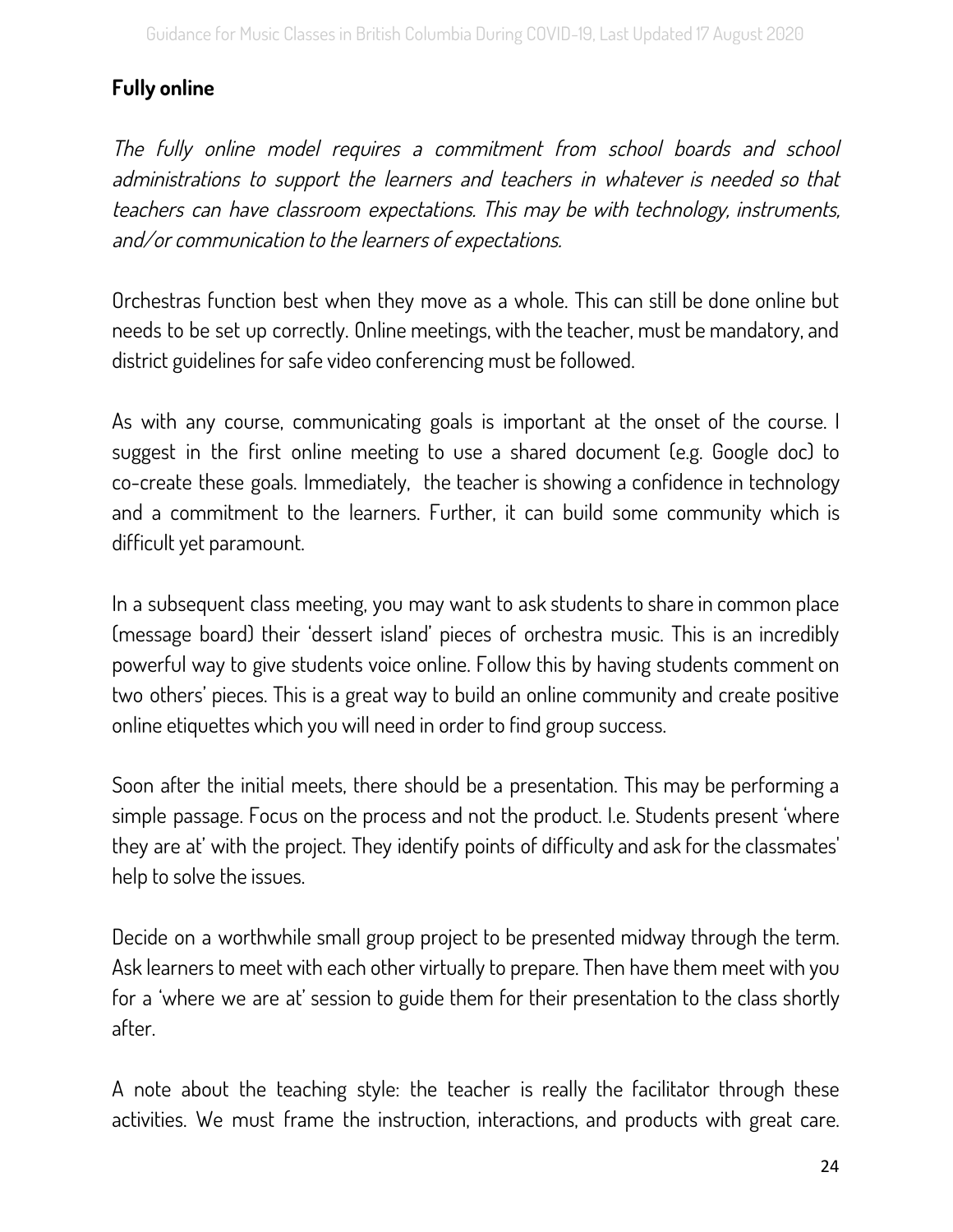Guidance for Music Classes in British Columbia During COVID-19, Last Updated 17 August 2020 Positivity, enthusiasm, and support are crucial to the learners feeling engaged with the activities, each other and the subject matter.

Online classes should include a takeaways section(s), where each student is required to put in their own words, what the takeaways from the class or portion of the class were. Often a chat function in the meet can help with this. We need to support this by validating each takeaway as important.

Further assignments given should relate directly to the goals identified by the learners and link to the concepts the teacher has identified as important and 'doable' in the online model. The learners should feel that their work has value. There are still many concepts to cover which can be covered in various ways. Be mindful of the power of online meetings and use them for the right reasons.

A careful and thoughtful use of online tutorials for specific instrument techniques is required in the online model. These may be created by the teacher or use existing content online. Use short videos and have a very decisive learning outcome. Have the student demonstrate that they understood the concept though a short video submission. Be sure that what your assignment focuses on is the learning outcome.

#### **Hybrid (online/in-class)**

The goal of the hybrid model is to have successful and engaging ensemble learning which links online and in-person learning. All of the fully online model curriculum is valid here, but to focus now shifts to the teacher highlighting how the work in isolation is paying off in an ensemble.

Because orchestras are large and social distancing is an issue, we may only be seeing 50% of our ensemble at a time. A poll of my orchestras showed that overwhelmingly they would prefer to have all instruments (mini orchestras) present rather than like instruments (just violins). If scheduling can accommodate 'sectionals', it would be prudent to vary the class composition at times to have both. Learners should be connecting with as many fellow musicians as possible.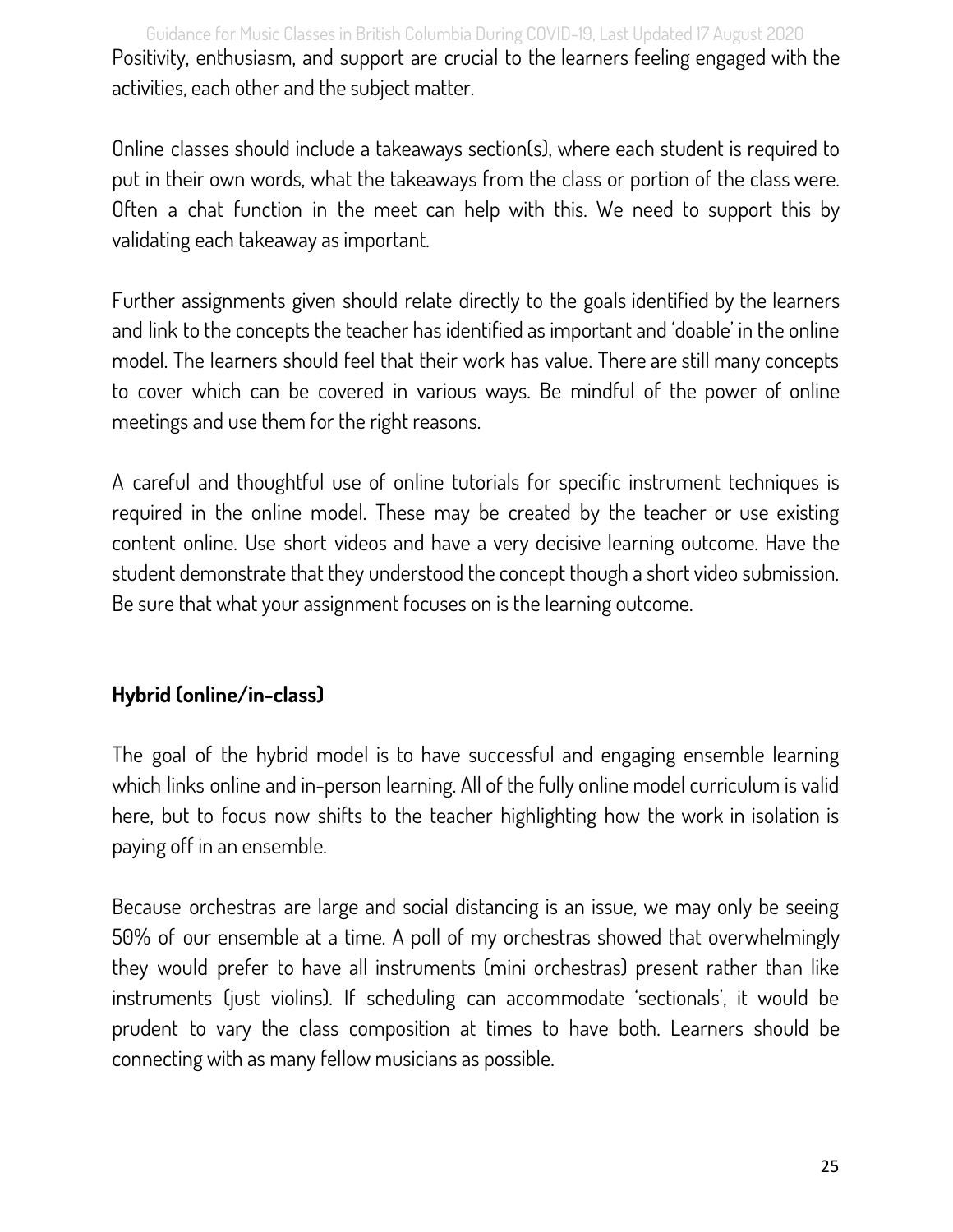Guidance for Music Classes in British Columbia During COVID-19, Last Updated 17 August 2020 The key is to connect. This is a chance to finally rehearse as a group. Learners should be familiar enough with their parts to work on group phrasing, balance, blend, fitting with parts, chords, structures etc. This is a time to highlight the magic of music-making in an ensemble. We should be inspiring the learners so that they feel rewarded for their online work reinvigorated to do more meaningful online work.

A note about repertoire choice – choose pieces that are able to be learned by the musicians in isolation with online supports. We don't want to spend our precious rehearsal drilling parts.

To be able to work in varied ways, administrators need to give clear directives to the students about being accountable for their classes. Each school or district may be different in their approach, but teachers need to know that there are times that they can meet students without conflicts with other classes.

#### **Phasing back into classrooms**

With students returning to classrooms regularly, don't throw away all the added value learned in the online realm. Teachers will have witnessed their learners working in new and positive ways where they were much more responsible for their own knowledge. This will be a huge asset to the orchestral classroom. Be mindful not to turn the orchestra room into a professional rehearsal setting model. The processes which proved successful in online teaching can transfer directly to create engaging in-person learning. Consider the skills you acquired as a facilitator and put them to use for classroom teaching.

More information and resources can be found in the Music [Education](#page-42-0) Resource Room.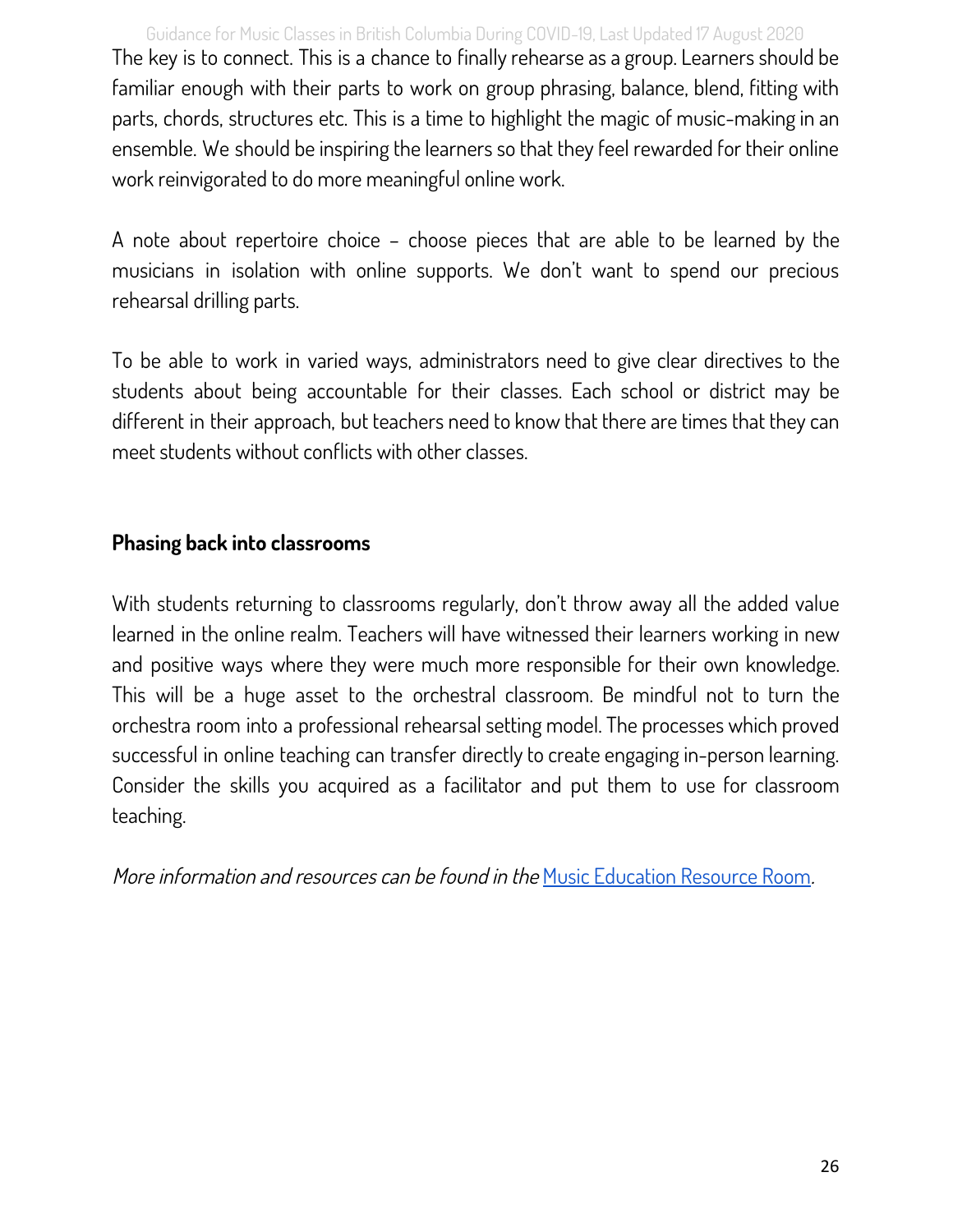## <span id="page-27-0"></span>**Choir: Suggestions for Curriculum Delivery**

by Jonathan Krueger, North Surrey Secondary School

with contributions from Melodie Langevin, Seycove Secondary School, Kelly Proznick, New Westminster Secondary School, and Jen Williams, R.E. Mountain Secondary School

When you can't "aim" at "the concert", what do you do? You redirect your energy from all of the wonderful things that can be learned through concert preparation and performance, and set your sights on literacy, of course! Your students will one day be allowed to perform in "The Fall Concert" again, just not THIS Fall. If this is our new musical reality, what should we do then, as we adapt to this new way of being together?

#### **How to implement curriculum in a fully online delivery model**

Students tend to feel safe and welcome in a place where they experience community. This becomes a difficult feeling and experience to create when person to person contact is not possible. Regardless of what curricular competencies you intend to address on any given day with students, work hard to have kids feel "plugged in" to friends, teachers and musical community.

- Real time conference (two-way video) is a must! (Zoom meetings/Microsoft Teams/Google Meet)
- If you are using Teams, consider setting up a private "chat" for each student. This chat is a quick, convenient means of communication. Students can use this direct connection to you to ask questions and you can privately express affirmation and concerns.
- Performance can be experienced and the expressive qualities in music can be studied through solo preparation. A solo performance unit prepared by Kelly Proznik from New Westminster Secondary School can be found in the [Music](#page-42-0) [Education](#page-42-0) Resource Room.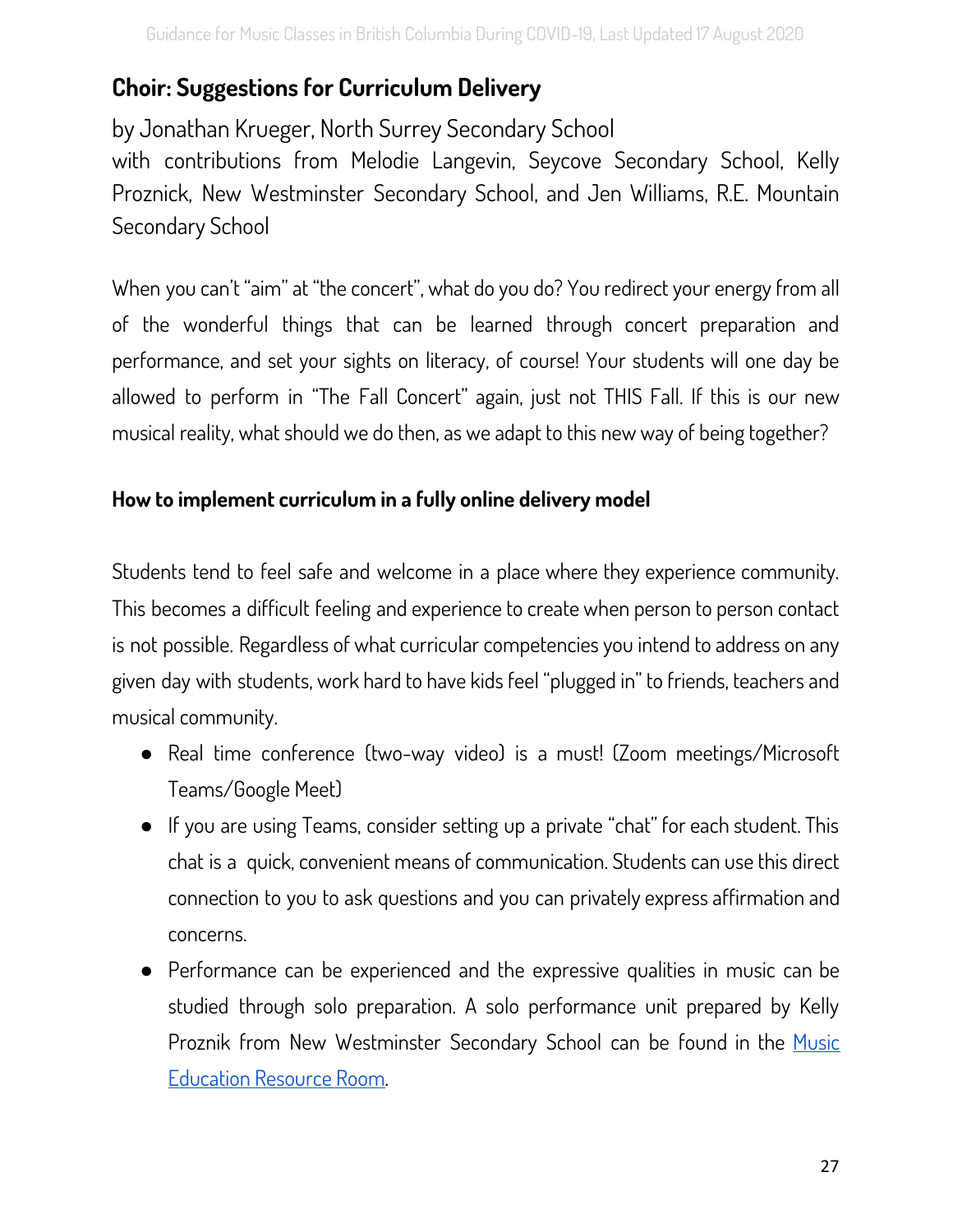Guidance for Music Classes in British Columbia During COVID-19, Last Updated 17 August 2020

- Give students curricular tasks that can be worked on alone or in small groups (eg. Mad Minutes, Rhythm Boot Camp, Note Pyramids, other activities online that reinforce key music and ensemble concepts). See the Music [Education](#page-42-0) Resource [Room](#page-42-0) for details.
- If you are going to work in small groups, assign groups to include leaders and learners. Structuring groups this way keeps advanced kids growing by having them support less advanced kids (for example, break-out rooms in online meeting platforms).
- Curricular activities should be structured so that students can move at their own pace.
- Games and activities make focusing on music literacy and skill building more enjoyable.
- Provide students with a reflective activity like a journal to document their struggles, learning needs, learning successes and feelings as they work at home.
- Thoughtful discussion around how singing with others fosters empathy and trust, and how making music together instills in us the capacity to listen, to appreciate, and to collaborate. Inspiring a passion for the music and what the ensemble stands for can have a significant impact on morale, learning environment, musical enjoyment, and the final performance or outcome.
- Student assessment of achievement with clear goals allows for a sense of accomplishment and celebration during weekly rehearsal times. See "Level-up Singing" and associated activities in the Music [Education](#page-42-0) Resource Room.

\*Video latency makes group singing in the traditional sense impossible. In this interesting situation, hand symbols and standard choral warm-ups can be used to good effect. Have students mute mics and "sing" along with your directions. Supporting accompaniment tracks can be played from your host computer, and students in a Zoom meeting can even sing-along from home with the repertoire that you have selected, so long as they have their microphone muted.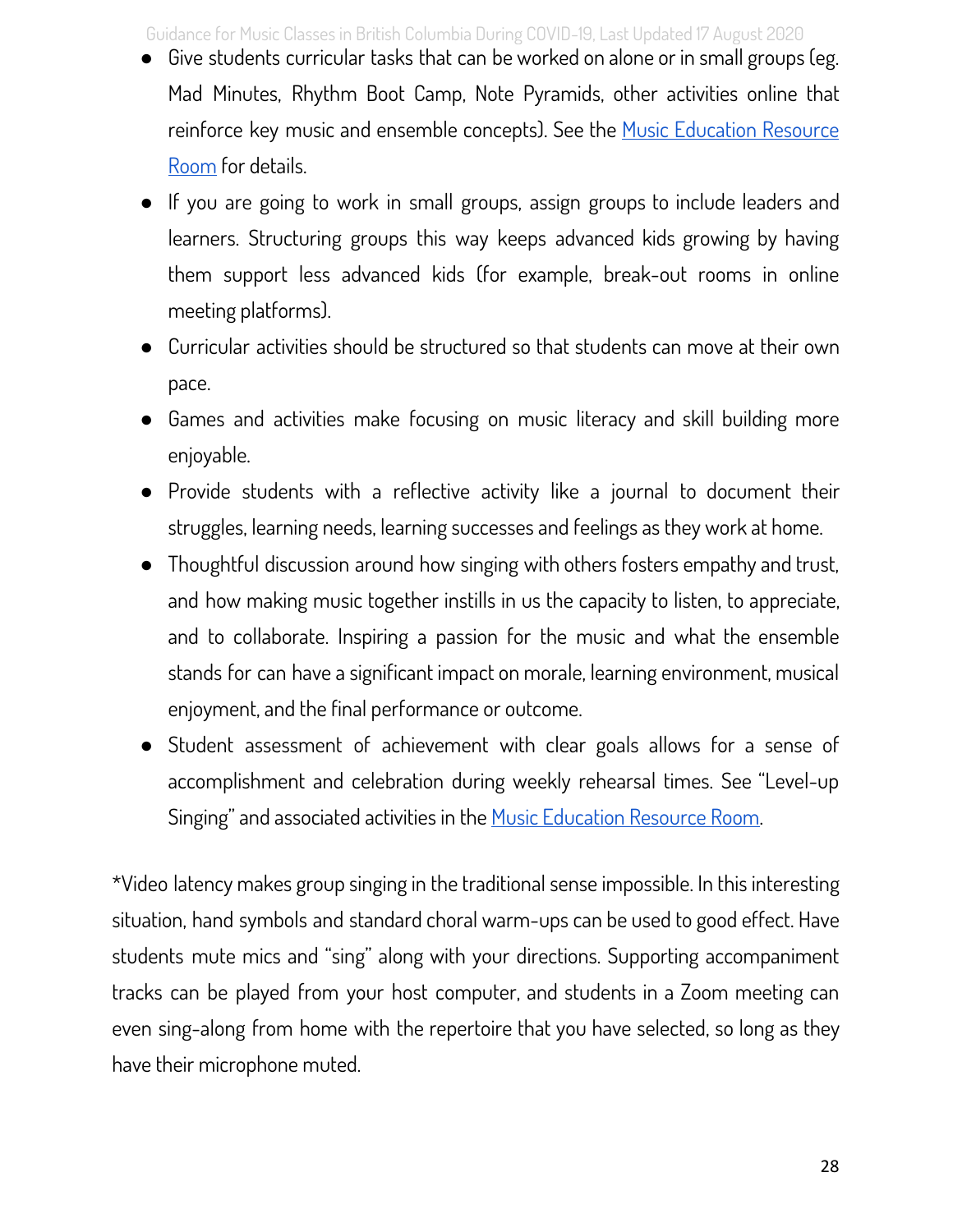#### **How to implement curriculum in a hybrid model**

Try NOT to rehearse in class and then send kids home to "practice" the material. Practicing repertoire at home alone is difficult, and will likely become an ear-training exercise of little value. This is not meant to work like Karaoke, this is Choir.

- Rehearse and enjoy your limited time together in class, and then send the singers home with purpose, to move their individual music skills forward for the next time that you are together. Many of the online activities listed above and in the [Music](#page-42-0) [Education](#page-42-0) Resource Room can be used here to good effect. Pick one skill at a time and focus on it in between rehearsals.
- Take time to publicly recognize achievement and allow students to talk about what they have learned in between classes. I use colorful incentives as an external motivator in my choir classes. (You'd be surprised at the power contained in a sticker). See "Level-up Singing" and associated activities in the Music [Education](#page-42-0) [Resource](#page-42-0) Room.
- Don't rush through the pleasant connecting and community building time at the beginning of class. That community time is what many of the kids in your class love most about being in choir with you and their classmates. Take extra care to be sure that physical distancing is maintained during this time.
- Allow time for as much normalcy as possible. Focus on singing when you are in class together. Singing and community is what your students came to choir for.
- During this regular time together, reflecting and journaling can be an activity that adds direction and focus to the coming week "online". This activity can take as little time as a few minutes. See the Music [Education](#page-42-0) Resource Room for potential journaling framework.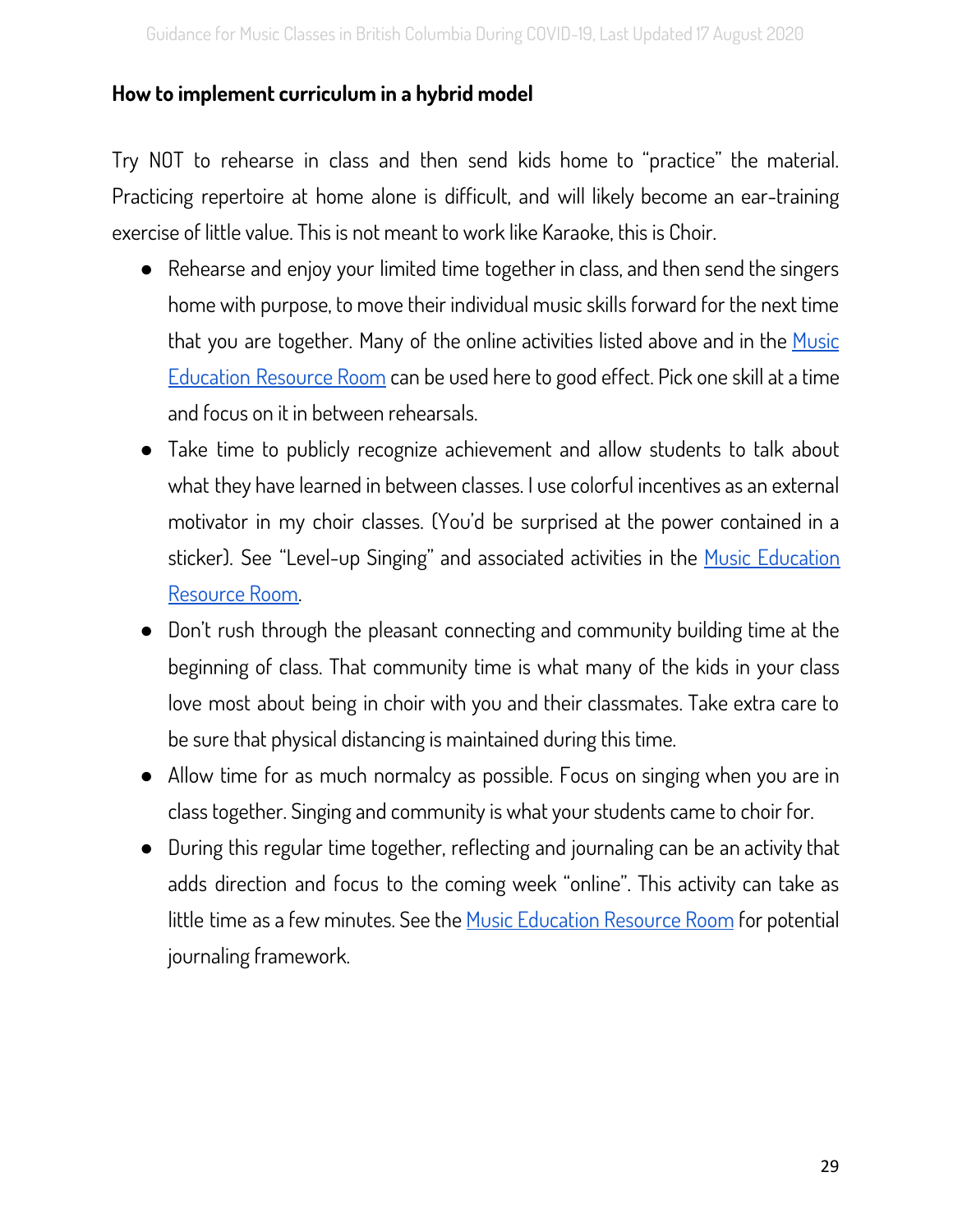#### **How to phase back into classrooms**

When you create separation between your wonderful in-class activities and your authentic at home activities, the way back into life as we knew it is to just decide in what way you might like to continue to include the at home activities into your rehearsal space. A few things that will make this transition back to "normal" a little easier are…

- Choose more repertoire than you will most likely need in our time of limited contact.
- Choose accessible music that allows for feelings of success and progress.
- Continue on with literacy as a skill that you build in class and a value that you display in your class time together.
- Small groups will be allowed to sing before you can run full rehearsals. See the second point.
- In some parts of our province, singing outside will be an option for an important amount of the school year. Physical distancing is still necessary outdoors.

#### **Helpful Apps and Tech ideas**

Bandlab - Multi track recorder (See Colleen Sheridan's write up, Band: Suggestions for Curriculum Delivery for more information)

Acapella - Multitrack video and audio recorder (Apple product)

GarageBand - Apple recording and music engineering software.

iMovie - User-friendly video editing software (to add a visual component, if desired)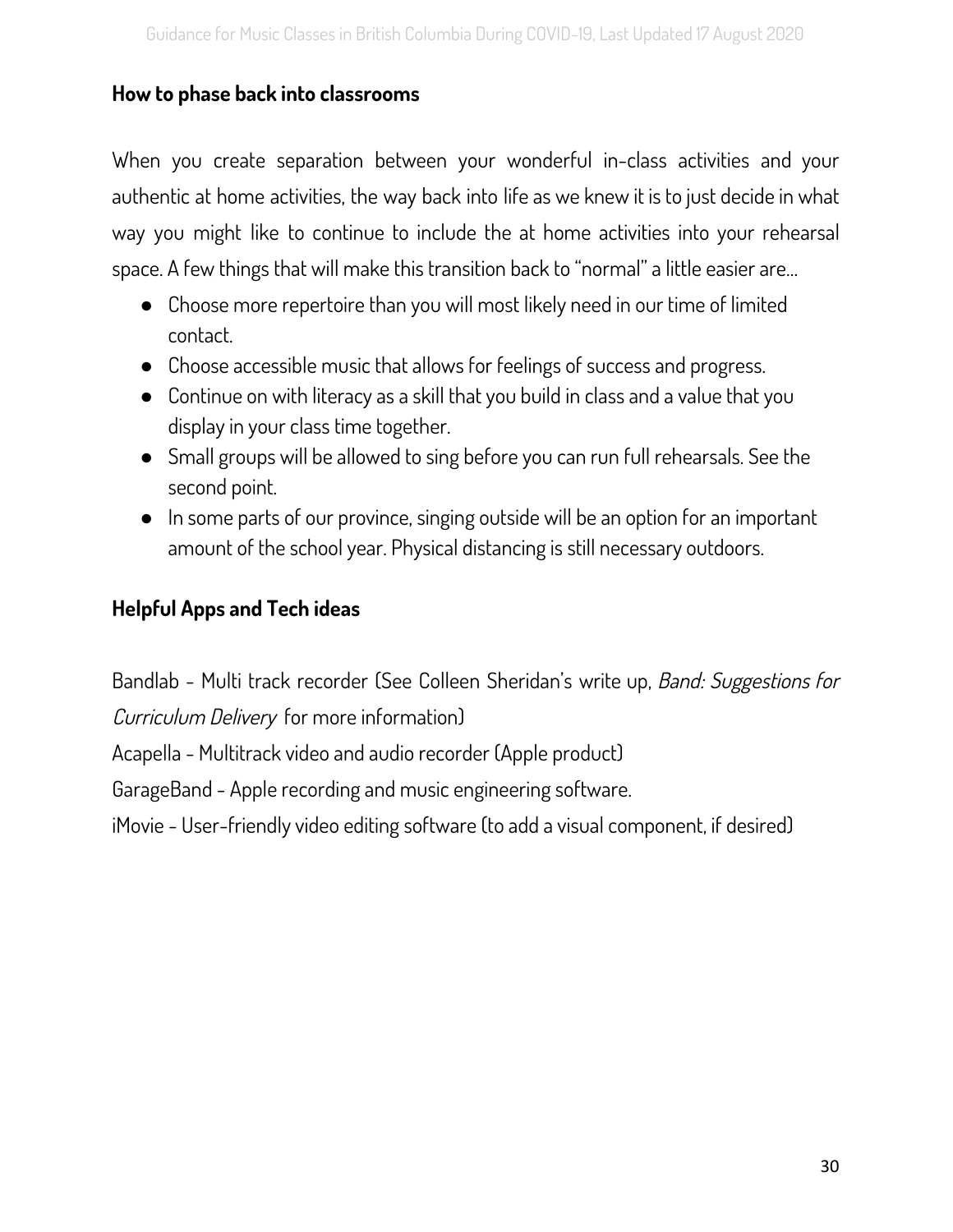## <span id="page-31-0"></span>**Beginning Band: Suggestions for Curriculum Delivery**

by Imran Amarshi, Notre Dame Regional Secondary School

Teaching beginning band during the age of COVID-19 presents unique challenges due to the fact that students may have had limited exposure to instrumental music in the past. A large focus of the beginner band curriculum includes teaching the baseline skills of wind, brass, and percussion performance that will need to be tackled in unique ways.

#### **Unique Considerations**

- As we are starting beginners on each instrument, homogenous (same instrument) "breakout groups" are recommended as a starting point.
- The instrument selection process will look drastically different without the ability of having students try instruments in a communal setting. Best practices include partnering with instrument retailers for flexibility and rental trials to encourage student success.
- Encourage students to progress at their own pace while providing checkpoints and goal setting opportunities.

#### **Fully Online Instruction**

- Collaborate with professional musicians and fellow teachers: partner with a specialist for each instrument to aid in higher quality online instruction. This can be done within districts by having each teacher teach start-up workshops on their primary instruments, or by inviting professional musicians to join the process throughout the year.
- Commission or research video tutorials for instrument set up and maintenance that students can refer to throughout the year.
- Highlight the importance of developing individual musicianship which will serve them well in all performing settings. Inspire students to develop love for playing their instrument in a solo setting, as well as an ensemble (chamber) setting when it is safe to do so. See the RCM/ABRSM syllabi for suggestions of etudes, and solo repertoire at beginner levels.
- Provide students with ample audio and video recordings to develop a superior tonal concept through critical listening and video demonstrations.
- Encourage experimental learning.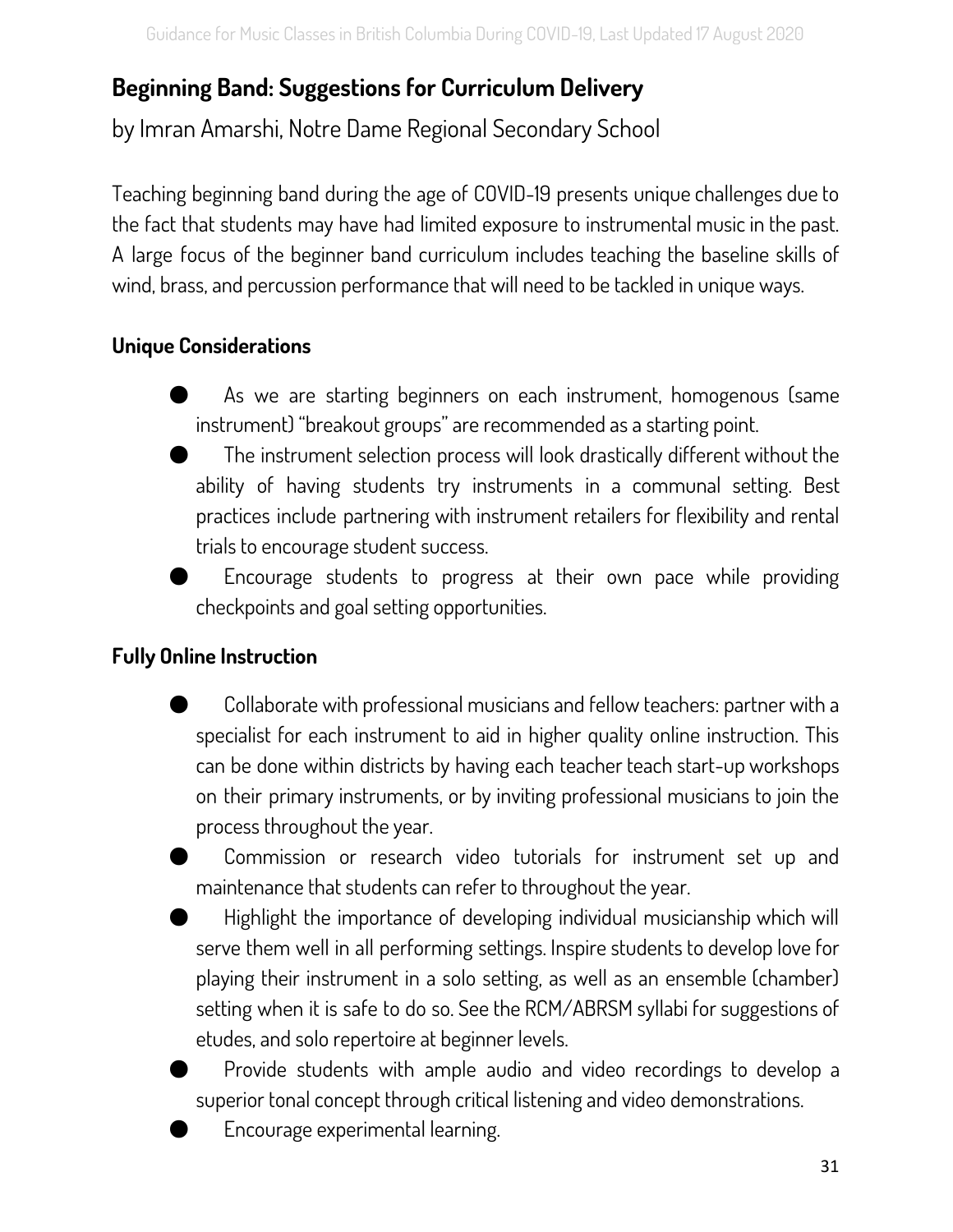Guidance for Music Classes in British Columbia During COVID-19, Last Updated 17 August 2020

Virtual concerts, virtual ensemble videos, and other online performing opportunities can allow students to have a shared goal, and build community.

- Supplement learning with music literacy skills, listening assignments, and performance reflections.
- Consider a "Band Karate" or game-based learning approach where students can develop various technical skills in a sequenced way.
- Create opportunities for reflection, journaling, and goal setting throughout the learning process.

#### **Hybrid Instruction**

- Start in person instruction with homogenous instrument groups, if possible.
- Focus on fundamental playing habits and maximize playing time in-person to best prepare students for success during online learning.
- Partial group instruction due to space limitations can be used as an opportunity to develop chamber musician skills from the start. Perform alongside students to teach them how to cue, move, and maintain pulse.
- Recorded performances or outdoor performances can assist in building performance skills in a fun and community-oriented way.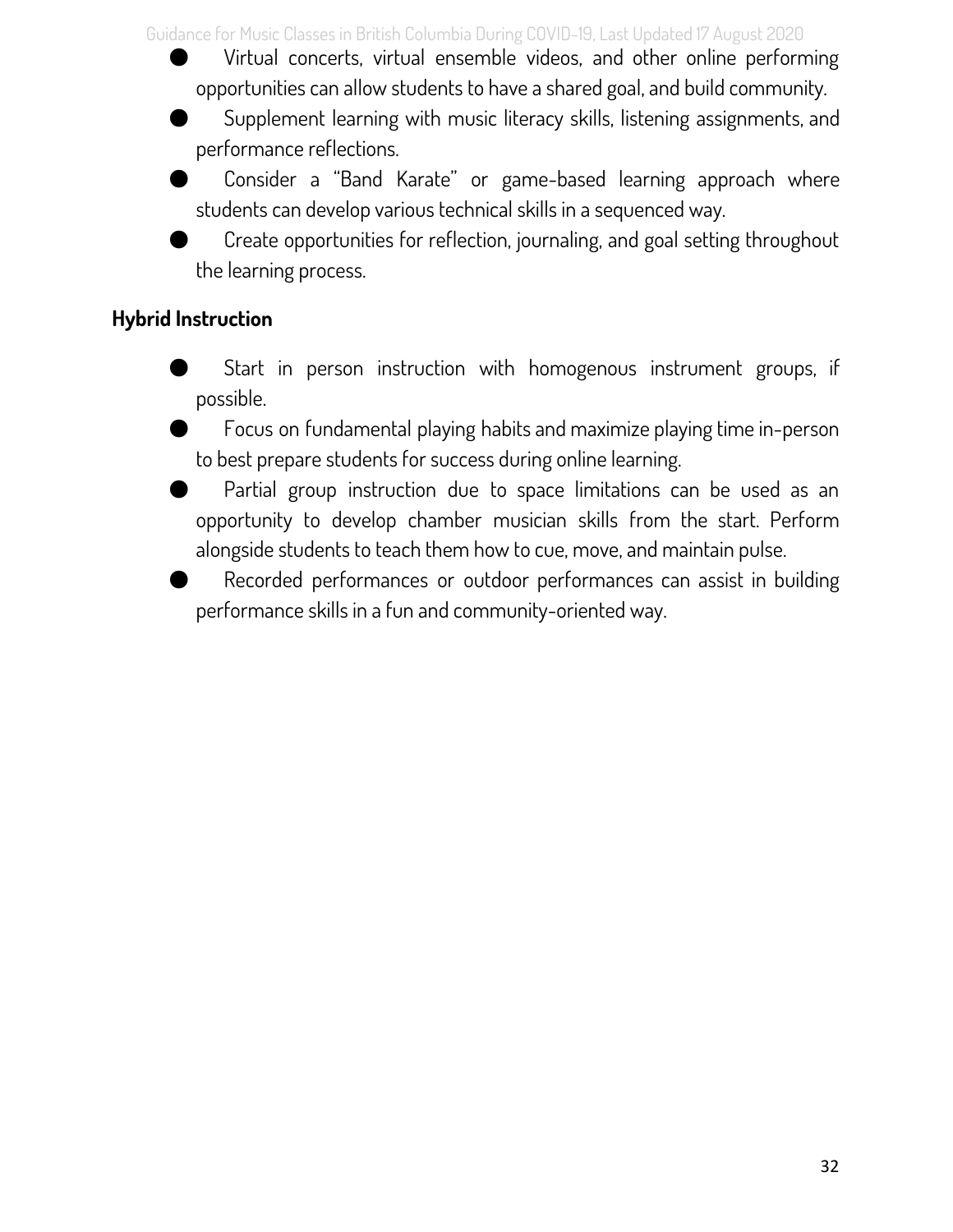## <span id="page-33-0"></span>**Band: Suggestions for Curriculum Delivery**

by Colleen Sheridan, Fleetwood Park Secondary School

with contributions from Lauren Carley, Burnaby South Secondary School, Jonathan Krueger, North Surrey Secondary School, Brian Weingartner, Maple Ridge Secondary School, and Adam Gough, Fleetwood Park Secondary School

As we plan for September 2020 and our return to teaching and learning, the following information highlights how instrumental music classes can be adapted for the blended online /in-class model and for online-only delivery. Given the complexities of home learning situations, the list of suggested methods includes options for students and programs that have access to varied technology. There are options here for students who have limited opportunities to access technology at home, or whose home learning situations make it difficult to participate in performance-based practice routines. These suggested resources align with the BIG IDEAS in the New Curriculum in Grades 8-12.

#### **Blended Online/In-class Model Ideas**

#### Flex Band Arrangements

Flex Band publications provide opportunities for flexible arrangements of 4 and 5 parts plus percussion. In smaller classes, instrumental music playing is achievable with repertoire fit for purpose. During home practice, students can reinforce rehearsal concepts and ideas explored in class. Flex Band arrangements can be used as chamber music or rehearsed in smaller ensembles moving to the whole ensemble context when we phase back into more traditional Band settings. A brief search of Flex Band on music publishing websites shows over a hundred arrangements in many genres, with e-print options available.

#### Chamber Music

There are options available that allow for flexible trio, quartet, and quintet opportunities. In small groups, students can access instrumental playing through the performance and rehearsal of chamber music. During home practice, students can reinforce rehearsal concepts and ideas explored in class. Publishing website searches reveal over 1000 e-print available resources for immediate use. Examples of adaptable instrumentation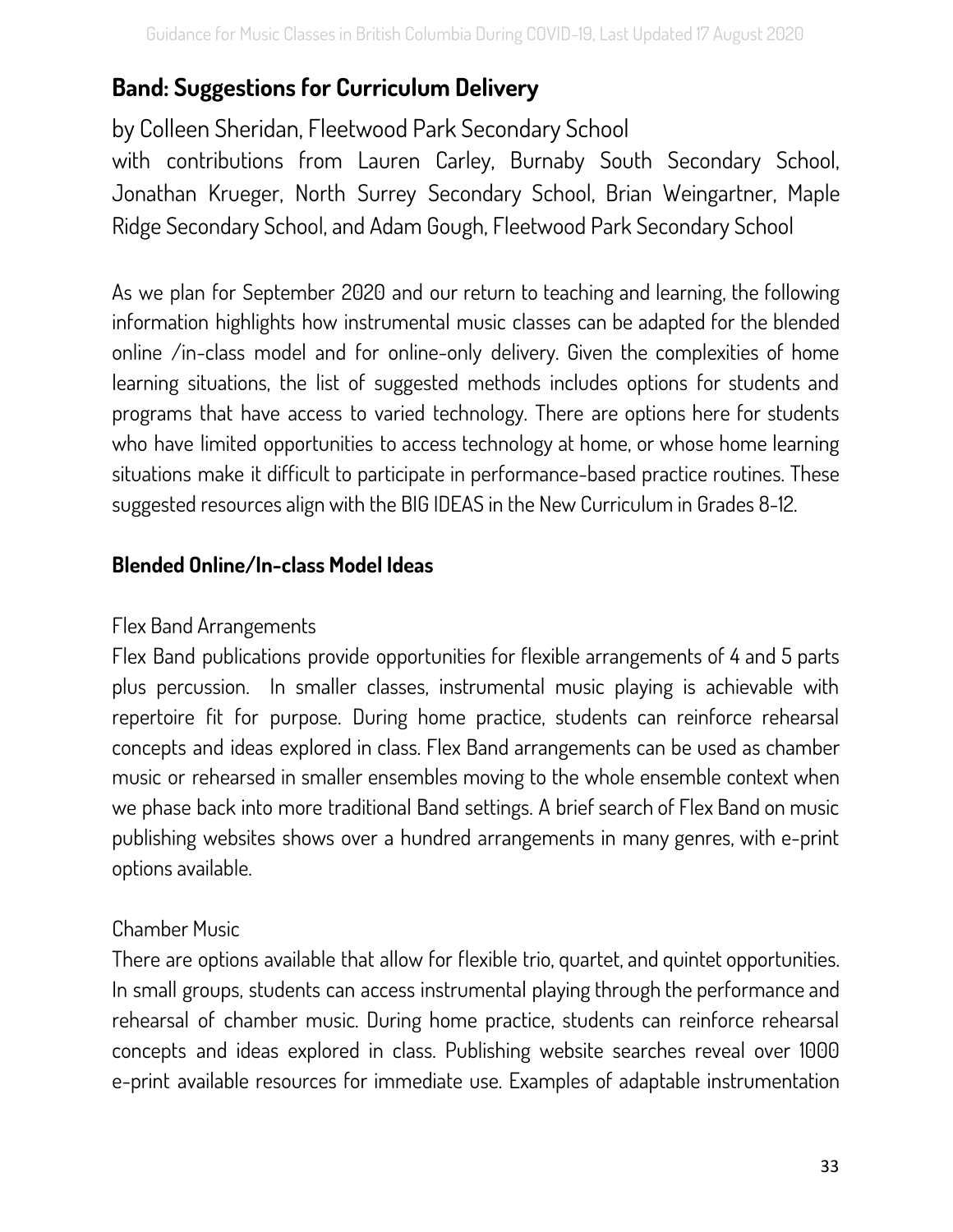Guidance for Music Classes in British Columbia During COVID-19, Last Updated 17 August 2020 series include: Quartets for All, Tradition of Excellence: Excellence in Chamber Music, FlexQuartets.

#### Rhythm Boot Camp

This resource is a locally developed program created by Jonathan Krueger at North Surrey Secondary. This resource provides flexibility of delivery with pdf and fully digital programming. It takes the learner through step-by-step directions on how to read rhythm using the Kodaly method. In connection with this, in-class instruction can include how to build rhythm using craft sticks, white board and markers etc to develop student's musical literacy and compositional skills. At home learning can be supported by the digital resources available. See the Music [Education](#page-42-0) Resource Room for lesson ideas and supplementary information on how to use this program in your classroom.

#### SoundScape Composition Exploration

In this unit, students will embark on composing through improvisation and alternative compositional techniques (e.g. graphic score, fragmented score, directed improvisation etc). In small groups, students can create collaborative soundscape compositions to a given stimulus or their own created work. This unit can explore found sound, limited instrumentation, student-made instruments etc, to create soundscapes for poetry, prose, animation, art, dance etc. There is great scope for cross curricular exploration. At home learning can be developed through graphic score exploration and research (some composer investigations could include: Shafer, Crumb, Bersten-Neilsen, Berberian, Normura), through attempts to write a soundscape to be performed in class with peers.

#### **Online/Remote Learning Model Ideas**

#### Online Music Platforms (Music First, Smart Music etc)

These platforms provide support for in class instruction by allowing students to perform, record and reflect on their learning. Through generated feedback, students are able to see and correct pitch and rhythm, to continually assess and improve their playing. Once ready, students can submit recordings to teachers for final assessment of assigned tasks. Extension activities with these online platforms can include Exploration Portfolio Project; students can be given autonomy to choose pieces they like and to learn, record and hand in/drop or share to celebrate learning.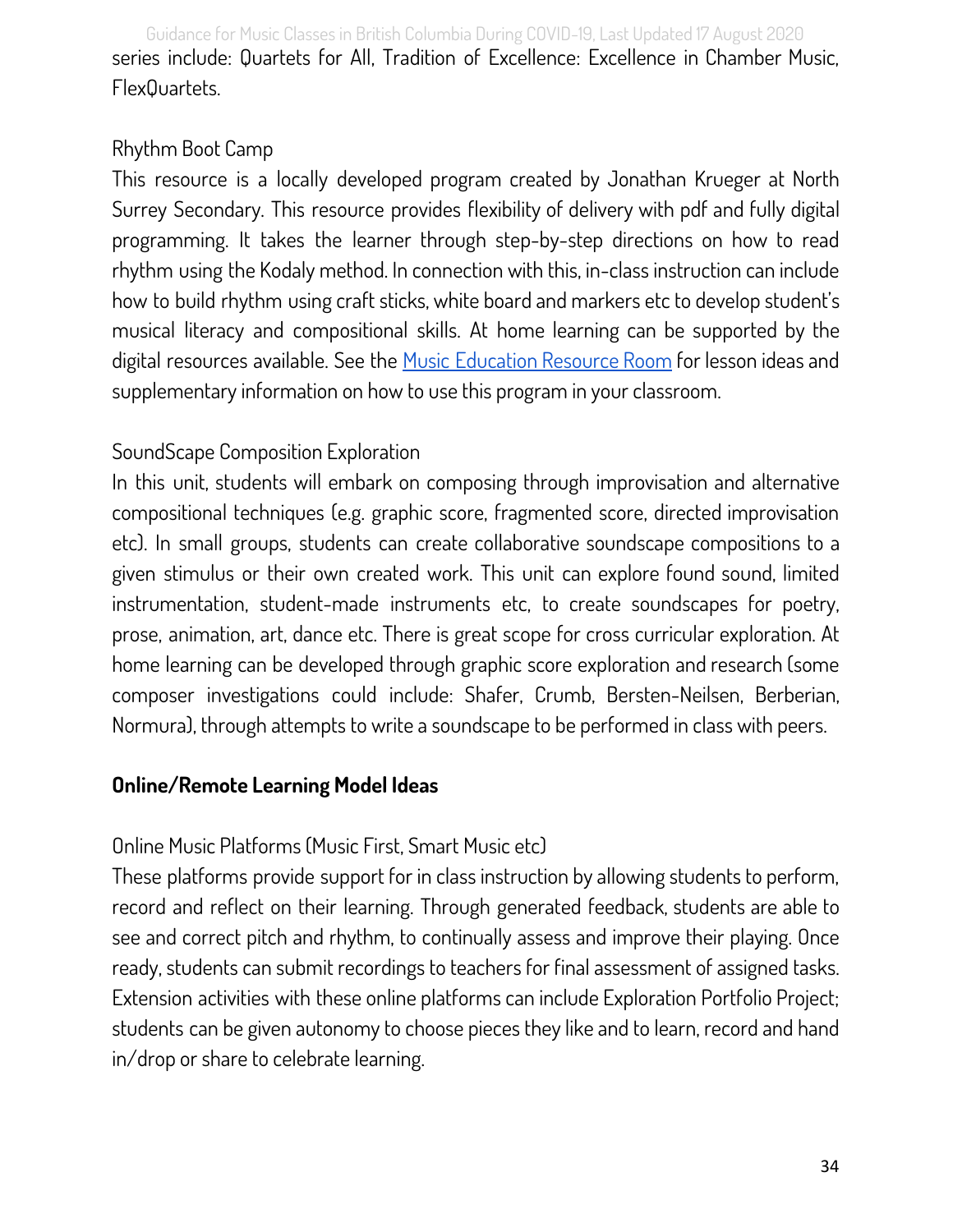Guidance for Music Classes in British Columbia During COVID-19, Last Updated 17 August 2020 BandLab (edu.bandlab.com)

BandLab is a free web-based digital audio workstation similar to GarageBand. It is described as an award-winning, cloud-based music creation platform that lets students embark on a music-learning journey that unleashes their creativity and foster collaboration with peers. Students can collaborate on projects and share them with each other. This versatile program has track, effects, looping and sampled sounds and it also provides students with the option to record themselves. This program has the potential to work well in both models of delivery as students could access created work from home or school.

learningmusic.ableton.com is an interactive instructional guide on basic music theory and digital audio production. Students can apply their learning in BandLab to create a composition by using the tutorial and interactive guides..

#### Performance-Based Assignments

In this project, student choose from one of three assignments: Acapella exploration – use the Acapella app to create a 30-second recording of yourself playing a duet, trio or quartet; Serenade performance – prepare a short piece of music to learn and prepare for a "public" performance by serenading someone; or Practice Investigation – maintain a practice log and include a short video performance of your work.

#### Self-Directed Inquiry

Students are given autonomy to investigate a concern, issue or idea they have in Music! This could be improving one area in their playing, investigating social justice issues through Music, working on theory, auditioning for an extra-curricular ensemble (BCMEA, VYSO, etc), or exploring music in society. Students can share their learning in a chosen format and present to the class online or in person.

#### Isolation Games

As a way to keep the band community together, the Isolation Games invites students to participate in weekly music-related tasks to share online. Example tasks included: 7pm serenade for essential service workers, exploration of found sound, hidden musical talent. Students uploaded their contributions and compilations and shared to the school music community.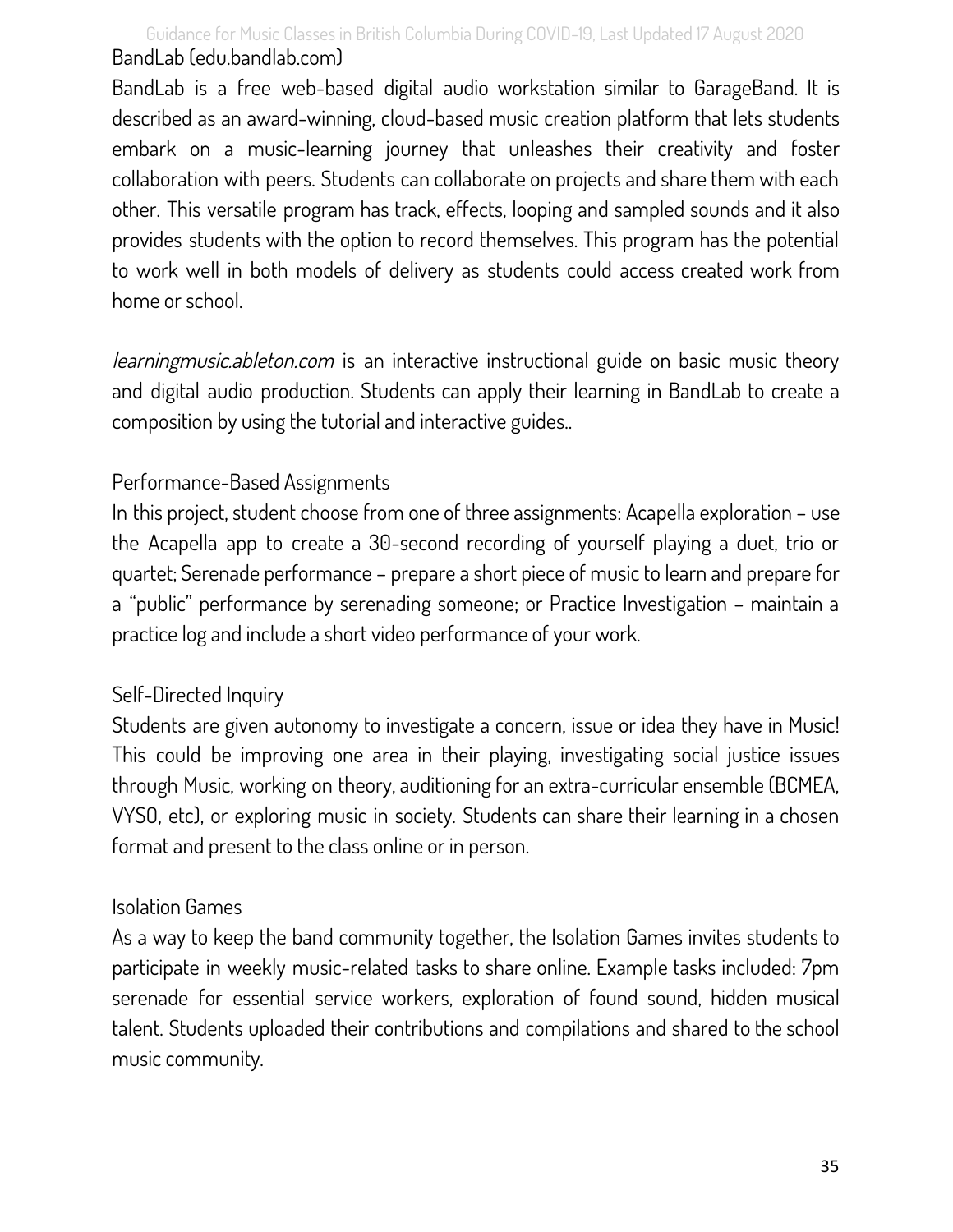#### Virtual Ensemble

For the more technically able programs, explore virtual ensemble options to explore music-making in remote contexts. Students will explore personal and social responsibilities as they navigate how to perform and record to a click track. See the resource section for an outline on the requirements and tips & tricks on how to explore this possibility.

#### Music Identity Project

In this project, students are on a musical journey. Through connection and conversations with an older relative, students can explore how music offers unique ways of exploring our identity and sense of belonging. Life was different when their parents were young, even more different when their grandparents were young. Students choose an older relative/family friend to have this music interview with. Use video conferencing if possible. See the Music [Education](#page-42-0) Resource Room for the project outline.

#### How to Listen to Classical Music

This worksheet guides students on developing listening skills as they dive deep into learning how to develop a critical ear. It is easily adaptable for other genres or for further exploration in class or at home.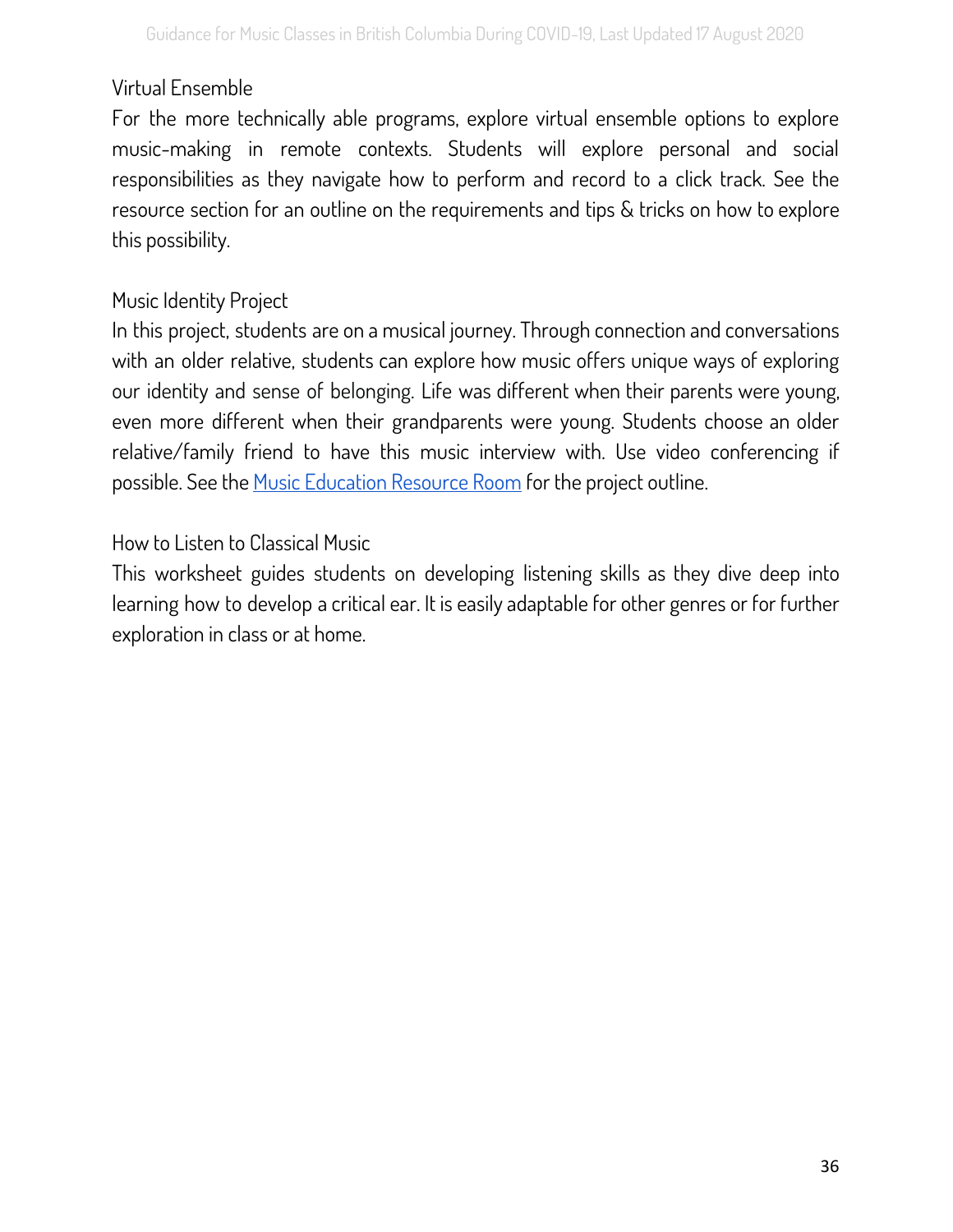## <span id="page-37-0"></span>**Jazz Band: Suggestions for Curriculum Delivery**

## by Carmella Luvisotto, Wellington Secondary School **Ideas for fully online learning:**

- · Transcription Project: Have students learn a solo and play along with a recording
- · Playing parts with a pro recording and submit a recording
- · Give students the option of live online playing tests over video conferencing or sending in recordings
- · Live online listening gathering over video conferencing
- · Live online listening test over video conferencing
- · Ear Training: post examples in Google Classroom and have students do live tests on video conferencing
- · Google Classroom can work well for music theory assignments and any kind of writing assignments.
- · Provide online Jazz Musician workshops that are instrument and vocal specific. You can make it part of their mark by requiring each student to ask a question.
- · Music History Workshops
- · Access to ear training apps is essential. If it's possible, investigate purchasing a subscription for all students to an ear training app, such as Harmony Cloud.
- · Investigate platforms built for online teaching, private lessons, etc. WeVU, for example, is a great platform.
- · Teach recording technology online using programs such as GarageBand, Ableton Live, Logic, etc.
- · Investigate subscriptions to apps that provide backing tracks or play-along tracks, for example, iReal Pro and the Mitnzer Big Band Essentials
- · Connect with Universities/Colleges across North America and ask if you students could participate in their online clinics or workshops. Funding may be needed to help accommodate this request.
- · Investigate the possibility of connecting students for online jam sessions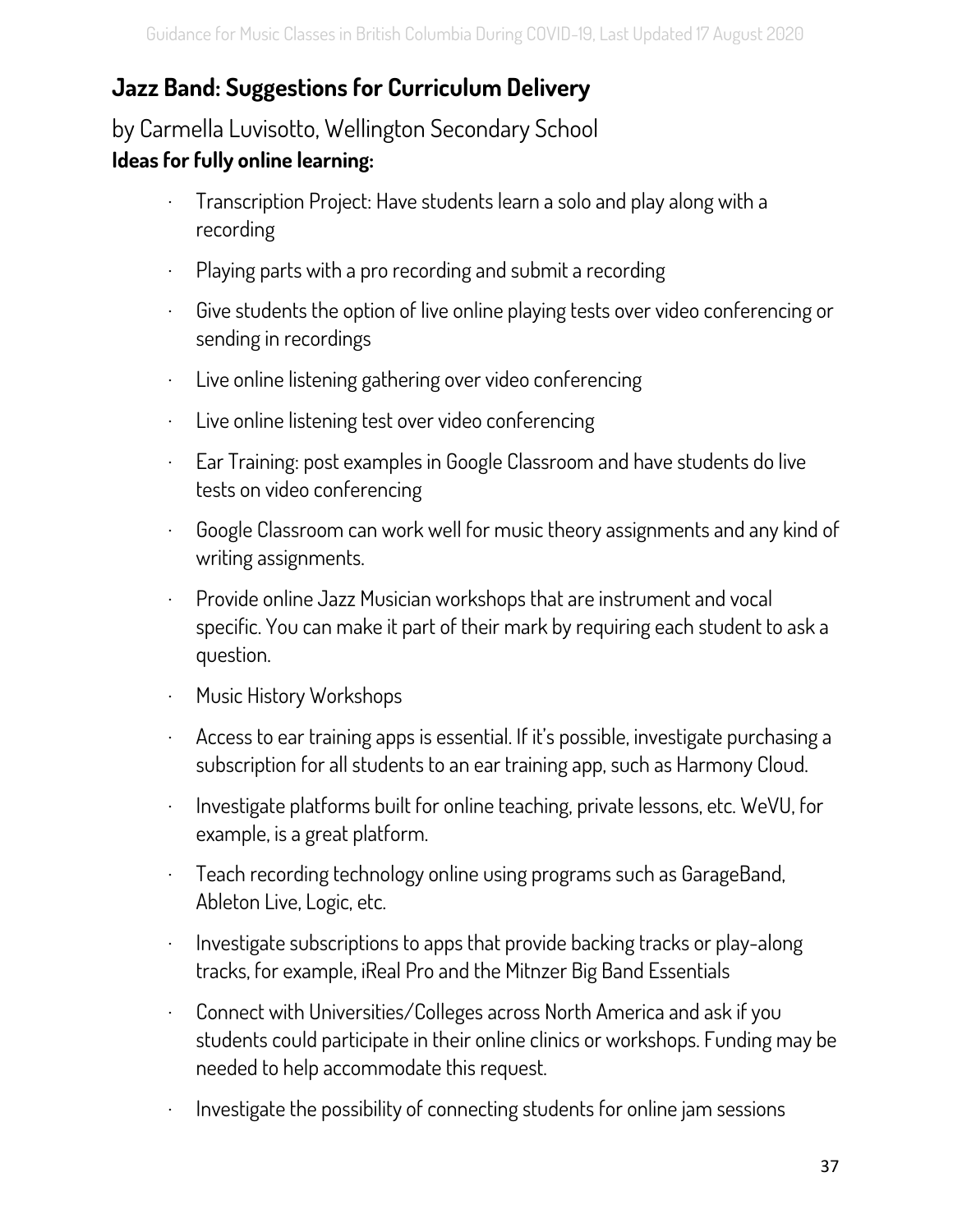#### **Hybrid In-person/Online Suggestions**

- · If possible, bring in the rhythm section in place and if students were in two days a week one day saxophones with the rhythm section and other day brass with rhythm section
- · As much as possible, use music with smaller, flexible instrumentation
- · If possible, seek funding for online clinics, workshops, and masterclasses

#### **Other Observations and Recommendations From My Online Teaching Experience**

- $\cdot$  I found that Zoom was best because the sound is in stereo and also has less latency. I recommend plugging into an ethernet cable for a more stable internet connection.
- · If possible, you will get the best result if students have access to good recording devices, microphones, and headphones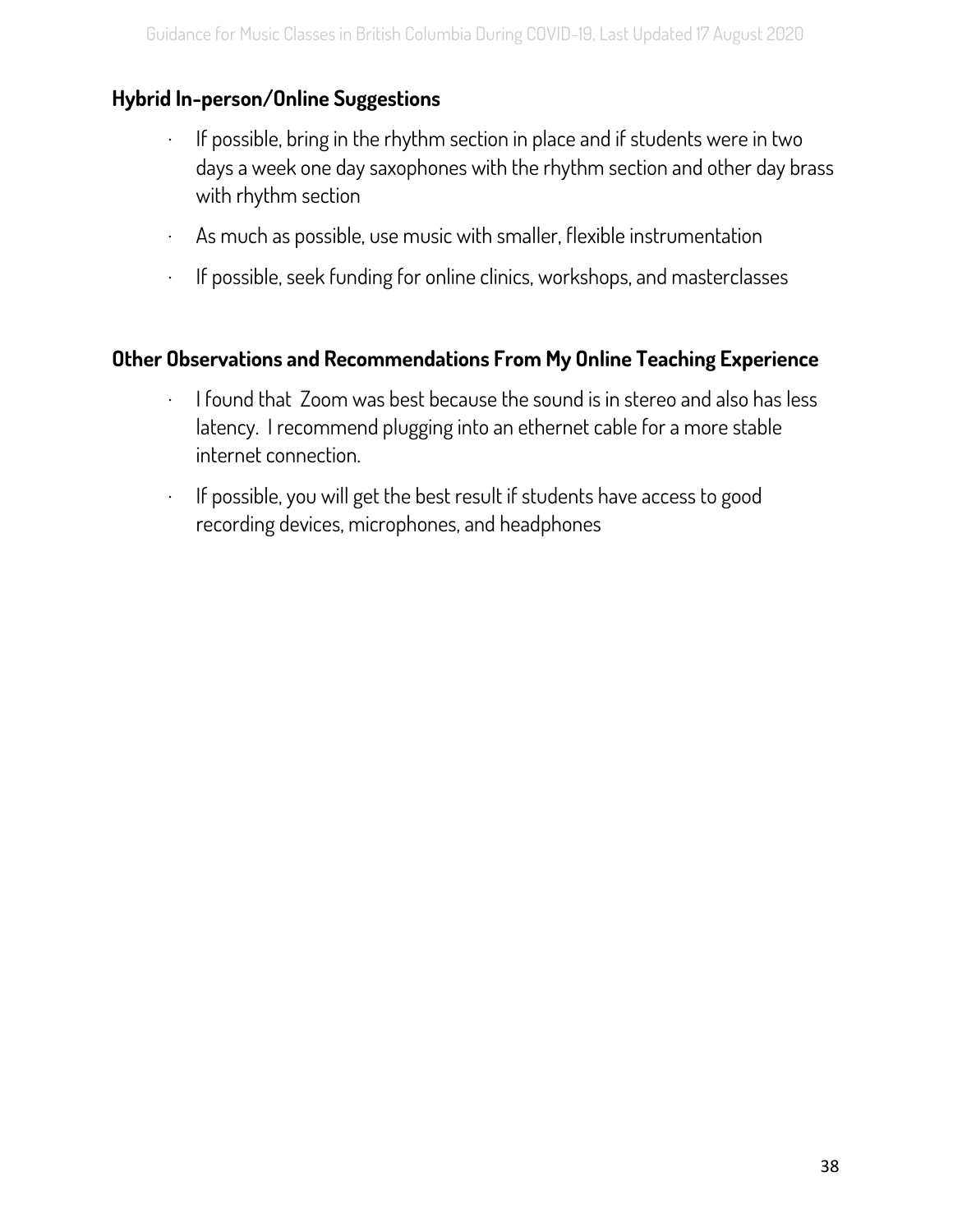## <span id="page-39-0"></span>**Performances**

Music performances are an important part of the culture of a music program. They provide a venue for students to demonstrate their cumulative learning. We encourage you to consider alternative, creative, and unconventional ways to showcase student learning that does not include a gathering of people. Some ideas could include:

- When in-class performances are viable, prerecord students' performance and host an online viewing party
- Livestream a performance without an audience
- Conduct a concert outdoors that adheres to social distancing guidelines and the most current gathering size restrictions
- Host a concert where small groups are positioned around the school, or an outdoor venue, and audience members can walk by and listen without congregating. Audiences must be monitored carefully to be sure that congregating does not take place.

If you have other ideas, please share those with your colleagues in  $\Gamma$ he Music [Education](#page-42-0) [Resource](#page-42-0) Room!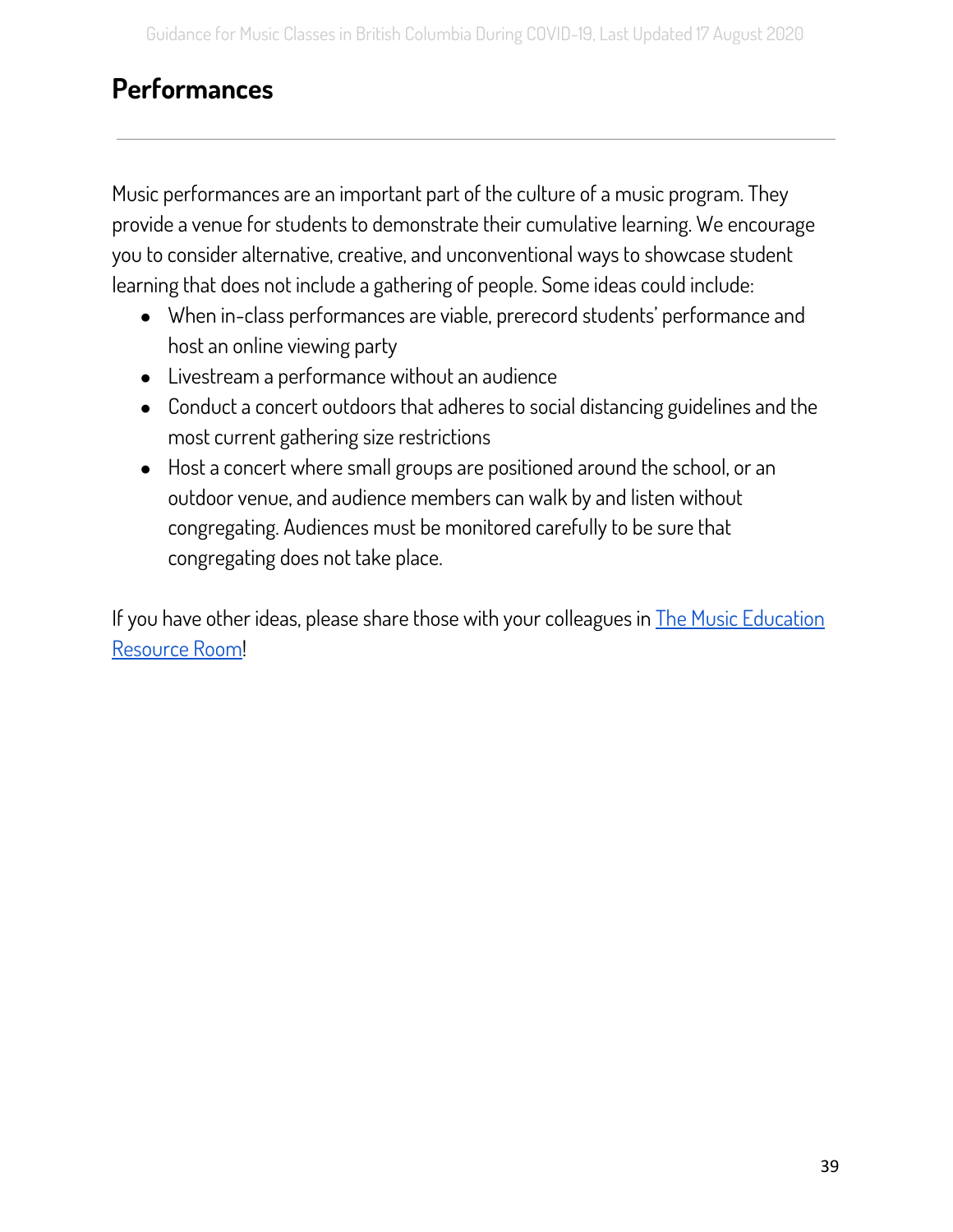## <span id="page-40-0"></span>**Health and Wellness for Students, Teachers, & Music Programs**

Music participation and learning are essential for every child and play such a significant role in students' well being.. At a time when so many people are struggling with mental and physical illness, we need to provide a sense of normalcy, relief, and comfort for our students. Music classes must continue. There is no benefit to cancelling them or limiting our students' opportunity to participate in music. Even though our classes might look different for the time being, they must go on. As teachers and administrators, now is the time to work together to make the necessary accommodations so that music classes can be offered safely and effectively. **The task at hand is to re-think teaching strategies, not content or curriculum,** so that we can uphold the many benefits that music offers children.

## <span id="page-40-1"></span>**Social Emotional Learning**

Music is a key part of Social Emotional Learning. As described in this brochure [published](https://nafme.org/wp-content/files/2020/05/NAfME-SEL-Brochure-April-2020.pdf) by the National [Association](https://nafme.org/wp-content/files/2020/05/NAfME-SEL-Brochure-April-2020.pdf) for Music Education, it is so important that we continue to help students develop these skills and gain a greater understanding of themselves and others.

## <span id="page-40-2"></span>**Music's Inherent Value**

Experiencing and learning through music provides unique benefits to students that only come through music. Music teaches us how to be human, how to listen, and how to process complex ideas and concepts. There are many ways to provide the benefits of music education, and our current situation offers us the chance to be innovative and creative. Try something new, teach the same concepts in different ways, focus on a different approach, but remember that what students gain through music cannot be delivered in other ways.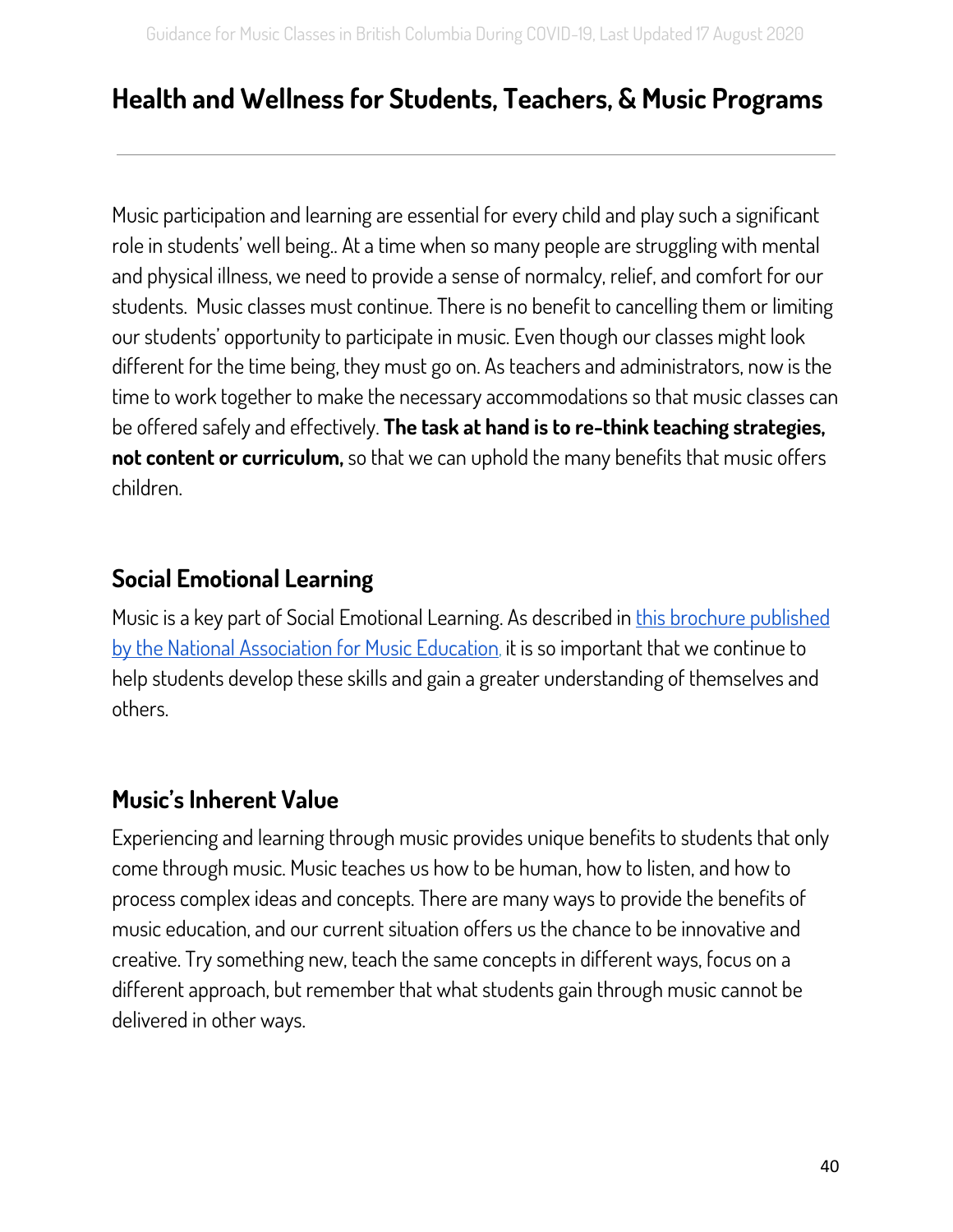## <span id="page-41-0"></span>**Educating the WHOLE Child**

We know the many reasons why we focus on developing the whole child, and music is an important component. At a time like this when we find ourselves in "survival mode," some might find it more convenient to focus on literacy and numeracy. However, minimizing music education is counterproductive. Music changes the brain and helps students develop skills and competencies that support them in all areas of the curriculum.

## <span id="page-41-1"></span>**Planning for the Future**

It is so important that students continue to build their musical skills and understanding during these challenging times so that when we do return to the classroom, future students can have the same experiences and opportunities that their predecessors did. Students of the COVID-era have made many sacrifices; the opportunity to learn music should not be another.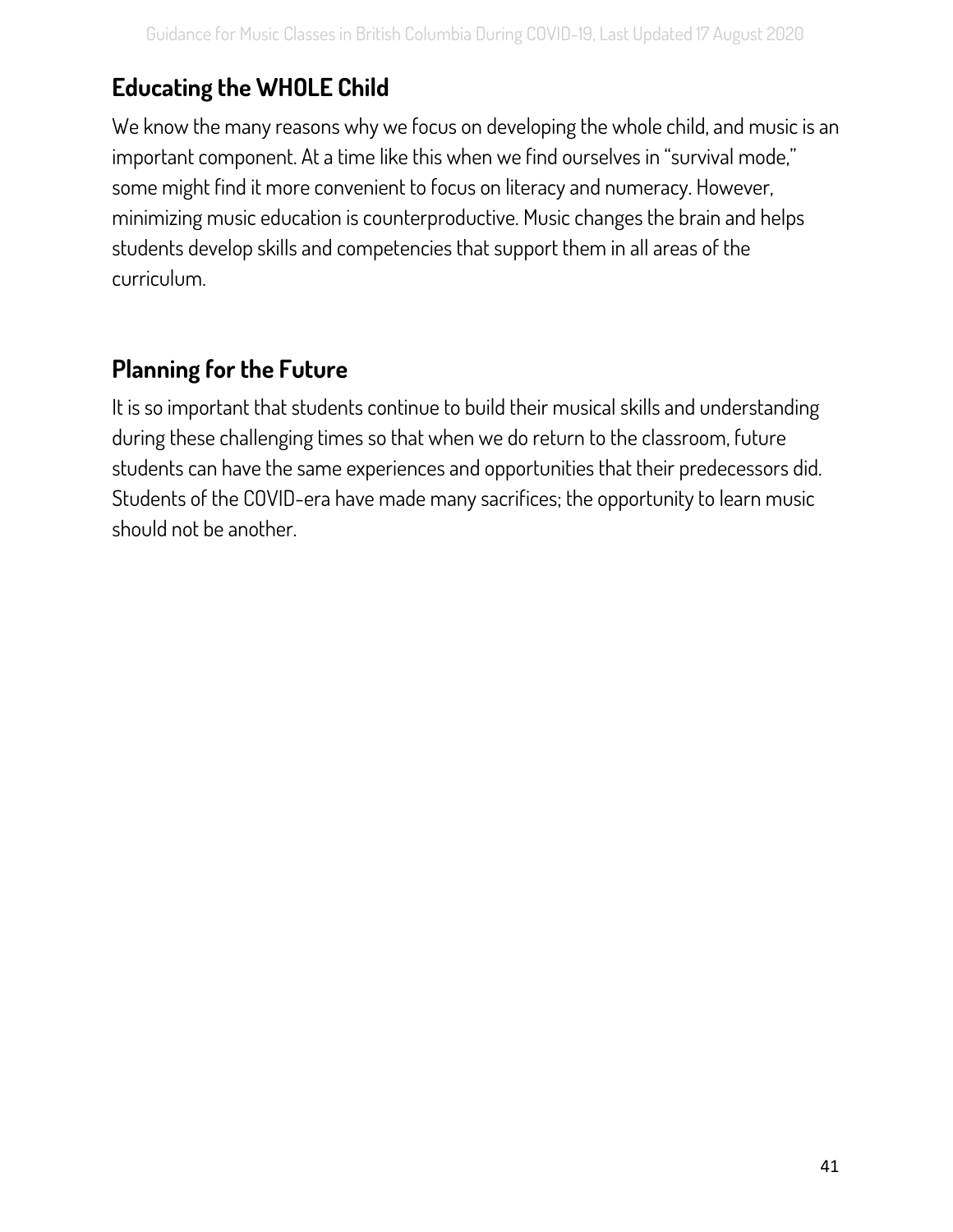## <span id="page-42-0"></span>**The Music Education Resource Room**

Are you wondering what's working for others during these times? Do you need an inspirational ready-made activity or lesson? Do you have one to share? We are stronger together! In the Music Resource Room, you will find ideas, lesson plans, activities, projects, and resources that have been created, suggested, and/or vetted by your colleagues. This is a place to submit materials that have worked for you and to obtain materials that will be valuable for you and your students as we navigate our way through COVID-19. Note that the Music Resource Room is meant to share creative instructional strategies, NOT COVID-19 safety procedures.

The BCMEA will maintain the Music Education Resource Room so it can be a living hub of information for all BC music teachers.

Visit the Music Education Resource Room here: <http://www.bcmusiced.ca/music-resource-room>

Submit Resources or Ideas here: <https://forms.gle/chJARWH2nfnWxt8z8>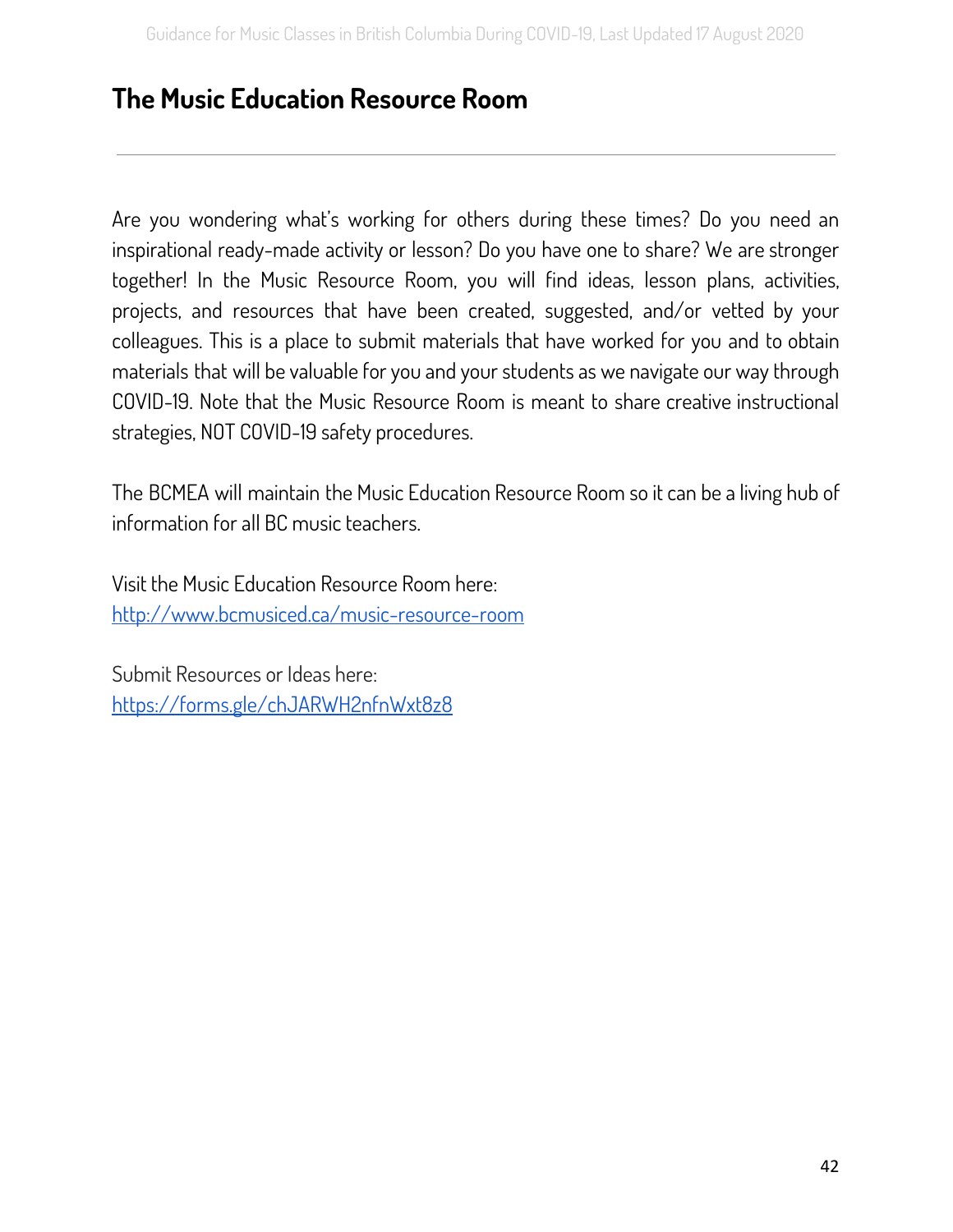## <span id="page-43-0"></span>**Conclusions and Next Steps**

We are truly all in this together, as has been said, weathering the same storm in very different boats. We are also trying to build our plane while we fly it. Remember that YOU are the expert on your music program, and that your input during planning is crucial. With circumstances and plans that seem to change daily, there is not time to sit back and wait for decisions to be made for us. Now is the time to be proactive advocates for our programs, to know the recommendations and safety measures that need to be in place, and to use our expertise to advise on the direction of our music programs. The BCMEA and CMEBC can support as much as possible, but we must all commit to being active and engaged in planning in our own schools and communities.

#### Next Steps:

The BCMEA and CMEBC are here to help and will be a reliable resource so that our music programs emerge from this pandemic alive and well. Please contribute to the [Music](#page-42-0) [Education](#page-42-0) Resource Room and make use of the valuable materials that will be posted there. Feel free to reach out to us anytime for support or to share ideas.

On June 22, an advocacy message was distributed by the CMEBC to BC school trustees, superindentends, administrators, DPAC's and PAC's. A follow-up message was sent on August 17 and we will continue to communicate with each of these groups as needed.

Further information as it becomes available about music classes in the 2020-2021 school year will be shared through BCMEA and CMEBC newsletters, websites, and social media channels. This Framework document will be updated as needed to reflect the most recent information.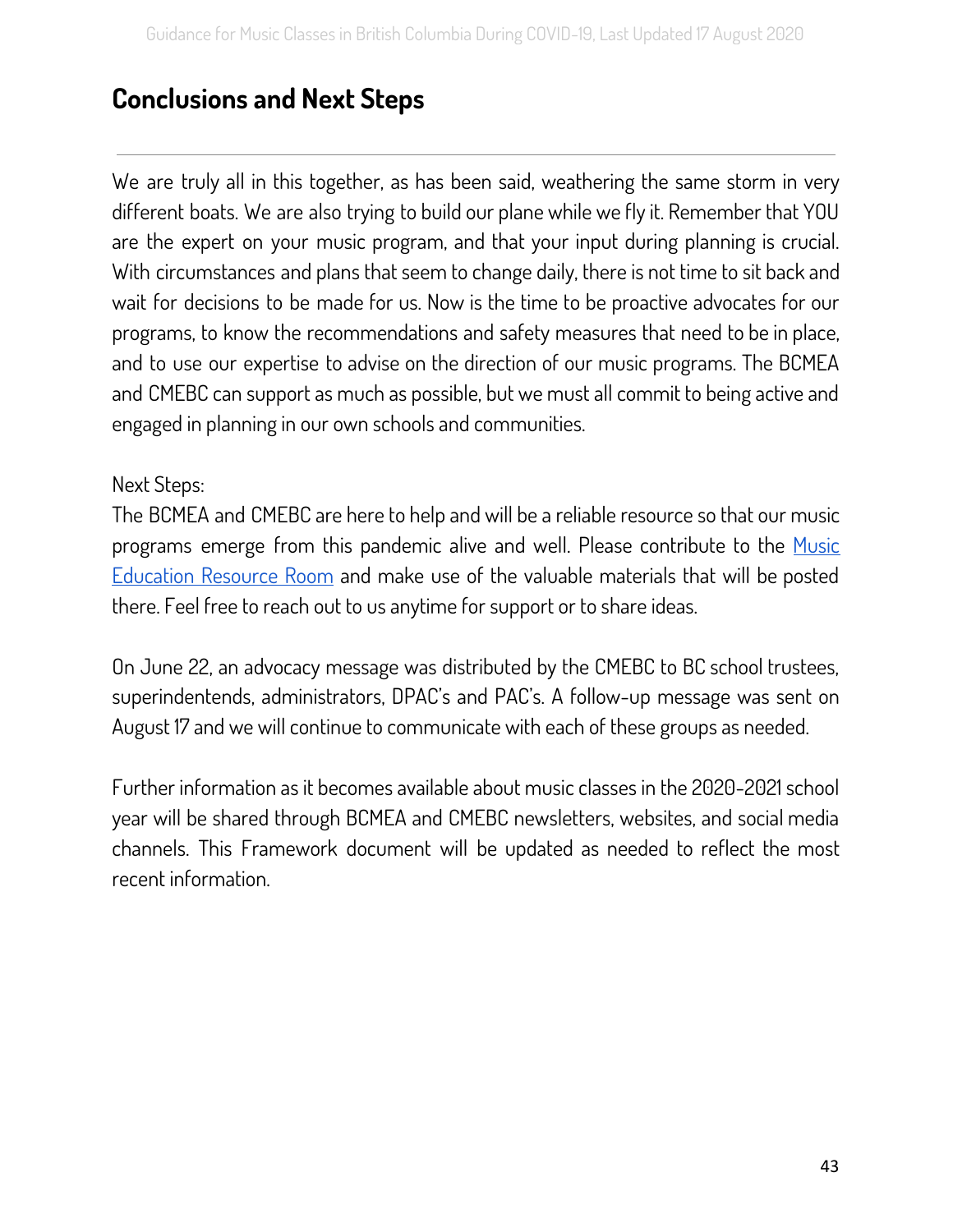## <span id="page-44-0"></span>**Contributors**

Janet Wade (BCMEA), WJ Mouat Secondary School Christin Reardon MacLellan (CMEBC), Vancouver Symphony Orchestra Mandart Chan (BCMEA), Belmont Secondary School Christine Bourne, Lakeview Elementary School Jonathan Krueger, North Surrey Secondary Nicholas Urquhart, Killarney Secondary School Imran Amarshi, Notre Dame Regional Secondary School Colleen Sheridan, Fleetwood Park Secondary School Carmella Luvisotto, Wellington Secondary School Lauren Carley, Burnaby South Secondary School Brian Weingartner, Maple Ridge Secondary School Adam Gough, Fleetwood Park Secondary School Melodie Langevin, Seycove Secondary School Kelly Proznick, New Westminster Secondary School Jen Williams, R.E. Mountain Secondary School Missy Haynes, Royal Bay Secondary School Risa McDonell, Rockheights Middle School

Special thanks to our colleagues at: Ontario Music Educators' Association Manitoba Music Educators' Association National Federation of State High School Associations (NFHS)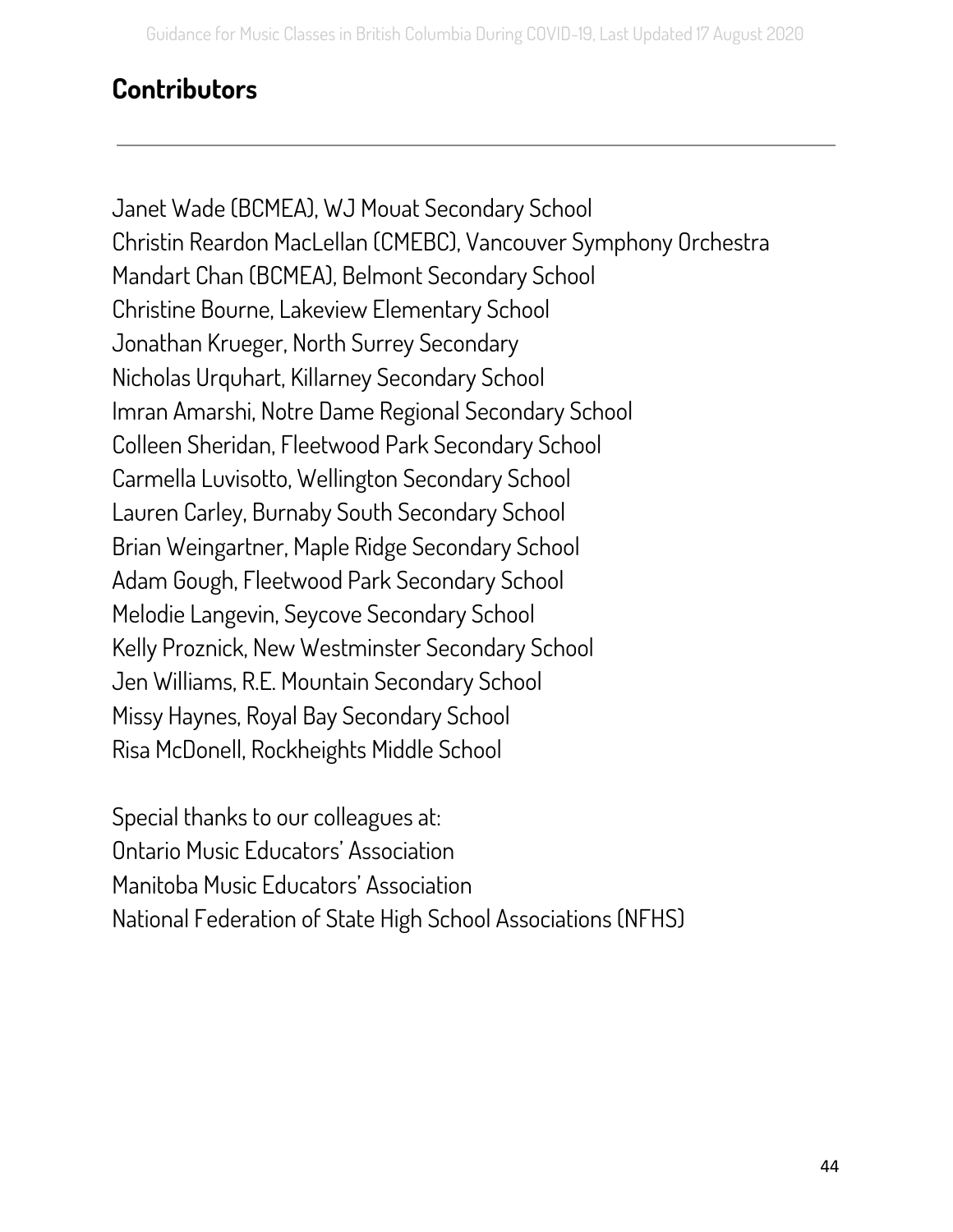## <span id="page-45-0"></span>**Referenced Sources and Links**

"Aerosol Emissions Test: Low Risk of Infection through Musicians' Breath." Philharmonic Journal, The Vienna Philharmonic, 18 May 2020, [www.wienerphilharmoniker.at/orchestra/philharmonic-journal/year/2020/month](http://www.wienerphilharmoniker.at/orchestra/philharmonic-journal/year/2020/month/4/blogitemid/1423/page/1/pagesize/20) [/4/blogitemid/1423/page/1/pagesize/20.](http://www.wienerphilharmoniker.at/orchestra/philharmonic-journal/year/2020/month/4/blogitemid/1423/page/1/pagesize/20)

Brass and Woodwind Safety in the COVID Environment - UPDATED, Nashville Music Scoring, 9 June 2020, [www.youtube.com/watch?v=AsLHFwtpABU](http://www.youtube.com/watch?v=AsLHFwtpABU).

"Child Care & Schools." BC Centre for Disease Control, 2020, [www.bccdc.ca/health-info/diseases-conditions/covid-19/childcare-schools](http://www.bccdc.ca/health-info/diseases-conditions/covid-19/childcare-schools).

"Choirs and Bands" BC Centre for Disease Control, 2020. [http://www.bccdc.ca/health-info/diseases-conditions/covid-19/community-settin](http://www.bccdc.ca/health-info/diseases-conditions/covid-19/community-settings/choirs-and-bands) [gs/choirs-and-bands](http://www.bccdc.ca/health-info/diseases-conditions/covid-19/community-settings/choirs-and-bands)

Clark, Diana and Carrie Tennent. "Let's Sing: Safety Considerations and Guidelines for In-Person Singing in British Columbia." 13 August 2020, [https://docs.google.com/document/d/1HFDaPy4GfN38n8-YIaq8DA3GNk0FBG7zR2](https://docs.google.com/document/d/1HFDaPy4GfN38n8-YIaq8DA3GNk0FBG7zR2sD0dFH7Sc/edit?usp=sharing) [sD0dFH7Sc/edit?usp=sharing](https://docs.google.com/document/d/1HFDaPy4GfN38n8-YIaq8DA3GNk0FBG7zR2sD0dFH7Sc/edit?usp=sharing)

"Cleaning and Disinfectants for Public Settings." BC Centre for Disease Control, 2020, [www.bccdc.ca/Health-Info-Site/Documents/CleaningDisinfecting\\_PublicSettings.pd](http://www.bccdc.ca/Health-Info-Site/Documents/CleaningDisinfecting_PublicSettings.pdf) [f](http://www.bccdc.ca/Health-Info-Site/Documents/CleaningDisinfecting_PublicSettings.pdf)

"Cleaning and Disinfecting." BC Centre for Disease Control, 2020, [www.bccdc.ca/health-info/diseases-conditions/covid-19/prevention-risks/cleaning](http://www.bccdc.ca/health-info/diseases-conditions/covid-19/prevention-risks/cleaning-and-disinfecting) [-and-disinfecting](http://www.bccdc.ca/health-info/diseases-conditions/covid-19/prevention-risks/cleaning-and-disinfecting).

"COVID-19 Public Health Guidance for K-12 School Settings."

Covid-19-Pho-Guidance-k-12-Schools.pdf, BC Centre for Disease Control, BC Ministry of Health, 19 May 2020,

[www2.gov.bc.ca/assets/gov/health/about-bc-s-health-care-system/office-of-the](https://www2.gov.bc.ca/assets/gov/health/about-bc-s-health-care-system/office-of-the-provincial-health-officer/covid-19/covid-19-pho-guidance-k-12-schools.pdf) [-provincial-health-officer/covid-19/covid-19-pho-guidance-k-12-schools.pdf](https://www2.gov.bc.ca/assets/gov/health/about-bc-s-health-care-system/office-of-the-provincial-health-officer/covid-19/covid-19-pho-guidance-k-12-schools.pdf).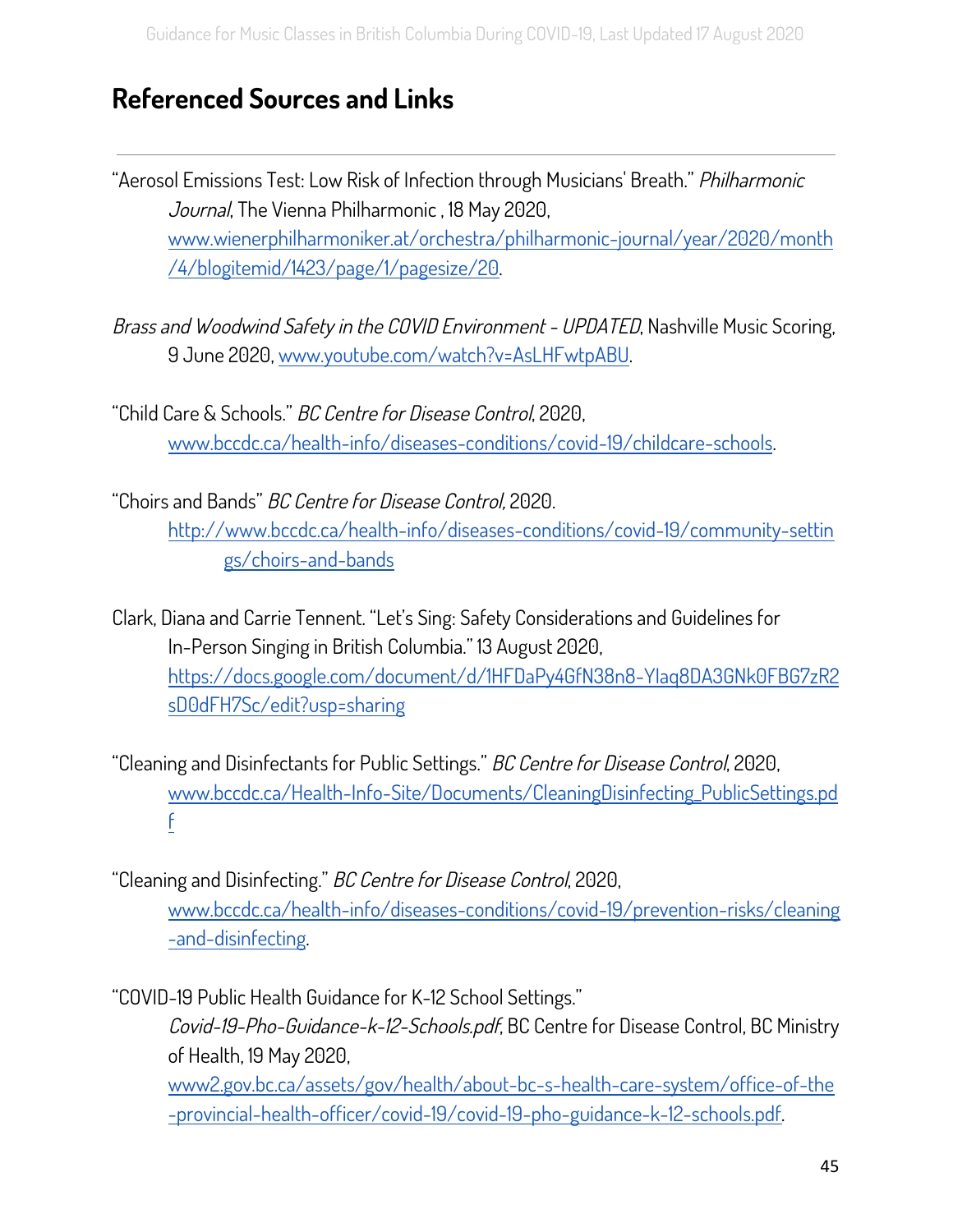#### "COVID-19 Risks and Precautions for Choirs." National Collaborating Centre for Environmental Health, 2020.

[https://ncceh.ca/documents/evidence-review/covid-19-risks-and-precautions-ch](https://ncceh.ca/documents/evidence-review/covid-19-risks-and-precautions-choirs) [oirs](https://ncceh.ca/documents/evidence-review/covid-19-risks-and-precautions-choirs)

- Framework for Music Classes During COVID-19, Ontario Music Educators' Association, 15 June 2020, [www.omea.on.ca/wp-content/uploads/2020/06/Framework-for-](http://www.omea.on.ca/wp-content/uploads/2020/06/Framework-for-)[Music-Classes-During-Covid-19\\_v2-1.pdf.](http://www.omea.on.ca/wp-content/uploads/2020/06/Framework-for-)
- Gerdy, John. "The Power of Music in a Stressful Pandemic [Column]." LancasterOnline, 12 Apr. 2020, [www.lancasteronline.com/opinion/columnists/the-power-of-music-in-a-stressful](http://www.lancasteronline.com/opinion/columnists/the-power-of-music-in-a-stressful)[pandemic-column/article\\_034cc37a-7aa7-11ea-af23-6b7600f1035d.html](http://www.lancasteronline.com/opinion/columnists/the-power-of-music-in-a-stressful).
- Hamner L, Dubbel P, Capron I, et al. High SARS-CoV-2 Attack Rate Following Exposure at a Choir Practice — Skagit County, Washington, March 2020. MMWR Morb Mortal Wkly Rep 2020;69:606–610. DOI: [http://dx.doi.org/10.15585/mmwr.mm6919e6.](http://dx.doi.org/10.15585/mmwr.mm6919e6)
- "K-12 Education Restart Plan." BC Ministry of Education, BC Ministry of Education, 2020, [www2.gov.bc.ca/assets/gov/education/administration/kindergarten-to-grade-12/s](https://www2.gov.bc.ca/assets/gov/education/administration/kindergarten-to-grade-12/safe-caring-orderly/k-12-education-restart-plan.pdf?bcgovtm=20200506_GCPE_AM_COVID_9_NOTIFICATION_BCGOV_BCGOV_EN_BC__NOTIFICATION) [afe-caring-orderly/k-12-education-restart-plan.pdf.](https://www2.gov.bc.ca/assets/gov/education/administration/kindergarten-to-grade-12/safe-caring-orderly/k-12-education-restart-plan.pdf?bcgovtm=20200506_GCPE_AM_COVID_9_NOTIFICATION_BCGOV_BCGOV_EN_BC__NOTIFICATION)
- Kähler, Christian J, and Rainer Hain. "Singing in Choirs and Making Music with Wind Instruments ‒ Is That Safe during the SARS-CoV-2 Pandemic?" making\_music\_during\_the\_sars-Cov-2\_pandemic.Pdf, Institute of Fluid Mechanics and Aerodynamics, University of the Bundeswehr Munich, June 2020, [www.unibw.de/lrt7-en/making\\_music\\_during\\_the\\_sars-cov-2\\_pandemic.pdf.](http://www.unibw.de/lrt7-en/making_music_during_the_sars-cov-2_pandemic.pdf)

NAfME. "Music Education and Social Emotional Learning." National Association for Music Education, 2020, [nafme.org/wp-content/files/2020/05/NAfME-SEL-Brochure-April-2020.pdf.](https://nafme.org/wp-content/files/2020/05/Music-and-SEL-Pamphlet.pdf)

NHFS, et al. COVID-19 Instrument Cleaning Guidelines, National Federation of State High School Associations, 24 Apr. 2020, [nfhs.org/articles/covid-19-instrument-cleaning-guidelines.](https://www.nfhs.org/articles/covid-19-instrument-cleaning-guidelines/)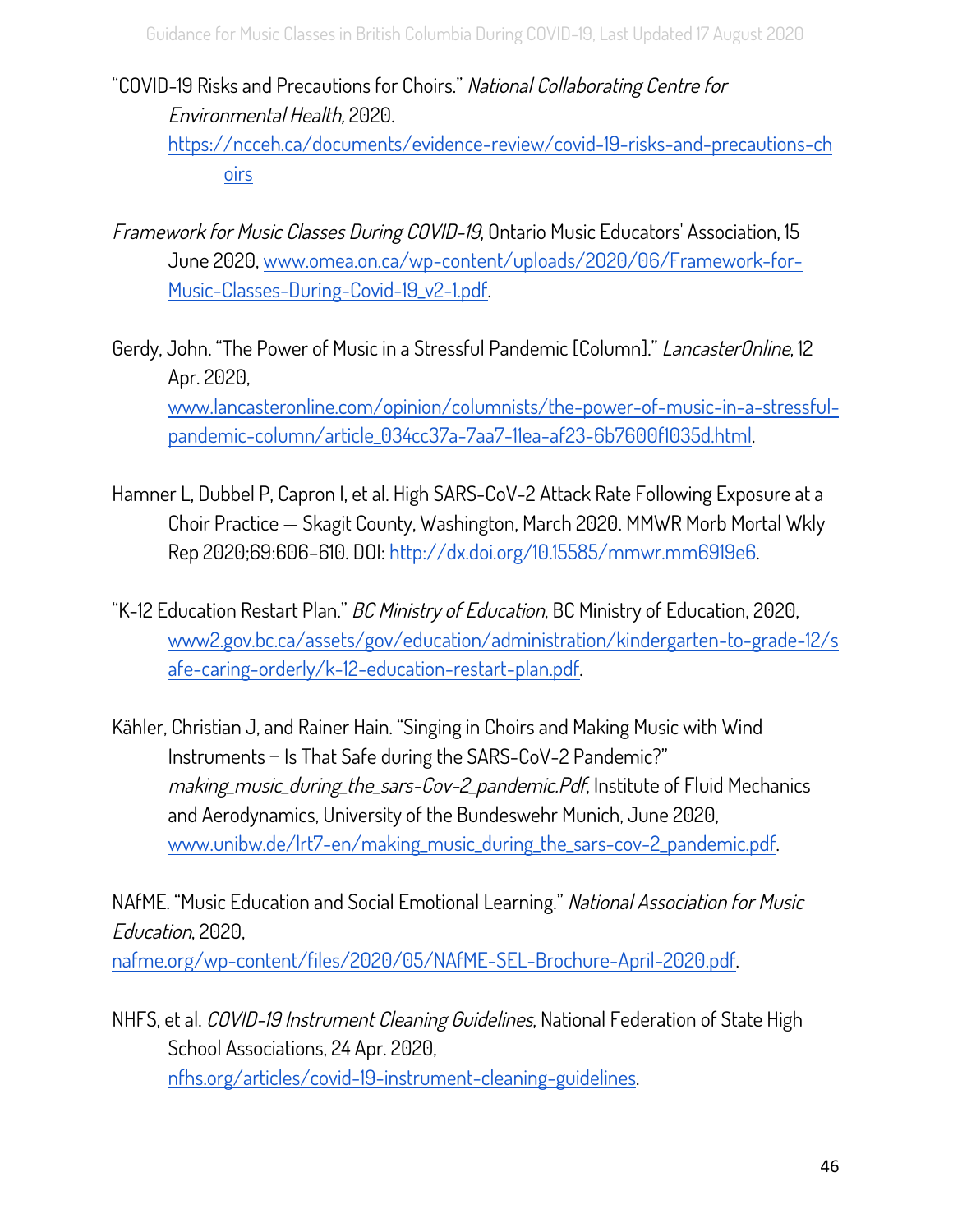Guidance for Music Classes in British Columbia During COVID-19, Last Updated 17 August 2020 "Provincial COVID-19 Health and Safety Guidelines for K-12 Settings." British Columbia Ministry of Education, 17 August 2020,

[https://www2.gov.bc.ca/assets/gov/education/administration/kindergarten-to-gr](https://www2.gov.bc.ca/assets/gov/education/administration/kindergarten-to-grade-12/safe-caring-orderly/k-12-covid-19-health-safety-guidlines.pdf) [ade-12/safe-caring-orderly/k-12-covid-19-health-safety-guidlines.pdf](https://www2.gov.bc.ca/assets/gov/education/administration/kindergarten-to-grade-12/safe-caring-orderly/k-12-covid-19-health-safety-guidlines.pdf).

"Reducing Bioaerosol Emissions and Exposures in the Performing Arts - School of Music, Theatre and Dance." School of Music Theatre and Dance, Colorado State University, 2020,

[smtd.colostate.edu/reducing-bioaerosol-emissions-and-exposures-in-the-performi](https://smtd.colostate.edu/reducing-bioaerosol-emissions-and-exposures-in-the-performing-arts/) [ng-arts/](https://smtd.colostate.edu/reducing-bioaerosol-emissions-and-exposures-in-the-performing-arts/).

Spahn, Claudia, and Bernhard Richter. "RISK ASSESSMENT OF A CORONAVIRUS INFECTION IN THE FIELD OF MUSIC." Risk Assessment of <sup>a</sup> Coronavirus Infection in the Field of Music – Second Update from19 May 2020, Hochschule Für Musik Freiburg, 19 May 2020,

[www.mh-freiburg.de/fileadmin/Downloads/Allgemeines/RisikoabschaetzungCoro](http://www.mh-freiburg.de/fileadmin/Downloads/Allgemeines/RisikoabschaetzungCoronaMusikSpahnRichter19.5.2020Englisch.pdf) [naMusikSpahnRichter19.5.2020Englisch.pdf](http://www.mh-freiburg.de/fileadmin/Downloads/Allgemeines/RisikoabschaetzungCoronaMusikSpahnRichter19.5.2020Englisch.pdf).

- Spede, Mark, and James Weaver. "Unprecedented International Coalition Led by Performing Arts Organizations to Commission COVID-19 Study." NFHS, 25 June 2020, [www.nfhs.org/articles/unprecedented-international-coalition-led-by-performing-a](http://www.nfhs.org/articles/unprecedented-international-coalition-led-by-performing-arts-organizations-to-commission-covid-19-study/) [rts-organizations-to-commission-covid-19-study/](http://www.nfhs.org/articles/unprecedented-international-coalition-led-by-performing-arts-organizations-to-commission-covid-19-study/).
- Taylor, Kate. "Why We Need the Arts, Now More Than Ever." The Globe and Mail, 27 Mar. 2020, [www.theglobeandmail.com/arts/article-why-we-need-the-arts-now](http://www.theglobeandmail.com/arts/article-why-we-need-the-arts-now-)[more-than-ever/.](http://www.theglobeandmail.com/arts/article-why-we-need-the-arts-now-)

"Vienna Philharmonic Says No Increased Virus Risk for Orchestras." Medical Xpress - Medical Research Advances and Health News, Medical Xpress, 18 May 2020, [medicalxpress.com/news/2020-05-vienna-philharmonic-virus-orchestras.html.](https://medicalxpress.com/news/2020-05-vienna-philharmonic-virus-orchestras.html)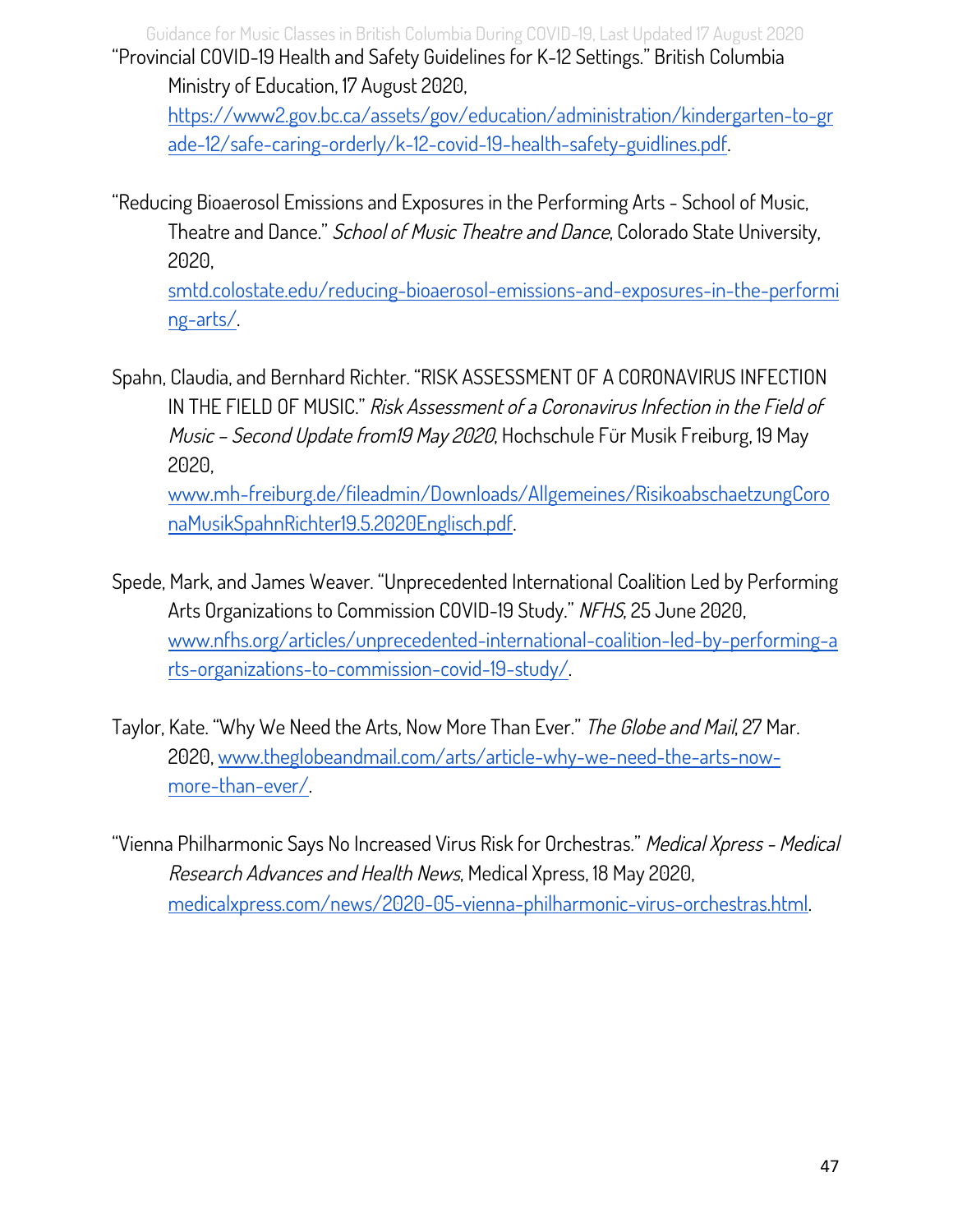## <span id="page-48-0"></span>**Document Timeline**

First publication: Friday, June 26 2020 Updates and republication: Monday, August 17 2020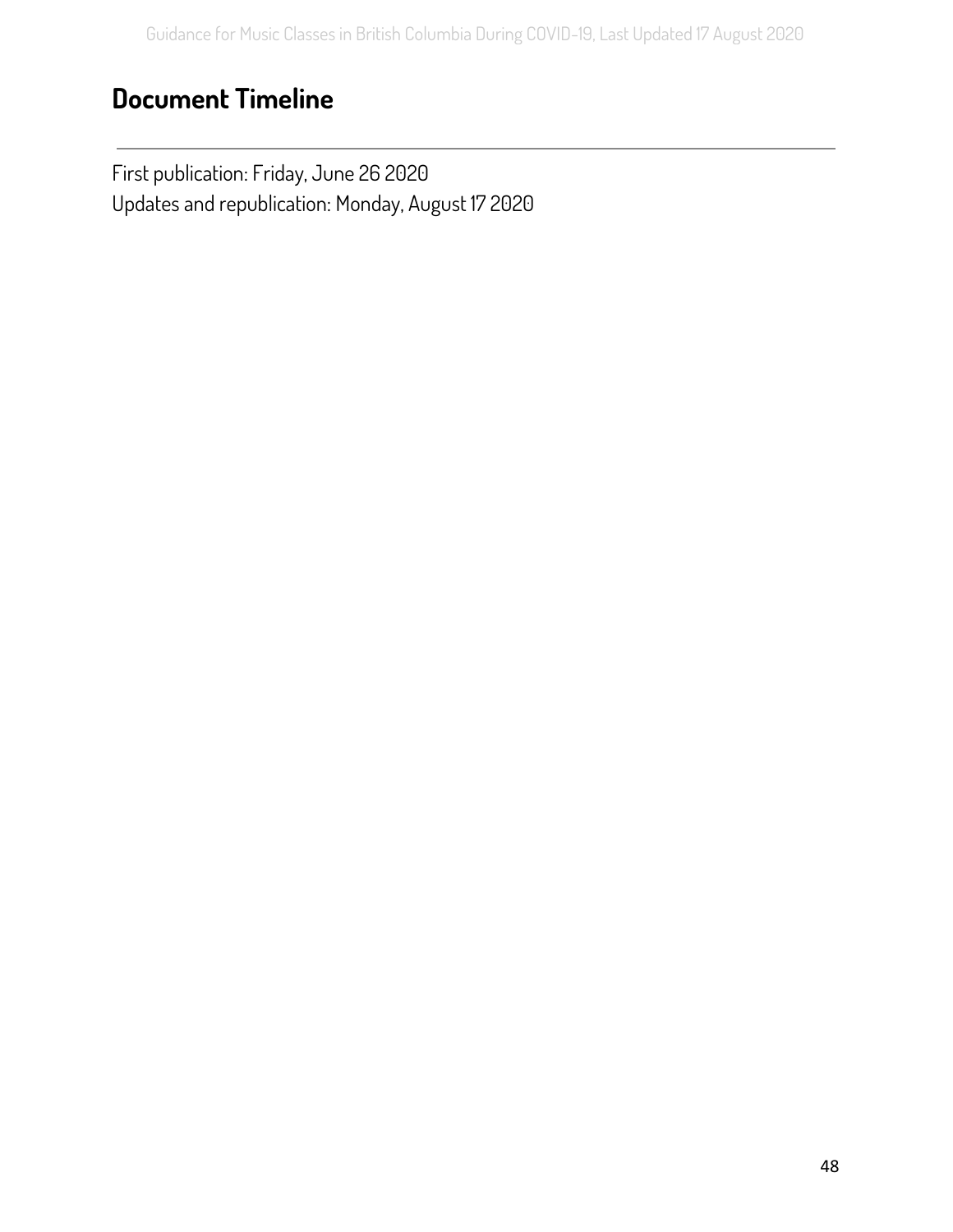# <span id="page-49-0"></span>**Appendix A: Instrument Cleaning Instructions**

## <span id="page-49-1"></span>**Cleaning the Flute Head Joint**

- 1. Using a cotton swab saturated with denatured, isopropyl alcohol (70% or more), carefully clean around the embouchure hole.
- 2. Alcohol wipes can be used on the flute's lip plate to kill germs.
- 3. Using a soft, lint-free silk cloth inserted into the cleaning rod, clean the inside of the headjoint.
- 4. Do not run the headjoint under water as it may saturate and eventually shrink the headjoint cork.

## <span id="page-49-2"></span>**Cleaning Bocals**

- 1. Bocals should be cleaned at least weekly with a bocal brush, mild soap solution, and running water.
- 2. English Horn bocals can be cleaned with a pipe cleaner, mild soap solution, and running water. Be careful not to scratch the inside of the bocal with the exposed wire ends of the pipe cleaner.

## <span id="page-49-3"></span>**Cleaning Hard Rubber and Ebony Mouthpieces**

- 1. Mouthpieces should be swabbed after each use and cleaned weekly.
- 2. Select a small container that will accommodate the mouthpiece vertically and place the mouthpiece, tip down, into the container.
- 3. Fill the container just past the window of the mouthpiece with a solution of 50% water and 50% white vinegar or hydrogen peroxide. Protect clarinet mouthpiece corked tenons from moisture.
- 4. After the mouthpiece has soaked for fifteen minutes, use an appropriately sized mouthpiece brush to remove any calcium deposits or other residue from inside and outside surfaces. This step may need to be repeated if the mouthpiece is excessively dirty.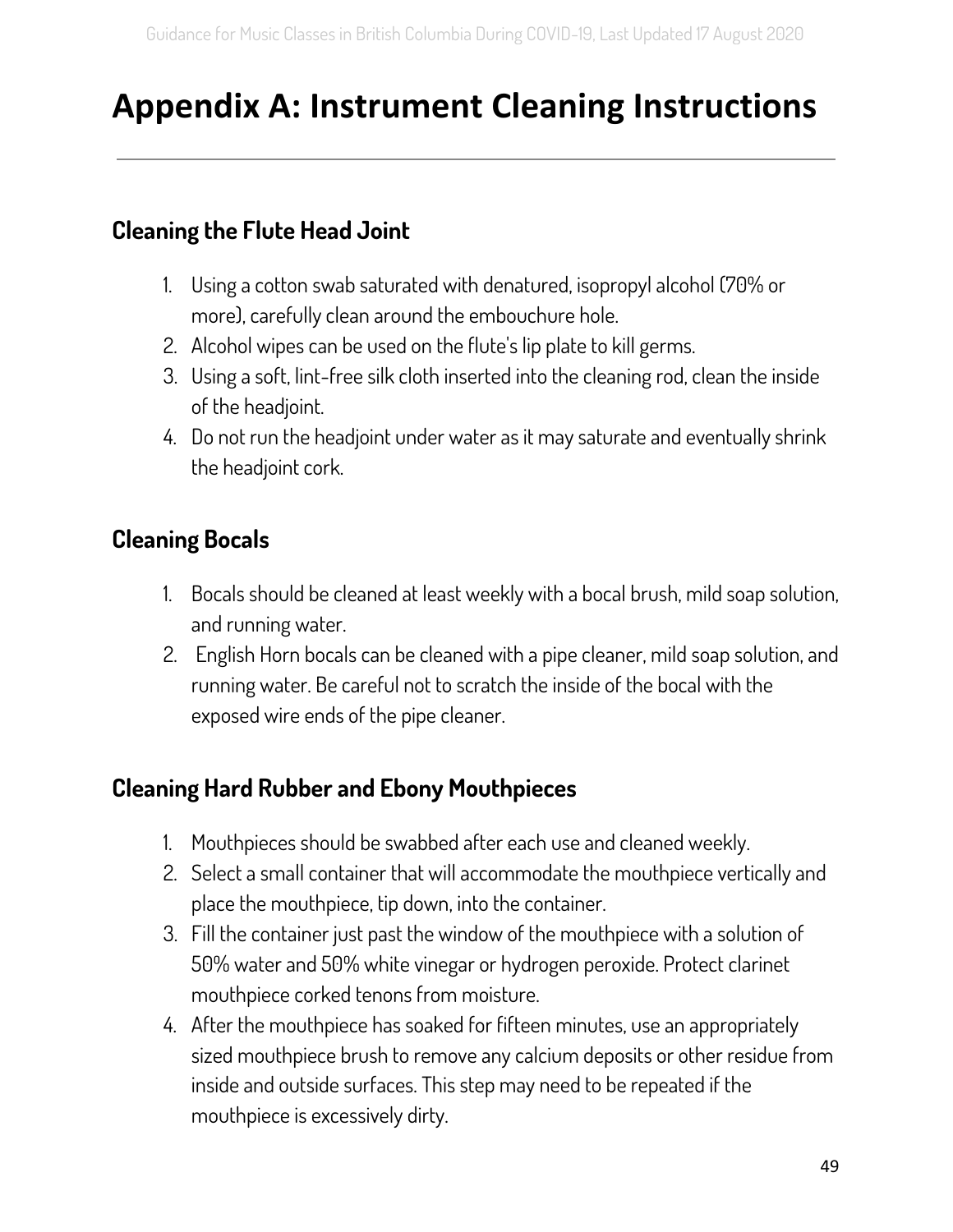Guidance for Music Classes in British Columbia During COVID-19, Last Updated 17 August 2020

- 5. Rinse the mouthpiece thoroughly and then saturate with disinfectant solution. Place on a paper towel and wait one minute.
- 6. Wipe dry with a paper towel.
- 7. Note: Metal saxophone mouthpieces clean up well with hot water, mild dish soap (not dishwasher detergent), and a mouthpiece brush. Disinfectant solution is also safe for metal mouthpieces.

## <span id="page-50-0"></span>**Cleaning Saxophone Necks**

- 1. Swabs are available to clean the inside of the saxophone neck. However, many saxophonists use a flexible bottle brush and toothbrush to accomplish the same results.
- 2. The saxophone neck should be swabbed after each use and cleaned weekly.
- 3. Use the bottlebrush with mild, soapy water to clean the inside of the neck.
- 4. Rinse under running water.
- 5. Disinfectant solution may be used on the inside of the neck if desired. Place on a paper towel for one minute.
- 6. Rinse again under running water, dry, and place in the case.

## <span id="page-50-1"></span>**Cleaning Brass Instrument Mouthpieces**

- 1. Mouthpieces should be cleaned monthly.
- 2. Use a cloth soaked in warm, soapy water to clean the outside of the mouthpiece.
- 3. Use a mouthpiece brush with warm, soapy water to clean the inside.
- 4. Rinse the mouthpiece and dry thoroughly.
- 5. Disinfectant solution may be used on the mouthpiece at this time. Place on a paper towel for one minute.
- 6. Wipe dry with a paper towel.